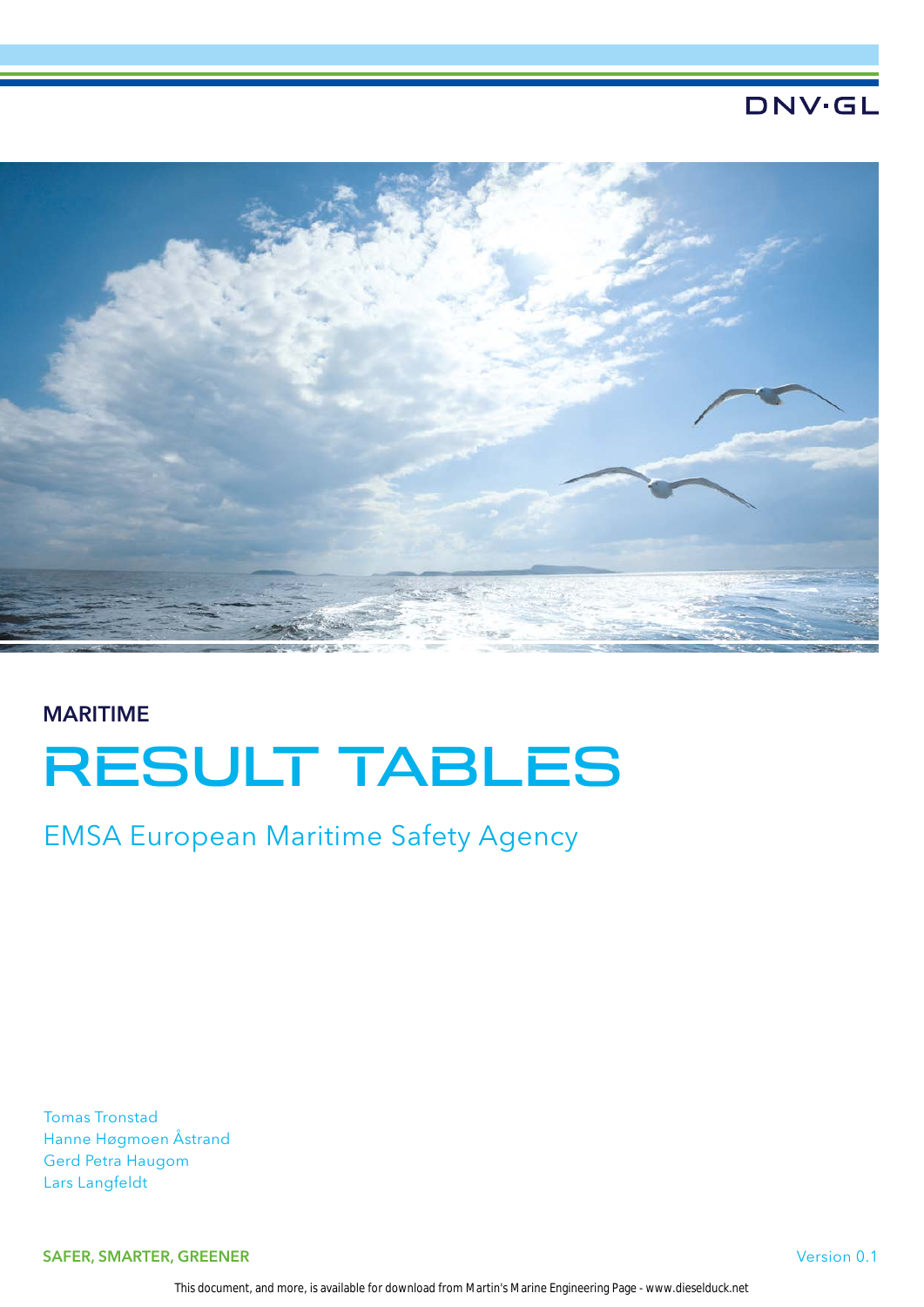| Function                                                              | Failure                                                                                             | <b>Effect</b>                                                                                                                                                                                                                    |                                                           | Si Cause                                                    | <b>Failure ID</b> | Control                                                                                             | Oi Di                            | gory | cate-Recommended Action                                                                                                                                                                                                                                        | -Sr | Or | Dr.            | cate-<br>gory |
|-----------------------------------------------------------------------|-----------------------------------------------------------------------------------------------------|----------------------------------------------------------------------------------------------------------------------------------------------------------------------------------------------------------------------------------|-----------------------------------------------------------|-------------------------------------------------------------|-------------------|-----------------------------------------------------------------------------------------------------|----------------------------------|------|----------------------------------------------------------------------------------------------------------------------------------------------------------------------------------------------------------------------------------------------------------------|-----|----|----------------|---------------|
|                                                                       | 1 - Scenario "High Temperature Fuel Cell (HT FC) onboard RoPax ferry and LGC"                       |                                                                                                                                                                                                                                  |                                                           |                                                             |                   |                                                                                                     |                                  |      |                                                                                                                                                                                                                                                                |     |    |                |               |
| 1.1 - Normal operation with NG as fuel                                |                                                                                                     |                                                                                                                                                                                                                                  |                                                           |                                                             |                   |                                                                                                     |                                  |      |                                                                                                                                                                                                                                                                |     |    |                |               |
| 1.1.1 - Fuel System                                                   |                                                                                                     |                                                                                                                                                                                                                                  |                                                           |                                                             |                   |                                                                                                     |                                  |      |                                                                                                                                                                                                                                                                |     |    |                |               |
| 1.1.1.1 - Fuel Tank System                                            |                                                                                                     |                                                                                                                                                                                                                                  |                                                           |                                                             |                   |                                                                                                     |                                  |      |                                                                                                                                                                                                                                                                |     |    |                |               |
| Storage of LNG, NG in<br>liquid or compressed<br>state                | Requirements for the storage of NG in<br>liquid and compressed state are covered<br>by the IGF Code |                                                                                                                                                                                                                                  |                                                           |                                                             | $1.1.1.1 - 1$     | Requirements for the storage of<br>NG in liquid and compressed state<br>are covered by the IGF Code |                                  |      | No further recommended actions related to Fuel<br>Cell applications identified                                                                                                                                                                                 |     |    |                |               |
|                                                                       | 1.1.1.2 - Distribution line between LNG tank and fuel preparation (LNG; liquid)                     |                                                                                                                                                                                                                                  |                                                           |                                                             |                   |                                                                                                     |                                  |      |                                                                                                                                                                                                                                                                |     |    |                |               |
| Transport of LNG from<br>tank to fuel preparation                     | Covered by requirements of the IGF<br>Code                                                          |                                                                                                                                                                                                                                  |                                                           |                                                             | $1.1.1.2 - 1$     | Covered by requirements of the<br><b>IGF Code</b>                                                   |                                  |      | No further recommended actions related to Fuel<br>Cell applications identified                                                                                                                                                                                 |     |    |                |               |
| 1.1.1.3 - Fuel preparation (LNG)                                      |                                                                                                     |                                                                                                                                                                                                                                  |                                                           |                                                             |                   |                                                                                                     |                                  |      |                                                                                                                                                                                                                                                                |     |    |                |               |
| Evaporation of LNG to<br>NG; heating of NG                            | Requirements on LNG fuel preparation<br>are covered by the IGF Code                                 |                                                                                                                                                                                                                                  |                                                           |                                                             | $1.1.1.3 - 1$     | Requirements on LNG fuel prepara-<br>tion are covered by the IGF Code                               |                                  |      | No further recommended actions related to Fue<br>Cell applications identified                                                                                                                                                                                  |     |    |                |               |
|                                                                       | 1.1.1.4 - Distribution line between CNG tank and fuel preparation (NG; gaseous)                     |                                                                                                                                                                                                                                  |                                                           |                                                             |                   |                                                                                                     |                                  |      |                                                                                                                                                                                                                                                                |     |    |                |               |
| Transport of CNG to fuel<br>preparation                               | Covered by requirements of the IGF<br>Code                                                          |                                                                                                                                                                                                                                  | <b>Service</b> State                                      |                                                             | $1.1.1.4-1$       | Covered by requirements of the<br><b>IGF Code</b>                                                   |                                  |      | No further recommended actions related to Fuel<br>Cell applications identified                                                                                                                                                                                 |     |    |                |               |
| 1.1.1.5 - Fuel preparation (CNG)                                      |                                                                                                     |                                                                                                                                                                                                                                  |                                                           |                                                             |                   |                                                                                                     |                                  |      |                                                                                                                                                                                                                                                                |     |    |                |               |
| Reduction of CNG to NG                                                | Covered by requirements of the IGF<br>Code                                                          |                                                                                                                                                                                                                                  |                                                           |                                                             | $1.1.1.5 - 1$     | Covered by requirements of the<br><b>IGF Code</b>                                                   |                                  |      | No further recommended actions related to Fuel<br>Cell applications identified                                                                                                                                                                                 |     |    |                |               |
|                                                                       | 1.1.1.6 - Distribution line to Fuel Cell Power System (NG; gaseous)                                 |                                                                                                                                                                                                                                  |                                                           |                                                             |                   |                                                                                                     |                                  |      |                                                                                                                                                                                                                                                                |     |    |                |               |
| Transport of NG from fuel<br>preparation to Fuel Cell<br>Power System | Covered by requirements of the IGF<br>Code                                                          | $\overline{\phantom{a}}$                                                                                                                                                                                                         |                                                           |                                                             | $1.1.1.6 - 1$     | Covered by requirements of the<br><b>IGF Code</b>                                                   |                                  |      | No further recommended actions related to Fuel<br>Cell applications identified                                                                                                                                                                                 |     |    |                |               |
| 1.1.2 - Fuel Cell Power Installation                                  |                                                                                                     |                                                                                                                                                                                                                                  |                                                           |                                                             |                   |                                                                                                     |                                  |      |                                                                                                                                                                                                                                                                |     |    |                |               |
| 1.1.2.1 - Fuel Cell Power System                                      |                                                                                                     |                                                                                                                                                                                                                                  |                                                           |                                                             |                   |                                                                                                     |                                  |      |                                                                                                                                                                                                                                                                |     |    |                |               |
|                                                                       | 1.1.2.1.1 - Piping between fuel preparation and FC power system (primary fuel line)                 |                                                                                                                                                                                                                                  |                                                           |                                                             |                   |                                                                                                     |                                  |      |                                                                                                                                                                                                                                                                |     |    |                |               |
| Transport of primary fuel<br>to reforming unit                        | see item 1.1.1.6 "Distribution line to Fuel<br>Cell Power System (NG; gaseous)"                     |                                                                                                                                                                                                                                  |                                                           |                                                             |                   | Covered by requirements of the<br><b>IGF Code</b>                                                   |                                  |      | No further recommended actions related to Fuel<br>Cell applications identified                                                                                                                                                                                 |     |    |                |               |
| 1.1.2.1.2 - Fuel Reforming                                            |                                                                                                     |                                                                                                                                                                                                                                  |                                                           |                                                             |                   |                                                                                                     |                                  |      |                                                                                                                                                                                                                                                                |     |    |                |               |
| provide process gas for<br>the fuel cells                             | no primary fuel                                                                                     | no startup of fuel cell power system pos-<br>sible                                                                                                                                                                               |                                                           | failure of fuel storage and<br>distribution system          | $1.1.2.1.2-1$     | redundancy requirements of the<br>IGF-Code                                                          | 4                                |      | Start-up procedure should included functional test<br>of primary fuel supply to the reformer                                                                                                                                                                   |     |    |                |               |
|                                                                       | loss of primary fuel                                                                                | no production of electricity, no damage<br>of the fuel cell stacks assumed, reformer<br>temperature will rise due to missing cooling<br>effect from fuel conversion, further damag-<br>es to the reformer possible (fire hazard) |                                                           | failure of fuel storage and<br>distribution system          | $1.1.2.1.2 - 2$   | redundancy requirements of the<br>IGF-Code                                                          | $\mathbf{3}$                     |      | The design of the reformer unit has to withstand<br>loss of fuel without leading to unsafe situation                                                                                                                                                           |     |    |                |               |
|                                                                       | wrong specification of the primary fuel                                                             | performance of the system can be influ-<br>enced, no hazard assumed                                                                                                                                                              |                                                           | 2 fuel quality not checked                                  | $1.1.2.1.2-3$     | sampling / Bunkering note                                                                           | 4 1                              |      | Procedure:<br>Fuel quality to be checked after each bunkering acc. to<br>specification of the manufacturer the reformer system                                                                                                                                 | 2   | 3  | $\overline{1}$ |               |
|                                                                       | wrong temperature of primary fuel (too<br>low at the inlet of the reformer)                         | no H <sub>2</sub> generation, same effect like no or<br>loss of primary fuel (failure ID's '1.1.2.1.2-1/2)                                                                                                                       | $\mathcal{L}^{\text{max}}$ and $\mathcal{L}^{\text{max}}$ |                                                             |                   |                                                                                                     | and the control of               |      | No further recommended actions related to Fuel<br>Cell applications identified                                                                                                                                                                                 |     |    |                |               |
|                                                                       | wrong pressure of the primary fuel gas                                                              | unreformed fuel can enter the stack,<br>damage of stack and leakage of fuel in                                                                                                                                                   |                                                           | 3 failure of fuel storage and<br>distribution system or GVU | $1.1.2.1.2 - 4$   | GVU adjust pressure to needed<br>level                                                              | 3 <sup>1</sup><br>$\overline{2}$ |      | clarify if GVU should be part of the Fuel cell power<br>system                                                                                                                                                                                                 |     |    |                |               |
|                                                                       |                                                                                                     | the exhaust gas line possible; fuel will be<br>treated by the after burner                                                                                                                                                       |                                                           |                                                             |                   | after burner in exhaust gas line                                                                    |                                  |      | Reformer inlet pressure of the primary fuel should<br>be monitored. Shut down of primary fuel supply<br>should be initiated for the corresponding reformer<br>in case of reaching limiting values.                                                             |     |    |                |               |
|                                                                       | degradation of conversion capability                                                                | performance of the system can be influ-<br>enced, not safety related, performance<br>issue                                                                                                                                       |                                                           | deactivation of catalytic<br>material                       | $1.1.2.1.2 - 4$   | redundancy requirements of the<br>IGF-Code                                                          | 4 2                              |      | The conversion capability of the reformer should be 2<br>monitored for preventive maintenance                                                                                                                                                                  |     | 3  |                |               |
|                                                                       | loss of integrity                                                                                   | air getting into the reformer, exothermic re-<br>action with catalytic material resulting high<br>temperature (up to 1000 °C), self ignition of<br>remaining gases is possible                                                   |                                                           | mechanical damage, welding<br>failure, untight connections  | 1.1.2.1.2-5       |                                                                                                     | 3 <sup>2</sup>                   |      | "Reformer temperature should be monitored.<br>Shut down of primary and recirculating fuel supply<br>should be initiated in case of reaching temperature<br>limits.<br>The entry of oxygen in the reformer should be<br>avoided by e.g. purging with inert gas" |     |    |                |               |
|                                                                       | external leakage of the reformer                                                                    | gas will be released in the reformer instal-<br>lation room and detected, shut down of<br>primary fuel supply, ventilation of gas in a<br>safe location                                                                          | 3                                                         | mechanical damage, welding<br>failure, untight connections  | $1.1.2.1.2 - 6$   | gas detection inside the fuel cell<br>power system<br>ventilation requirements acc. to IGF<br>Code  | 3                                |      | No further recommended actions related to Fuel<br>Cell applications identified                                                                                                                                                                                 |     |    |                |               |
|                                                                       |                                                                                                     |                                                                                                                                                                                                                                  |                                                           |                                                             |                   |                                                                                                     |                                  |      |                                                                                                                                                                                                                                                                |     |    |                |               |

## RESULT TABLES

This document, and more, is available for download from Martin's Marine Engineering Page - www.dieselduck.net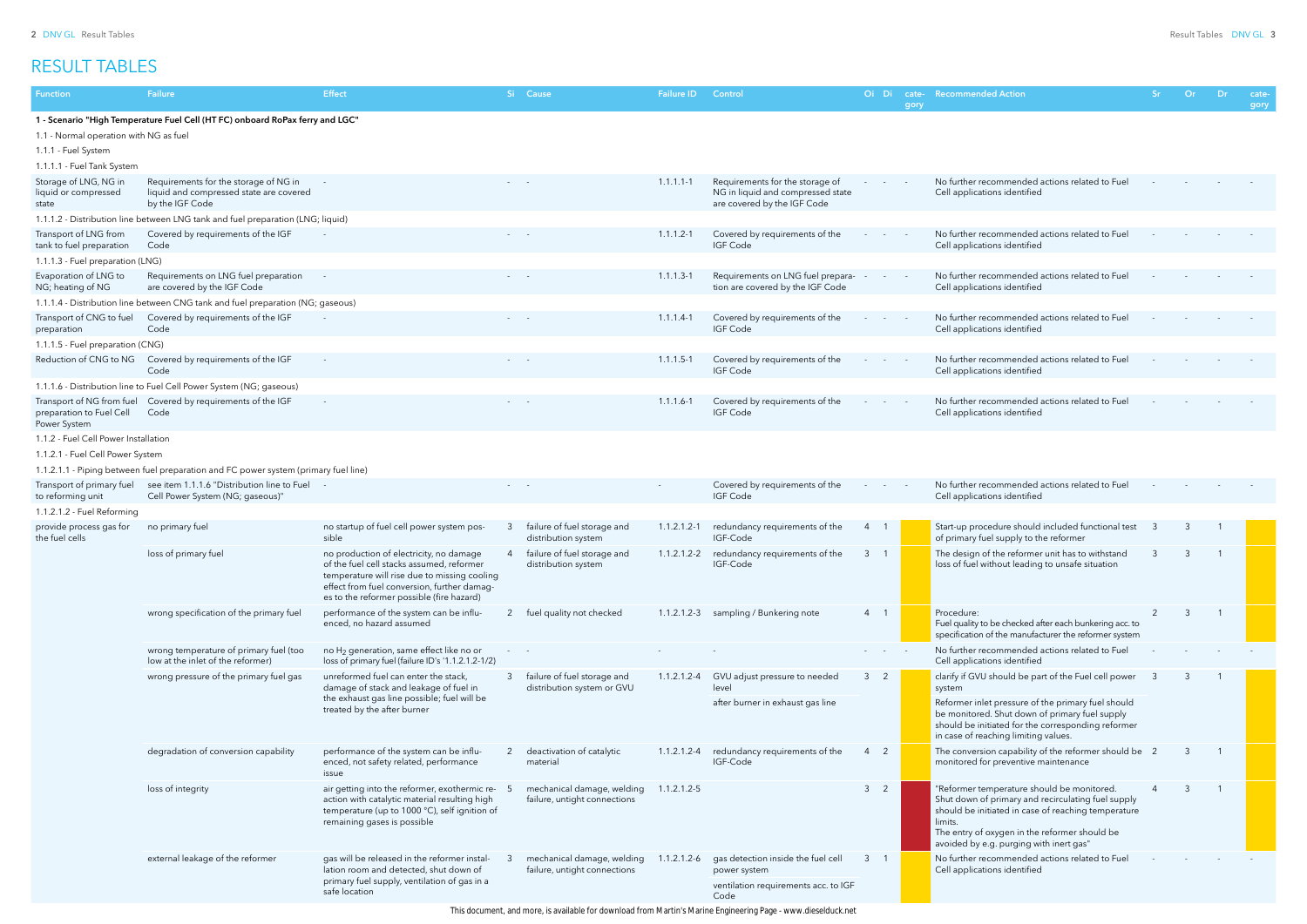| <b>Function</b>                                                            | Failure                                                                                                                  | <b>Effect</b>                                                                                                                                                                     |                         | Si Cause                                                   | <b>Failure ID Control</b> |                                                                                                                                                                                                                                     |                | gory           | Oi Di cate- Recommended Action                                                                                                                                                                                                                                     | <b>Sr</b> | Or             | Dr                         | cate-<br>gory |
|----------------------------------------------------------------------------|--------------------------------------------------------------------------------------------------------------------------|-----------------------------------------------------------------------------------------------------------------------------------------------------------------------------------|-------------------------|------------------------------------------------------------|---------------------------|-------------------------------------------------------------------------------------------------------------------------------------------------------------------------------------------------------------------------------------|----------------|----------------|--------------------------------------------------------------------------------------------------------------------------------------------------------------------------------------------------------------------------------------------------------------------|-----------|----------------|----------------------------|---------------|
| 1.1.2.1.3 - Piping between reformer and fuel cell                          |                                                                                                                          |                                                                                                                                                                                   |                         |                                                            |                           |                                                                                                                                                                                                                                     |                |                |                                                                                                                                                                                                                                                                    |           |                |                            |               |
| transport of process gas external leakage                                  |                                                                                                                          | release of fuel gas / hydrogen rich fuel to<br>the fuel cell power system space, self-igni-<br>tion possible                                                                      |                         | mechanical damage, welding<br>failure, untight connections | 1.1.2.1.3                 | gas detection / fire detection<br>accumulation of hydrogen rich gas-<br>es shall be avoided by ventilation<br>ESD protected fuel cell space<br>fire extinguishing system                                                            | 3              |                | Detail assessment of hydrogen rich gas release<br>scenarios in respect to (self-) ignition and dispersion<br>to be done                                                                                                                                            |           | 3              |                            |               |
| 1.1.2.1.4 - HT Fuel Cell FC Module                                         |                                                                                                                          |                                                                                                                                                                                   |                         |                                                            |                           |                                                                                                                                                                                                                                     |                |                |                                                                                                                                                                                                                                                                    |           |                |                            |               |
| Provision of electrical<br>energy for propulsion<br>and other consumers    | wrong qualification of the fuel                                                                                          | decrease of the performance of the stack,<br>internal leakage in the exhaust gas line<br>possible; fuel will be treated by the after<br>burner                                    |                         | malfunction of reformer                                    | $1.1.2.1.4-1$             | Redundancy requirements of the<br>IGF-Code                                                                                                                                                                                          | 3              |                | The fuel gas specification shall be monitored, the<br>system shall be brought into a safe state in case of<br>reaching limiting values,                                                                                                                            |           |                |                            |               |
|                                                                            | external leakage                                                                                                         | gas release out of the fuel cell into the fuel<br>cell module installation space, self-ignition<br>possible                                                                       |                         | mechanical damage, welding<br>failure, untight connections | 1.1.2.1.4-2               | ESD protected fuel cell space<br>Gas safe fuel cell space<br>type approval / certification of the<br>fuel cell                                                                                                                      | 3              |                | "Detail assessment of hydrogen rich gas release<br>scenarios in respect to (self-) ignition and dispersion<br>to be done<br>Distance requirements to the outer shell for fuel<br>piping shall be also applied to fuel cell stacks (re-<br>duce collision effects)" |           | 3              |                            |               |
|                                                                            | internal leakage                                                                                                         | high stack temperature developing into<br>an internal oxidation / fire, drop in voltage,<br>shut down of related module                                                           |                         | cracking of plates                                         | 1.1.2.1.4-3               | temperature monitoring of stack<br>voltage monitoring                                                                                                                                                                               | $\overline{4}$ |                | "amount of fuel in the fuel cell space and the corre-<br>3<br>sponding consequences shall be evaluated. Safety<br>devices are designed to handle max. credible<br>release scenario.<br>Combustible material in fuel cell modules are to be<br>minimized"           |           | $\overline{4}$ | $\overline{\phantom{0}}$ 1 |               |
|                                                                            | "load jumps:<br>not considered to cause an hazardous<br>event, energy buffer systems installed<br>(e.g. battery system)" | no effect                                                                                                                                                                         |                         | load changes                                               |                           | 1.1.2.1.4-4 energy buffer systems                                                                                                                                                                                                   | 5 <sub>1</sub> |                | No further recommended actions related to Fuel<br>Cell applications identified                                                                                                                                                                                     |           |                |                            |               |
|                                                                            | short circuit                                                                                                            | loss of power output, remaining fuel gases<br>in the exhaust air not to be expected                                                                                               | -3                      | electrical failure                                         |                           | 1.1.2.1.4-5 short circuit breaker<br>Dielectric strength test acc. to<br>62282/3-100 provided                                                                                                                                       | $4 \quad 1$    |                | No further recommended actions related to Fuel<br>Cell applications identified                                                                                                                                                                                     |           |                |                            |               |
|                                                                            |                                                                                                                          |                                                                                                                                                                                   |                         |                                                            |                           | Monitoring of stack voltage<br>Shut down of fuel supply for relat-<br>ed FC Module                                                                                                                                                  |                |                |                                                                                                                                                                                                                                                                    |           |                |                            |               |
|                                                                            | uncomplete oxidation                                                                                                     | hydrogen rich gas remaining in Exhaust<br>gas, oxidation by after burner, no effect as<br>after burner is designed to process 100%<br>fuel in the Exhaust                         |                         | 2 malfunction of reformer                                  | $1.1.2.1.4 - 6$           | after burner in exhaust gas line,<br>designed to process 100% fuel in<br>exhaust line                                                                                                                                               | $4\quad 2$     |                | "The after burner should be designed to process<br>100% fuel in the exhaust line<br>Exhaust gas temperature behind the afterburner<br>should be monitored and shut down to be initiated<br>in case of reaching limiting values"                                    | 2         |                |                            |               |
|                                                                            | high temperature exhaust                                                                                                 | exhaust gas temperature will be monitored, 3<br>shut down in case of reaching limiting<br>values                                                                                  |                         | malfunction of fuel cell                                   |                           | 1.1.2.1.4-7 temperature monitoring of exhaust 3<br>air                                                                                                                                                                              |                |                | Exhaust gas temperature should be monitored<br>and shut down to be initiated in case of reaching<br>limiting values                                                                                                                                                |           |                |                            |               |
| 1.1.2.1.5 - Process Air                                                    |                                                                                                                          |                                                                                                                                                                                   |                         |                                                            |                           |                                                                                                                                                                                                                                     |                |                |                                                                                                                                                                                                                                                                    |           |                |                            |               |
| Provide oxygen for the<br>FC process                                       | loss of process air                                                                                                      | No or insufficient oxygen provided for the<br>FC process, shut down of the FC power<br>system due to undervoltage, remaining fuel<br>will be processed by the after burner, no    |                         | failure of ventilation fan                                 | $1.1.2.1.5 - 1$           | redundancy requirements of the<br>IGF-Code<br>after burner in exhaust gas line:<br>designed to process the highest                                                                                                                  |                |                | No further recommended actions related to Fuel<br>Cell applications identified                                                                                                                                                                                     |           |                |                            |               |
|                                                                            |                                                                                                                          | release of fuel out of the exhaust gas line                                                                                                                                       |                         |                                                            |                           | amount of fuel expected in case<br>of a failure of the fuel cell (at least<br>the amount of fuel at nominal fuel<br>cell load)                                                                                                      |                |                |                                                                                                                                                                                                                                                                    |           |                |                            |               |
| 1.1.2.1.6 - Afterburner                                                    |                                                                                                                          |                                                                                                                                                                                   |                         |                                                            |                           |                                                                                                                                                                                                                                     |                |                |                                                                                                                                                                                                                                                                    |           |                |                            |               |
| use of the heat from the<br>exhaust, burn remaining<br>fuel in the exhaust | no oxygen                                                                                                                | remaining fuel is released to atmosphere<br>(toxic, flammable) if not recirculated to the<br>reformer, amount depending on the utilisa-<br>tion rate of the FC at the actual load |                         | failure of the ventilation<br>system                       | $1.1.2.1.6 - 1$           | if the presence of explosive and<br>harmful gas concentration in the<br>exhaust can not be excluded the<br>exhaust shall be arranged as a ven-<br>tilation outlet of a hazardous zone<br>redundancy requirements of the<br>IGF-Code | $\overline{4}$ |                | Exhaust gas temperature behind the afterburner<br>should be monitored and shut down to be initiated<br>in case of reaching limiting values                                                                                                                         |           |                |                            |               |
|                                                                            | mechanical damage                                                                                                        | "release of fuel residues into the fuel cell<br>space:<br>see external leakage for reformer, piping<br>and fuel cell"                                                             | $\omega_{\rm{max}}=0.5$ |                                                            |                           |                                                                                                                                                                                                                                     | and the state  | $\sim$ $ \sim$ |                                                                                                                                                                                                                                                                    |           |                |                            |               |
|                                                                            | more than 100 % fuel (excluded at least 2<br>failures have to occur)                                                     |                                                                                                                                                                                   | <b>All Contract</b>     |                                                            |                           |                                                                                                                                                                                                                                     |                |                |                                                                                                                                                                                                                                                                    |           |                |                            |               |

This document, and more, is available for download from Martin's Marine Engineering Page - www.dieselduck.net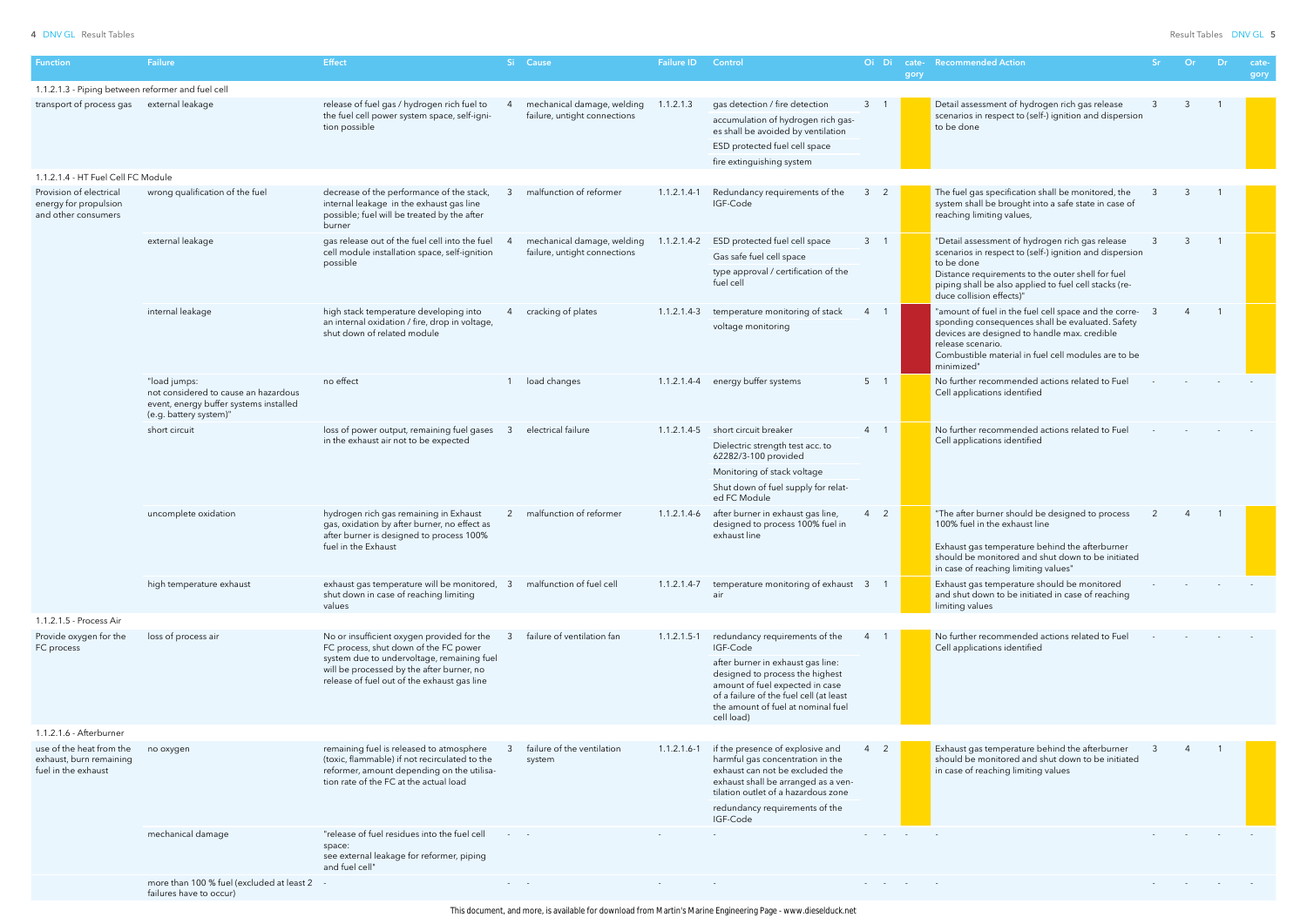| <b>Function</b>                                                                 | <b>Failure</b>                                                                                                               | <b>Effect</b>                                                                                                                                                                   |     | Si Cause                                                   | <b>Failure ID</b> | Control                                                                                                                                                                                                                                             |                | Oi Di                | cate-<br>gory    | <b>Recommended Action</b>                                                                                                                                                                                                                                                                                                                                                                          | <b>Sr</b> | Or | -Dr            | cate-<br>gory |
|---------------------------------------------------------------------------------|------------------------------------------------------------------------------------------------------------------------------|---------------------------------------------------------------------------------------------------------------------------------------------------------------------------------|-----|------------------------------------------------------------|-------------------|-----------------------------------------------------------------------------------------------------------------------------------------------------------------------------------------------------------------------------------------------------|----------------|----------------------|------------------|----------------------------------------------------------------------------------------------------------------------------------------------------------------------------------------------------------------------------------------------------------------------------------------------------------------------------------------------------------------------------------------------------|-----------|----|----------------|---------------|
| 1.1.2.1.7 - heat (energy) recovery                                              |                                                                                                                              |                                                                                                                                                                                 |     |                                                            |                   |                                                                                                                                                                                                                                                     |                |                      |                  |                                                                                                                                                                                                                                                                                                                                                                                                    |           |    |                |               |
| FC power system internal<br>heat recovery (fuel re-<br>forming)                 | "Reformer pressure higher than exhaust<br>air pressure:<br>reformat can leak into the exhaust gas<br>(specific arrangement)" | depending on the concentration ignition<br>possible, toxic gas and remaining fuel will<br>be release through the exhaust gas outlet,<br>damage of exhaust gas line not expected |     | mechanical damage                                          | $1.1.2.1.7 - 1$   | if the presence of explosive and<br>harmful gas concentration in the<br>exhaust can not be excluded the<br>exhaust shall be arranged as a ven-<br>tilation outlet of a hazardous zone                                                               |                | $3 \quad 2$          |                  | Gas detection should be provided in the exhaust<br>gas line. Shut down of the system to be initiated in<br>case of gas detection.                                                                                                                                                                                                                                                                  |           | 3  |                |               |
|                                                                                 | "Reformer pressure lower than exhaust<br>air pressure:<br>oxygen will leak into reformer system"                             | see reforming system; failure ID 1.1.2.1.2-5                                                                                                                                    | - 5 | mechanical damage                                          | $1.1.2.1.7 - 2$   |                                                                                                                                                                                                                                                     |                | 3 <sup>2</sup>       |                  | "Exhaust gas fan to be switched of, if applicable,<br>otherwise big amount of oxygen could be pushed<br>into the reforming system<br>Reformer temperature should be monitored. Shut<br>down of primary and recirculating fuel supply<br>should be initiated in case of reaching temperature<br>limits.<br>The entry of oxygen in the reformer should be<br>avoided by e.g. purging with inert gas" |           | 3  | $\overline{1}$ |               |
| FC power system internal<br>heat recovery (Process<br>air)                      | release of process air in the exhaust gas<br>line                                                                            | see reforming system; see process air fail-<br>ure ID 1.1.2.1.5-1                                                                                                               |     |                                                            |                   |                                                                                                                                                                                                                                                     |                | <b>Service</b> State | $\sim$ 100 $\pm$ |                                                                                                                                                                                                                                                                                                                                                                                                    |           |    |                |               |
| external heat recovery<br>(various designs avail-<br>able)                      | internal leakage                                                                                                             | leakage of exhaust gas into the heating<br>media system excluded: heating media<br>pressure higher than exhaust gas system<br>(open system)                                     |     | welding failure, material<br>damage                        | $1.1.2.1.7-3$ -   |                                                                                                                                                                                                                                                     |                |                      |                  |                                                                                                                                                                                                                                                                                                                                                                                                    |           |    |                |               |
|                                                                                 |                                                                                                                              | leakage of heating media (gaseous or<br>liquid) and release out of the vent mast;<br>no hazards expected; reduced energy<br>recovery                                            |     | welding failure, material<br>damage                        | $1.1.2.1.7 - 4 -$ |                                                                                                                                                                                                                                                     |                | $3 \quad 1$          |                  | No further recommended actions related to Fuel<br>Cell applications identified                                                                                                                                                                                                                                                                                                                     |           |    |                |               |
|                                                                                 | external leakage; see exhaust gas line                                                                                       |                                                                                                                                                                                 |     |                                                            |                   |                                                                                                                                                                                                                                                     |                |                      |                  |                                                                                                                                                                                                                                                                                                                                                                                                    |           |    |                |               |
| 1.1.2.1.8 - exhaust gas line (overpressure)                                     |                                                                                                                              |                                                                                                                                                                                 |     |                                                            |                   |                                                                                                                                                                                                                                                     |                |                      |                  |                                                                                                                                                                                                                                                                                                                                                                                                    |           |    |                |               |
| transport of exhaust gas external leakage                                       |                                                                                                                              | Release of exhaust air in the fuel cell power<br>system space, exhaust air will be ventilated                                                                                   |     | mechanical damage, welding<br>failure, untight connections | $1.1.2.1.8-1$     | ventilation requirements acc. to IGF 4<br>Code                                                                                                                                                                                                      |                | $\overline{2}$       |                  | No further recommended actions related to Fuel<br>Cell applications identified                                                                                                                                                                                                                                                                                                                     |           |    |                |               |
|                                                                                 | external leakage of exhaust gas with<br>flammable content                                                                    | not further considered, only in case of two<br>failures (malfunction of the burner) flam-                                                                                       |     | mechanical damage, welding<br>failure, untight connections | $1.1.2.1.8 - 2$   | ventilation requirements acc. to IGF 2<br>Code                                                                                                                                                                                                      |                |                      |                  | No further recommended actions related to Fuel<br>Cell applications identified                                                                                                                                                                                                                                                                                                                     |           |    |                |               |
|                                                                                 |                                                                                                                              | mable and toxic gas can enter the exhaust<br>trunk                                                                                                                              |     |                                                            |                   | gas detection<br>after burner                                                                                                                                                                                                                       |                |                      |                  |                                                                                                                                                                                                                                                                                                                                                                                                    |           |    |                |               |
| 1.1.2.2 - electrical power output conditioning                                  |                                                                                                                              |                                                                                                                                                                                 |     |                                                            |                   |                                                                                                                                                                                                                                                     |                |                      |                  |                                                                                                                                                                                                                                                                                                                                                                                                    |           |    |                |               |
| Conditioning of electrical<br>output of the FC power                            | short circuit (input side)                                                                                                   | Short circuit on the Fuel Cell Power system<br>side does not effect the downstream power                                                                                        |     | material failure                                           | $1.1.2.2 - 1$     | short circuit breaker<br>dielectric strength test acc. to                                                                                                                                                                                           | $\overline{4}$ |                      |                  | No further recommended actions related to Fuel<br>Cell applications identified                                                                                                                                                                                                                                                                                                                     |           |    |                |               |
| system for on-board net<br>integration; Protection of<br>Fuel Cell Power System |                                                                                                                              | electronics in terms of damage, global ef-<br>fect will be the loss of power of the related<br>FC stack / module                                                                |     |                                                            |                   | 62282/3-100 provided<br>monitoring of stack voltage                                                                                                                                                                                                 |                |                      |                  |                                                                                                                                                                                                                                                                                                                                                                                                    |           |    |                |               |
| against reverse power;<br>Galvanic isolation from                               |                                                                                                                              |                                                                                                                                                                                 |     |                                                            |                   | shut down of fuel supply for related<br>FC module                                                                                                                                                                                                   |                |                      |                  |                                                                                                                                                                                                                                                                                                                                                                                                    |           |    |                |               |
| the grid                                                                        |                                                                                                                              |                                                                                                                                                                                 |     |                                                            |                   | redundancy requirements of the<br>IGF-Code                                                                                                                                                                                                          |                |                      |                  |                                                                                                                                                                                                                                                                                                                                                                                                    |           |    |                |               |
|                                                                                 | short circuit (Internal)                                                                                                     | High voltage (Grid voltage level) in the Fuel                                                                                                                                   | -4  | electrical failure                                         | $1.1.2.2 - 2$     | circuit breakers at each consumer                                                                                                                                                                                                                   | 3              |                      |                  | Consideration to be given to electrical reveres                                                                                                                                                                                                                                                                                                                                                    | 3         | 3  |                |               |
|                                                                                 |                                                                                                                              | Cell Module, High temperature in the stack,<br>fire possible                                                                                                                    |     |                                                            |                   | converter designed to handle short<br>circuits                                                                                                                                                                                                      |                |                      |                  | power                                                                                                                                                                                                                                                                                                                                                                                              |           |    |                |               |
|                                                                                 | short circuit (output side)                                                                                                  | Fuel Cell System will be protected, fuel no<br>longer consumed, hydrogen rich gas in ex-<br>haust possible (note: only if system without                                        |     | electrical failure                                         | $1.1.2.2 - 3$     | FC system is designed to safely<br>handle unconverted fuel gas (incl.<br>consideration of black out)                                                                                                                                                |                | $3 \quad 1$          |                  | No further recommended actions related to Fuel<br>Cell applications identified                                                                                                                                                                                                                                                                                                                     |           |    |                |               |
|                                                                                 |                                                                                                                              | afterburner)                                                                                                                                                                    |     |                                                            |                   | afterburner design (if integrated)<br>if the presence of explosive and<br>harmful gas concentration in the<br>exhaust can not be excluded (e.g.<br>no afterburner) the exhaust shall be<br>arranged as a ventilation outlet of a<br>hazardous zone. |                |                      |                  |                                                                                                                                                                                                                                                                                                                                                                                                    |           |    |                |               |
|                                                                                 | wrong conversion, e.g. faulty frequency                                                                                      | power grid protected ship-side at Main<br>Switch Board (MSB), FC control system<br>might be affected; damage to the fuel cell<br>system possible, (depending on design)         |     | e.g. converter control failure                             | $1.1.2.2 - 4$     | FC control system protected from 3 1<br>electrical faults (e.g. fail safe mode<br>or UPS)<br>MSB electrical protection                                                                                                                              |                |                      |                  | decentralised grids are to be designed for load<br>fluctuations                                                                                                                                                                                                                                                                                                                                    |           |    |                |               |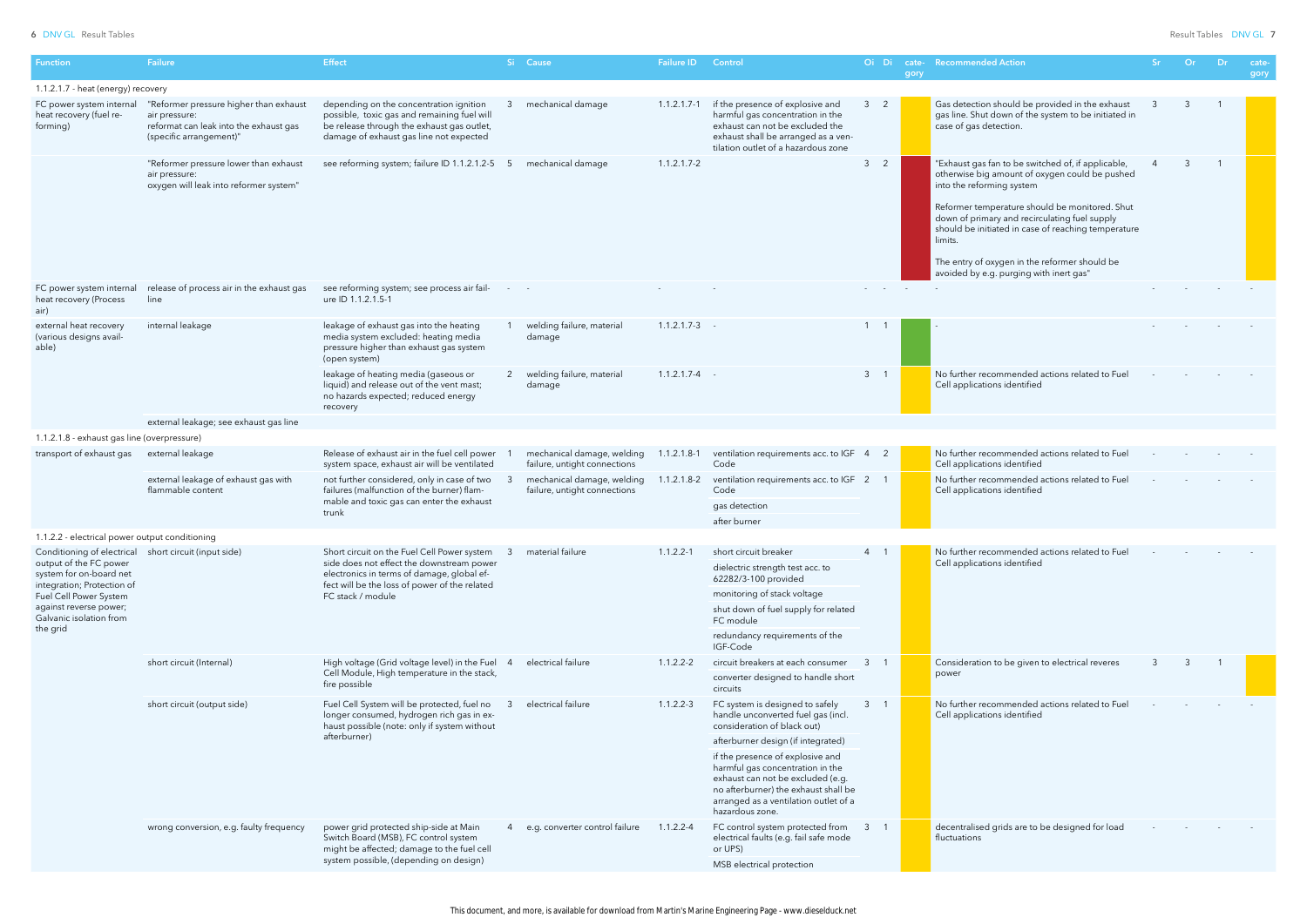| <b>Function</b>                                                                                          | <b>Failure</b>                                                | <b>Effect</b>                                                                                                                                                                                                                                                                           |                      | Si Cause                                                 | <b>Failure ID</b> | Control                                                                                                                                                                         |                 | Oi Di | gory                            | cate- Recommended Action                                                                                                                                                  | Or | ⊟Dr. | cate<br>gory |
|----------------------------------------------------------------------------------------------------------|---------------------------------------------------------------|-----------------------------------------------------------------------------------------------------------------------------------------------------------------------------------------------------------------------------------------------------------------------------------------|----------------------|----------------------------------------------------------|-------------------|---------------------------------------------------------------------------------------------------------------------------------------------------------------------------------|-----------------|-------|---------------------------------|---------------------------------------------------------------------------------------------------------------------------------------------------------------------------|----|------|--------------|
| Protection of Fuel Cell<br>Power System against<br>reverse power                                         | covered in above                                              |                                                                                                                                                                                                                                                                                         | <b>Service</b> State |                                                          |                   |                                                                                                                                                                                 |                 |       | the contract of the contract of |                                                                                                                                                                           |    |      |              |
| Galvanic isolation from<br>the grid                                                                      | covered in above                                              |                                                                                                                                                                                                                                                                                         |                      |                                                          |                   |                                                                                                                                                                                 |                 |       |                                 |                                                                                                                                                                           |    |      |              |
| 1.1.2.3 - Net integration                                                                                |                                                               |                                                                                                                                                                                                                                                                                         |                      |                                                          |                   |                                                                                                                                                                                 |                 |       |                                 |                                                                                                                                                                           |    |      |              |
| Providing required<br>electrical power from<br>FC power system to the                                    | overproduction / underproduction                              | same as for other power sources: load<br>fluctuations to be considered and covered<br>by energy buffer                                                                                                                                                                                  |                      | load changes                                             | $1.1.2.3 - 1$     | energy buffer systems                                                                                                                                                           | 5 <sub>1</sub>  |       |                                 | No further recommended actions related to Fuel<br>Cell applications identified                                                                                            |    |      |              |
| electrical board net                                                                                     | too slow reaction to high load fluctuation                    | will be covered by redundancies in buffer<br>system (design)                                                                                                                                                                                                                            |                      | failure in buffer system                                 | $1.1.2.3 - 2$     | buffer system design to cope with<br>slow power dynamics<br><b>PMS</b><br>buffer system design requires<br>sufficient redundancies -> to be<br>investigated                     | 5 <sup>5</sup>  |       |                                 | Redundancy requirements for buffer system to be<br>investigated                                                                                                           |    |      |              |
|                                                                                                          | electrical load sharing failures in decen-<br>tralized grid   | Reverse power from the grid                                                                                                                                                                                                                                                             | 3                    | failure of power management 1.1.2.4-1<br>system          |                   | Power management system                                                                                                                                                         | $4\overline{ }$ |       |                                 | Consideration to be given to electrical reveres<br>power                                                                                                                  |    |      |              |
| 1.1.2.4 - Fuel Cell control system                                                                       |                                                               |                                                                                                                                                                                                                                                                                         |                      |                                                          |                   |                                                                                                                                                                                 |                 |       |                                 |                                                                                                                                                                           |    |      |              |
| process control                                                                                          | General                                                       | The Fuel Cell control system shall be<br>designed in a way, that the fuel cell power<br>system will be automatically set in a safe<br>state in case of an unsafe situation                                                                                                              |                      |                                                          | $1.1.2.4 - 1$     | The Fuel Cell control system shall<br>be designed in a way, that the fuel<br>cell power system will be automati-<br>cally set in a safe state in case of an<br>unsafe situation |                 |       |                                 | The Fuel Cell control system shall be designed in a<br>way, that the fuel cell power system will be automat-<br>ically set in a safe state in case of an unsafe situation |    |      |              |
|                                                                                                          | external communication failure with ship<br>automation        | temporary over- or underproduction;<br>following the net                                                                                                                                                                                                                                |                      | loss of communication link to<br>ship automation         | $1.1.2.4 - 2$     | FC system has internal process<br>control (follow the net) (system<br>must maintain safe state or bring<br>itself into a safe state)<br>no-communication alarm                  |                 |       |                                 | develop re-connection procedure to reconnect to<br>the ship automation                                                                                                    |    |      |              |
|                                                                                                          | mismatch of fuel, water and energy                            | overrun of safety relevant parameter limits,                                                                                                                                                                                                                                            |                      | e.g. internal communication                              | $1.1.2.4 - 2$     | certified safety system                                                                                                                                                         | 3 <sup>7</sup>  |       |                                 | the safe state of the fuel cell power installation has                                                                                                                    |    |      |              |
|                                                                                                          | production                                                    | safety control system takes over, hard shut<br>down will be initiated                                                                                                                                                                                                                   |                      | failure or sensor failure                                |                   | shut down of the system to a safe<br>state                                                                                                                                      |                 |       |                                 | to be defined for all possible modes of shut down                                                                                                                         |    |      |              |
|                                                                                                          | loss of control system                                        | overrun of safety relevant parameter limits, 3<br>safety control system takes over, hard shut<br>down will be initiated                                                                                                                                                                 |                      | e.g. internal communication<br>failure or sensor failure | $1.1.2.4 - 3$     | certified safety system<br>shut down of the system to a safe<br>state                                                                                                           | $3 \quad 1$     |       |                                 | the safe state of the fuel cell power installation has<br>to be defined for all possible modes of shut down                                                               |    |      |              |
| 1.1.2.5 - Fuel Cell safety control system                                                                |                                                               |                                                                                                                                                                                                                                                                                         |                      |                                                          |                   |                                                                                                                                                                                 |                 |       |                                 |                                                                                                                                                                           |    |      |              |
| Control of Fuel Cell safety General<br>system                                                            |                                                               | safety control system required acc. to IGF<br>Code and established rules and regulations                                                                                                                                                                                                |                      |                                                          | $1.1.2.5 - 1$     | safety control system required acc.<br>to IGF Code and established rules<br>and regulations                                                                                     |                 |       |                                 | safety control system required acc. to IGF Code and<br>established rules and regulations                                                                                  |    |      |              |
|                                                                                                          | 1.1.3 - Ventilation system for ESD protected fuel cell spaces |                                                                                                                                                                                                                                                                                         |                      |                                                          |                   |                                                                                                                                                                                 |                 |       |                                 |                                                                                                                                                                           |    |      |              |
| Transport of possible<br>leaking gases out of the<br>ESD protected fuel cell<br>space to a safe location | failure of ventilation                                        | loss of one safety barrier, controlled shut<br>down initiated: complete loss of ventilation<br>not expected due to redundancy require-<br>ments                                                                                                                                         |                      | electrical failure, mechanical<br>damage                 | $1.1.3 - 1$       | monitor functioning of ventilation<br>system<br>redundancy requirements of the<br>IGF-Code                                                                                      |                 |       |                                 | No further recommended actions related to Fuel<br>Cell applications identified                                                                                            |    |      |              |
| 1.1.4 - Ventilation system for gas safe fuel cell spaces                                                 |                                                               |                                                                                                                                                                                                                                                                                         |                      |                                                          |                   |                                                                                                                                                                                 |                 |       |                                 |                                                                                                                                                                           |    |      |              |
| no requirements on ven-<br>tilation of gas safe fuel<br>cell space but for the gas<br>interbarrier space | loss of ventilation                                           | loss of one safety barrier, controlled shut<br>down initiated: complete loss of ventilation<br>not expected due to redundancy require-<br>ments                                                                                                                                         |                      | electrical failure, mechanical<br>damage                 | $1.1.4 - 1$       | gas interbarrier space needs to be<br>monitored<br>redundancy requirements of the<br>IGF-Code                                                                                   |                 |       |                                 | No further recommended actions related to Fuel<br>Cell applications identified                                                                                            |    |      |              |
|                                                                                                          |                                                               |                                                                                                                                                                                                                                                                                         |                      |                                                          |                   |                                                                                                                                                                                 |                 |       |                                 |                                                                                                                                                                           |    |      |              |
| 1.1.5 - Onboard energy buffer<br>Backup power in case of                                                 | Loss of fuel cell power output                                | loss of fuel cell power output, electrical                                                                                                                                                                                                                                              |                      | loss of fuel cell installation                           | $1.1.5 - 1$       | redundancy requirements of the                                                                                                                                                  |                 |       |                                 | Redundancy requirements for buffer system to be                                                                                                                           |    |      |              |
| shut down of the whole<br>fuel cell power plant                                                          |                                                               | energy is to be provided by other energy<br>converters, depending on the hybrid con-<br>cept the energy could be provided by the<br>energy buffer, in this case the energy buffer<br>must be capable to ensure a minimum<br>power supply for a certain time (see SOLAS<br>requirements) |                      | space in case of centralized<br>installation             |                   | IGF-Code<br>decentralised power supply                                                                                                                                          |                 |       |                                 | investigated                                                                                                                                                              |    |      |              |
|                                                                                                          | thermal runaway, fire                                         | Thermal runaway and fire                                                                                                                                                                                                                                                                |                      | 4 internal battery failure                               | $1.1.5 - 2$       | temperature switch                                                                                                                                                              | $3 \quad 1$     |       |                                 | Functional safety requirements for battery instal-                                                                                                                        |    |      |              |
|                                                                                                          |                                                               |                                                                                                                                                                                                                                                                                         |                      |                                                          |                   | temperature monitoring                                                                                                                                                          |                 |       |                                 | lation to be considered as e.g. defined in DNV GL<br>guideline for large maritime battery systems                                                                         |    |      |              |
|                                                                                                          |                                                               |                                                                                                                                                                                                                                                                                         |                      |                                                          |                   | storage between reformer and fuel<br>cell stack excluded by current draft<br>provisions of IGF Code                                                                             |                 |       |                                 |                                                                                                                                                                           |    |      |              |

This document, and more, is available for download from Martin's Marine Engineering Page - www.dieselduck.net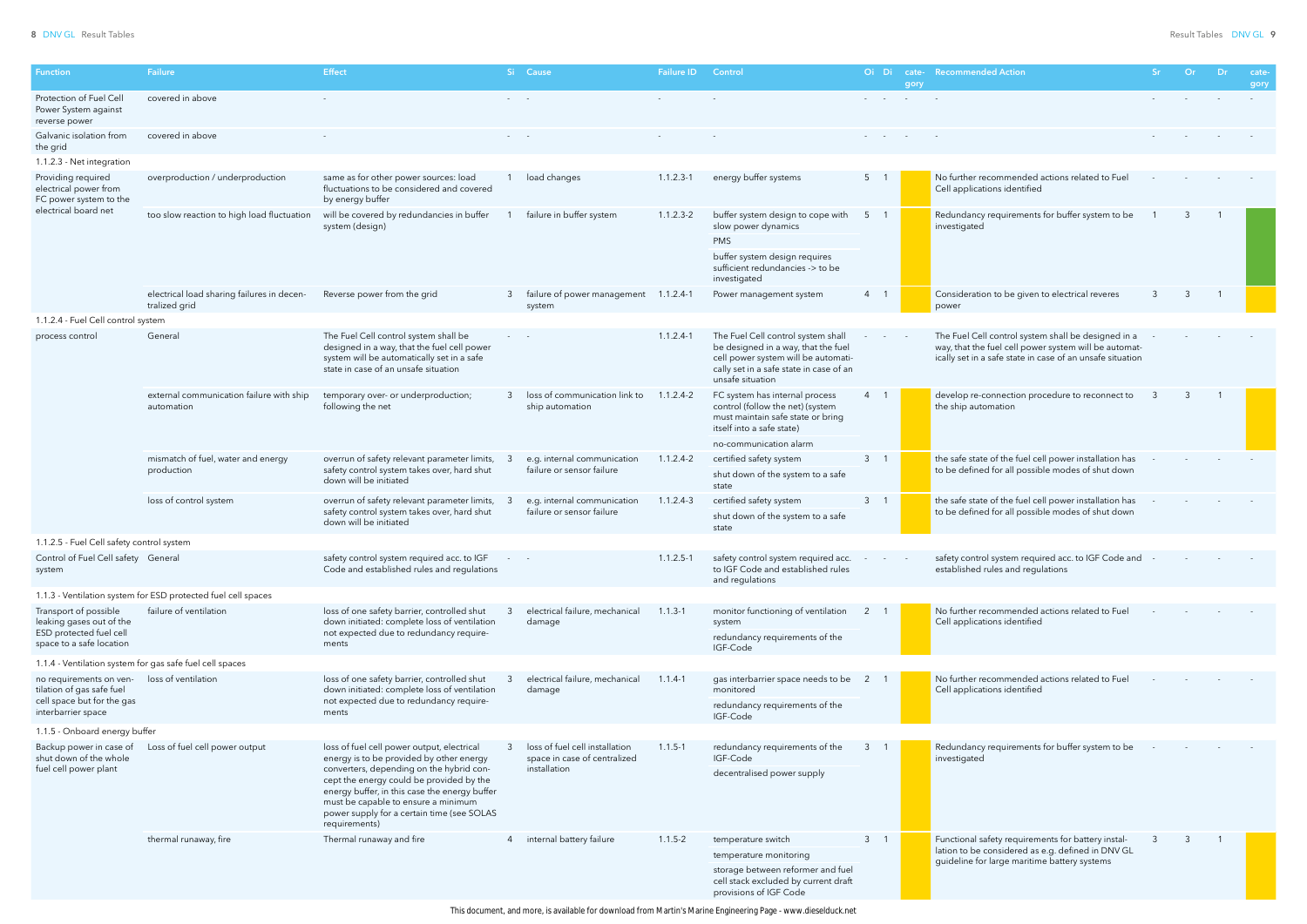| unction <sup>.</sup>                                                           | <b>Failure</b>                                                                                          | <b>Effect</b>                                                                                                                                                                   | Si Cause                             | <b>Failure ID</b> | Control                                                                                                                                                                                       | Oi Di                    | gory                     | cate- Recommended Action                                                                                                              | <b>Sr</b> | Or | - Dr | cate-<br>gory |
|--------------------------------------------------------------------------------|---------------------------------------------------------------------------------------------------------|---------------------------------------------------------------------------------------------------------------------------------------------------------------------------------|--------------------------------------|-------------------|-----------------------------------------------------------------------------------------------------------------------------------------------------------------------------------------------|--------------------------|--------------------------|---------------------------------------------------------------------------------------------------------------------------------------|-----------|----|------|---------------|
| Accommodate for load<br>fluctuations                                           | see net integration failure ID 1.1.2.3-2                                                                | $\sim$                                                                                                                                                                          | and the state                        |                   |                                                                                                                                                                                               | <b>Service State</b>     | <b>Contract Contract</b> |                                                                                                                                       |           |    |      |               |
|                                                                                | Active purging system - not applicable for this technology                                              |                                                                                                                                                                                 |                                      |                   |                                                                                                                                                                                               |                          |                          |                                                                                                                                       |           |    |      |               |
| 1.1.6 - Inert gas system<br>Inerting of FC Power<br>System                     | no inert gas                                                                                            | inerting not possible                                                                                                                                                           | intert gas consumed                  | $1.1.6 - 1$       | monitoring of inertgas storage<br>alarm level to be defined where<br>the inertgas storage reaches the an<br>amout, which is suitable for a last<br>complete inertign process of the<br>system | 3 <sup>1</sup>           |                          | No further recommended actions related to Fuel<br>Cell applications identified                                                        |           |    |      |               |
| 1.1.7 - External events                                                        |                                                                                                         |                                                                                                                                                                                 |                                      |                   |                                                                                                                                                                                               |                          |                          |                                                                                                                                       |           |    |      |               |
| External events acting on<br>the Fuel and / or Fuel Cell<br>Power Installation | Fire in FC power installation place                                                                     | fire will be contained in space (active and<br>passive fire protection), automatic shut<br>down of fuel cell by safety system and shut<br>down of fuel system to affected space | fuel self ignition, reverse<br>power | $1.1.7 - 1$       | active and passive fire protection<br>systems acc. to IGF Code require-<br>ments<br>safety system with ESD function                                                                           | 3                        |                          | No further recommended actions related to Fuel<br>Cell applications identified                                                        |           |    |      |               |
|                                                                                | black-out                                                                                               | FC system designed to be fail safe; black-<br>out recovery will be considered in ship<br>design                                                                                 | e.g. electrical net failure          | $1.1.7 - 2$       | Black-out recovery                                                                                                                                                                            | $\overline{4}$           |                          | No further recommended actions related to Fuel<br>Cell applications identified                                                        |           |    |      |               |
|                                                                                | "LGC specific:<br>ESD of cargo system"                                                                  | ESD during cargo transfer, loss of fuel if<br>fuel used from the cargo for auxiliary power<br>supply by FC during port stay                                                     | e.g. activation of ERC jetty         | $1.1.7 - 3$       | separation of ESD system of<br>primary fuel and cargo system                                                                                                                                  | $4 \quad 1$              |                          |                                                                                                                                       |           |    |      |               |
|                                                                                | flooding                                                                                                | short circuits (nothing specific to FC tech-<br>nology), FC system will be shut down by the<br>safety system, electrical power supply by                                        | e.g. collision<br>3                  | $1.1.7 - 4$       | same requirements than for con-<br>ventional engine spaces<br>redundancy requirements of the                                                                                                  | 3                        |                          | No further recommended actions related to Fuel<br>Cell applications identified                                                        |           |    |      |               |
|                                                                                | blockage of exhaust                                                                                     | other power system (redundancy)<br>loss of performance and shut down of fuel                                                                                                    | blockage of exhaust pipe<br>3        | $1.1.7 - 5$       | IGF-Code<br>decentraliced power supply<br>T monitoring of after burner                                                                                                                        | $3 \quad 1$              |                          | Exhaust gas outlet shall be designed in a way, that                                                                                   |           |    |      |               |
|                                                                                |                                                                                                         | cells due to deviation of process parame-<br>ters                                                                                                                               |                                      |                   | monitoring of fuel cell process<br>parameter                                                                                                                                                  |                          |                          | blockage by e. g. particles is avoided.                                                                                               |           |    |      |               |
|                                                                                | out of range ambient T (low T)                                                                          | freezing at out of range T could cause dam-<br>age - no safety relevant failures expected                                                                                       |                                      |                   |                                                                                                                                                                                               | <b>Service</b> State     | $\sim$                   |                                                                                                                                       |           |    |      |               |
|                                                                                | Fire in Tank hold space: containment<br>issue not directly fuel cell related                            | covered by requirements of the IGF Code                                                                                                                                         |                                      |                   |                                                                                                                                                                                               |                          |                          | No further recommended actions related to Fuel<br>Cell applications identified                                                        |           |    |      |               |
|                                                                                | Fire in adjacent rooms to tank hold space                                                               | covered by requirements of the IGF Code                                                                                                                                         |                                      |                   |                                                                                                                                                                                               | <b>Service State</b>     | $\sim$ $-$               | No further recommended actions related to Fuel<br>Cell applications identified                                                        |           |    |      |               |
|                                                                                | Fire in fuel preparation room                                                                           | covered by requirements of the IGF Code                                                                                                                                         |                                      |                   |                                                                                                                                                                                               |                          |                          | No further recommended actions related to Fuel<br>Cell applications identified                                                        |           |    |      |               |
|                                                                                | Fire adjacent to fuel preparation room                                                                  | covered by requirements of the IGF Code                                                                                                                                         | and the                              |                   |                                                                                                                                                                                               | and the state of the     |                          | No further recommended actions related to Fuel<br>Cell applications identified                                                        |           |    |      |               |
|                                                                                | Fire in the vicinity of distribution line<br>(LNG)                                                      | covered by requirements of the IGF Code                                                                                                                                         | and the                              |                   |                                                                                                                                                                                               |                          |                          | No further recommended actions related to Fuel<br>Cell applications identified                                                        |           |    |      |               |
|                                                                                | Fire in the vicinity of distribution line (NG)                                                          | covered by requirements of the IGF Code                                                                                                                                         |                                      |                   |                                                                                                                                                                                               |                          |                          | No further recommended actions related to Fuel<br>Cell applications identified                                                        |           |    |      |               |
|                                                                                | RoPax specific:<br>Fire on car deck or open deck<br>structural fire protection acc. to SOLAS<br>and IGF | covered by requirements of the IGF Code                                                                                                                                         | and the                              | $1.1.7 - 6$       | Fuel piping routed through the<br>RoRo deck must be protected<br>against possible fire                                                                                                        | <b>Contract Contract</b> |                          | Fuel piping routed through the RoRo deck must be<br>protected against possible fire                                                   |           |    |      |               |
|                                                                                | Ship / Ship collision                                                                                   | damage of outer shell, damage of adjacent 3<br>systems possible                                                                                                                 | human error                          | $1.1.7 - 7$       | distance requirements for fuel<br>piping shall be also applied to fuel<br>cell stacks                                                                                                         | 3 <sup>1</sup>           |                          | Distance requirements to the outer shell for fuel<br>piping shall be also applied to fuel cell stacks (re-<br>duce collision effects) |           |    |      |               |
|                                                                                | Shore / Ship collision                                                                                  | damage of outer shell, damage of adjacent 3<br>systems possible                                                                                                                 | human error                          | $1.1.7 - 8$       | distance requirements for fuel<br>piping shall be also applied to fuel<br>cell stacks                                                                                                         | 3 <sup>1</sup>           |                          | Distance requirements to the outer shell for fuel<br>piping shall be also applied to fuel cell stacks (re-<br>duce collision effects) |           |    |      |               |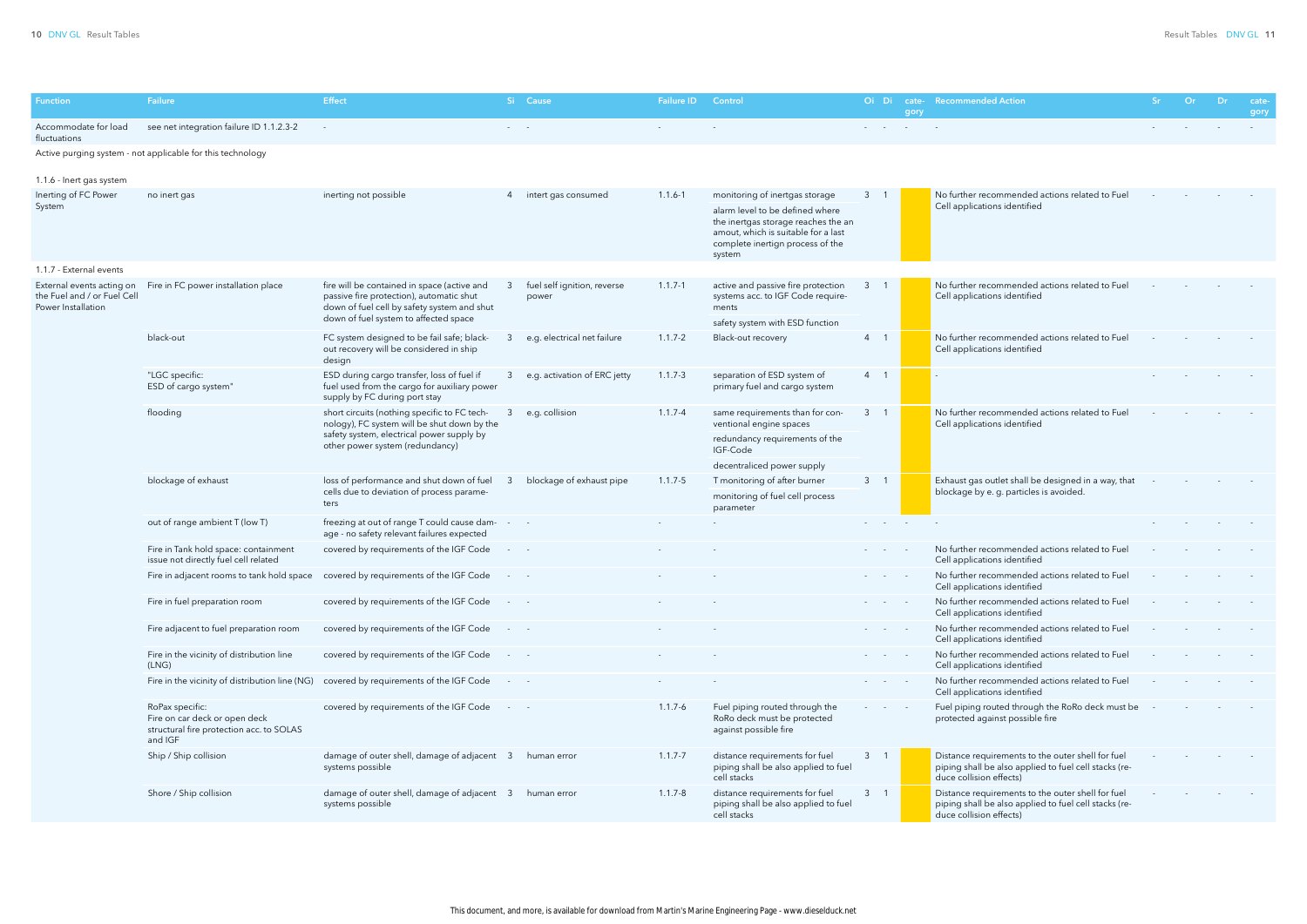| <b>Function</b>                                                                                | <b>Failure</b>                                                                                                                                                                                                                                                                                                | <b>Effect</b>                                                                          | Si Cause      | <b>Failure ID</b> | Control                                                                                                                                                                                                                                                                                                            | Oi Di cate- | gory | <b>Recommended Action</b>                                                                                                                                                                                                                                                                                                                                                                                                                                                                                                                               | Sr <sub>2</sub> | Or           | Dr             | cate-<br>gory |
|------------------------------------------------------------------------------------------------|---------------------------------------------------------------------------------------------------------------------------------------------------------------------------------------------------------------------------------------------------------------------------------------------------------------|----------------------------------------------------------------------------------------|---------------|-------------------|--------------------------------------------------------------------------------------------------------------------------------------------------------------------------------------------------------------------------------------------------------------------------------------------------------------------|-------------|------|---------------------------------------------------------------------------------------------------------------------------------------------------------------------------------------------------------------------------------------------------------------------------------------------------------------------------------------------------------------------------------------------------------------------------------------------------------------------------------------------------------------------------------------------------------|-----------------|--------------|----------------|---------------|
| External events acting on<br>the Fuel and / or Fuel Cell<br>Power Installation                 | "RoPax specific:<br>vehicle crash"                                                                                                                                                                                                                                                                            | damage of shell, damage of adjacent sys-<br>tems possible                              | 4 human error | $1.1.7 - 9$       |                                                                                                                                                                                                                                                                                                                    | $3 \quad 1$ |      | "Distance requirements to the outer shell for fuel<br>piping shall be also applied to fuel cell stacks (re-<br>duce collision effects)<br>Shells of space facing the car deck where parts of<br>the Fuel Cell Power Installation and related fuel stor-<br>age, distribution and storage systems are installed<br>must be protected aigainst possibel impact of<br>vehicles or cargo<br>Fuel piping routed through the RoRo deck must be<br>protected against possible impacts by vehicles or<br>cargo"                                                 | $\mathbf{3}$    | $\mathbf{3}$ | $\overline{1}$ |               |
|                                                                                                | blockage of vent mast outlet (by weather<br>conditions)                                                                                                                                                                                                                                                       | rain water entering the vent mast, icing<br>possible, no (or limited) venting possible | 3 e.g. rain   | $1.1.7 - 10$      | rain cap and water drainage system 3<br>for the vent mast                                                                                                                                                                                                                                                          |             |      | The vent mast outlet shall be designed in a way,<br>that blockage by particles and entering rainwater is<br>avoided. In case of high pressure release these de-<br>sign solutions must still ensure an upturned release<br>out of the vent mast outlet                                                                                                                                                                                                                                                                                                  |                 |              |                |               |
| 1.2 - Bunkering LNG, NG                                                                        |                                                                                                                                                                                                                                                                                                               |                                                                                        |               |                   |                                                                                                                                                                                                                                                                                                                    |             |      |                                                                                                                                                                                                                                                                                                                                                                                                                                                                                                                                                         |                 |              |                |               |
| Transport of LNG or NG<br>in liquid or compressed<br>form from a bunker<br>source to the ships | "IGF Code requirements for bunker<br>station locations and hazardous zone<br>definition to be considered.<br>Additional functional requirements for<br>bunkering LNG or NG are ISO TS 18683<br>and DNV GL recommended practice,<br>for this study an analysis for bunkering<br>Hydrogen as fuel will be done" |                                                                                        |               | $1.2 - 1$         | "IGF Code requirements for bunker<br>station locations and hazardous<br>zone definition to be considered.<br>Additional functional requirements<br>for bunkering LNG or NG are ISO<br>TS 18683 and DNV GL recom-<br>mended practice, for this study an<br>analysis for bunkering Hydrogen as<br>fuel will be done" |             |      | For RoPax vessels special attention to possible<br>impact on Passengers and vehicle traffic during<br>bunkering shall be paiyed. Safety and security<br>zones are to be established. Most credible release<br>sceanrios are to be analysed according to possible<br>influence on passengers, crew and ship; especially<br>for this ship type influences on balconies, cabins,<br>open passenger decks, open roro-and cargo decks,<br>passenger bridges as well as passenger ways and<br>vehicle routes on terminal side shall be taken into<br>account. |                 |              |                |               |
|                                                                                                |                                                                                                                                                                                                                                                                                                               |                                                                                        |               |                   |                                                                                                                                                                                                                                                                                                                    |             |      | For LGC special attention shall be payed to the pri-<br>mary fuel if it is different from the cargo. In this case<br>additional means for bunkering the promary fuels<br>are necessary which differ from the normal cargo<br>transfer. Additional gas detection systems, safety<br>and security zones (e.g. in case of truck to Ship bun-<br>kering), training and instruction may be necessary                                                                                                                                                         |                 |              |                |               |
|                                                                                                |                                                                                                                                                                                                                                                                                                               |                                                                                        |               | 58                | with failure ID                                                                                                                                                                                                                                                                                                    |             |      |                                                                                                                                                                                                                                                                                                                                                                                                                                                                                                                                                         |                 |              |                |               |
|                                                                                                |                                                                                                                                                                                                                                                                                                               |                                                                                        |               | 16                | without failure ID                                                                                                                                                                                                                                                                                                 |             |      |                                                                                                                                                                                                                                                                                                                                                                                                                                                                                                                                                         |                 |              |                |               |
|                                                                                                |                                                                                                                                                                                                                                                                                                               |                                                                                        |               | 74                | Total                                                                                                                                                                                                                                                                                                              |             |      |                                                                                                                                                                                                                                                                                                                                                                                                                                                                                                                                                         |                 |              |                |               |
|                                                                                                |                                                                                                                                                                                                                                                                                                               |                                                                                        |               | 26                | from 74 not ranked (with and without ID)                                                                                                                                                                                                                                                                           |             |      |                                                                                                                                                                                                                                                                                                                                                                                                                                                                                                                                                         |                 |              |                |               |
|                                                                                                |                                                                                                                                                                                                                                                                                                               |                                                                                        |               | 48                | from 74 ranked                                                                                                                                                                                                                                                                                                     |             |      |                                                                                                                                                                                                                                                                                                                                                                                                                                                                                                                                                         |                 |              |                |               |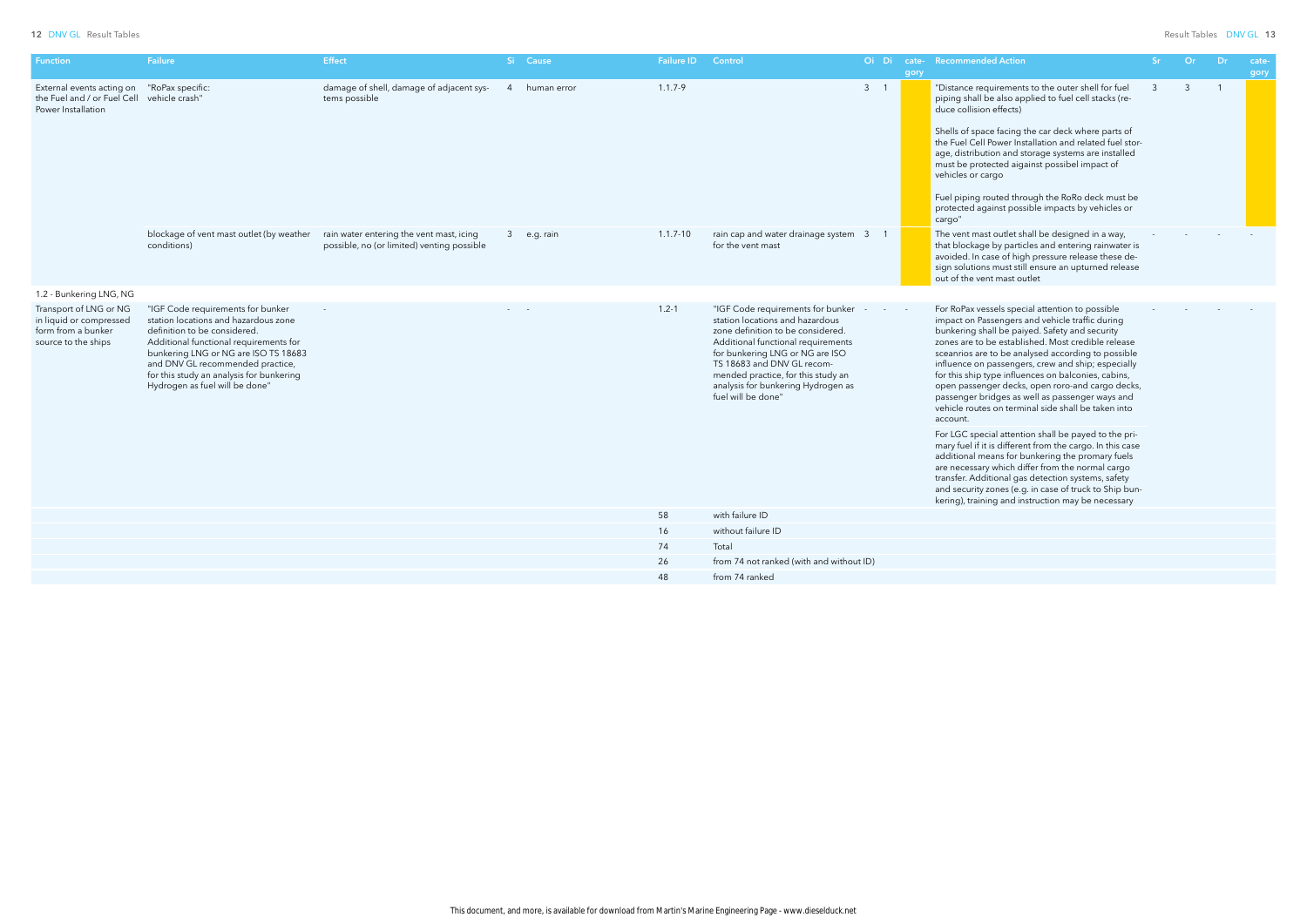| <b>Function</b>                                                                                   | Failure                                                                                               | <b>Effect</b>                                                                                                                                                                                                                                                            | Si Cause                                             | <b>Failure ID</b> | Control                                                                                                                                                                                                                                   |                     | gory | Oi Di cate- Recommended Action                                                                                                                                                                                                            | ∴Sr | Or             | Dr.            | cate-<br>gory |
|---------------------------------------------------------------------------------------------------|-------------------------------------------------------------------------------------------------------|--------------------------------------------------------------------------------------------------------------------------------------------------------------------------------------------------------------------------------------------------------------------------|------------------------------------------------------|-------------------|-------------------------------------------------------------------------------------------------------------------------------------------------------------------------------------------------------------------------------------------|---------------------|------|-------------------------------------------------------------------------------------------------------------------------------------------------------------------------------------------------------------------------------------------|-----|----------------|----------------|---------------|
| 2.1 - Normal operation with Methanol as fuel<br>2.1.1 - Fuel System<br>2.1.1.1 - Fuel Tank System | 2 - Scenario "High Temperature PEM Fuel Cell (HT PEMFC) on-board RoPax ferry and LGC"                 |                                                                                                                                                                                                                                                                          |                                                      |                   |                                                                                                                                                                                                                                           |                     |      |                                                                                                                                                                                                                                           |     |                |                |               |
| Storage of methanol                                                                               | covered by draft provisions for the use of -<br>methanol in the IGF Code<br>toxicity to be considered |                                                                                                                                                                                                                                                                          |                                                      | $2.1.1.1 - 1$     | covered by draft provisions for the<br>use of methanol in the IGF Code<br>toxicity to be considered                                                                                                                                       |                     |      | Toxicity of Methanol to be considered<br>Hazardous zone dimensioning for e.g. vent line<br>outlets of tank safety valves are to be aligned to the<br>characteristics and dispersion behaviour of metha-<br>nol (different to Natural Gas) |     |                |                |               |
|                                                                                                   | 2.1.1.2 - Distribution line between methanol tank and fuel preparation                                |                                                                                                                                                                                                                                                                          |                                                      |                   |                                                                                                                                                                                                                                           |                     |      |                                                                                                                                                                                                                                           |     |                |                |               |
| Transport of methanol<br>from tank to fuel prepa-<br>ration                                       | covered by draft provisions for the use of<br>methanol in the IGF Code                                |                                                                                                                                                                                                                                                                          |                                                      | $2.1.1.2 - 1$     | covered by draft provisions for the<br>use of methanol in the IGF Code                                                                                                                                                                    |                     |      | Toxicity of Methanol to be considered                                                                                                                                                                                                     |     |                |                |               |
|                                                                                                   | toxicity to be considered                                                                             |                                                                                                                                                                                                                                                                          |                                                      |                   | toxicity to be considered                                                                                                                                                                                                                 |                     |      |                                                                                                                                                                                                                                           |     |                |                |               |
| 2.1.1.3 - Fuel preparation<br>Premixing with water for<br>reforming process                       | wrong mixture                                                                                         | methanol / water mixture not matching<br>needed content, too less or too much<br>Hydrogen generated in downstream<br>reforming process, detection by reformer<br>temperature                                                                                             | 3 failure of process water<br>system                 | $2.1.1.3 - 1$     | afterburner in exhaust gas line                                                                                                                                                                                                           | $4\quad 2$          |      | Reformer temperature should be monitored. Shut<br>down of primary and recirculating fuel supply<br>should be initiated in case of reaching temperature<br>limits.                                                                         |     |                |                |               |
|                                                                                                   | 2.1.1.4 - Distribution line to fuel cell power system (liquid)                                        |                                                                                                                                                                                                                                                                          |                                                      |                   |                                                                                                                                                                                                                                           |                     |      |                                                                                                                                                                                                                                           |     |                |                |               |
| integrity                                                                                         | liquid leak                                                                                           | leakage of liquid Methanol or Methanol /<br>Water mixture, creation of Methanol vapor<br>(volatil) and ignitable gas mixtures (low<br>flashpoint between 12° - 20° depending on<br>water content)<br>toxidity could harm human                                           | 3 loss of integrity                                  | $2.1.1.4-1$       | methanol detection (liquid or<br>vapor)<br>Hazardous Area definition<br>Ex-proofed equipment if applica-<br>ble<br>methanol sensor for fuel cell<br>spaces<br>safety requirements acc. to IGF<br>Code<br>Personal methanol alert for crew | $3 \quad 1$         |      | Gas detection system and personal gas alert shall<br>be capable to detect Methanol liquid and / or<br>vapour                                                                                                                              |     |                |                |               |
| 2.1.2 - Fuel Cell Power Installation                                                              |                                                                                                       |                                                                                                                                                                                                                                                                          |                                                      |                   |                                                                                                                                                                                                                                           |                     |      |                                                                                                                                                                                                                                           |     |                |                |               |
| 2.1.2.1 - Fuel Cell Power System                                                                  |                                                                                                       |                                                                                                                                                                                                                                                                          |                                                      |                   |                                                                                                                                                                                                                                           |                     |      |                                                                                                                                                                                                                                           |     |                |                |               |
|                                                                                                   | 2.1.2.1.1 - Piping between fuel preparation and FC power system                                       |                                                                                                                                                                                                                                                                          |                                                      |                   |                                                                                                                                                                                                                                           |                     |      |                                                                                                                                                                                                                                           |     |                |                |               |
| Transport of primary fuel<br>to reforming unit                                                    | see item 2.1.1.3 "Distribution line to fuel<br>cell power system (liquid)"                            |                                                                                                                                                                                                                                                                          |                                                      |                   |                                                                                                                                                                                                                                           |                     |      |                                                                                                                                                                                                                                           |     |                |                |               |
| 2.1.2.1.2 - Fuel Reforming                                                                        |                                                                                                       |                                                                                                                                                                                                                                                                          |                                                      |                   |                                                                                                                                                                                                                                           |                     |      |                                                                                                                                                                                                                                           |     |                |                |               |
| provide the fuel gas                                                                              | no primary fuel                                                                                       | same as for HTFC see item 1.1.2.1.2 :<br>no startup of fuel cell power system possi-<br>ble                                                                                                                                                                              | 3 failure of fuel storage and<br>distribution system | $2.1.2.1.2 - 1$   | redundancy requirements of the<br>IGF-Code                                                                                                                                                                                                |                     |      | Start-up procedure should included functional test<br>of primary fuel supply to the reformer                                                                                                                                              |     |                |                |               |
|                                                                                                   | loss of primary fuel                                                                                  | same as for HTFC see item 1.1.2.1.2:<br>no production of electricity, no damage<br>of the fuel cell stacks assumed, reformer<br>temperature will rise due to missing cooling<br>effect from fuel conversion, further damag-<br>es to the reformer possible (fire hazard) | 4 failure of fuel storage and<br>distribution system | $2.1.2.1.2 - 2$   | redundancy requirements of the<br>IGF-Code                                                                                                                                                                                                | 3<br>$\overline{1}$ |      | The design of the reformer unit has to withstand<br>loss of fuel without leading to unsafe situation                                                                                                                                      |     | -3             | $\overline{1}$ |               |
|                                                                                                   | wrong specification of the<br>primary fuel                                                            | same as for HTFC see item 1.1.2.1.2:<br>performance of the system can be influ-<br>enced, no hazard assumed                                                                                                                                                              | 2 fuel quality not checked                           | $2.1.2.1.2-3$     | sampling / Bunkering note                                                                                                                                                                                                                 | 4 1                 |      | Procedure:<br>Fuel quality to be checked after each bunkering acc.<br>to specification of the manufacturer the reformer<br>system                                                                                                         | 2   | $\overline{3}$ | $\overline{1}$ |               |
|                                                                                                   |                                                                                                       |                                                                                                                                                                                                                                                                          |                                                      |                   |                                                                                                                                                                                                                                           |                     |      |                                                                                                                                                                                                                                           |     |                |                |               |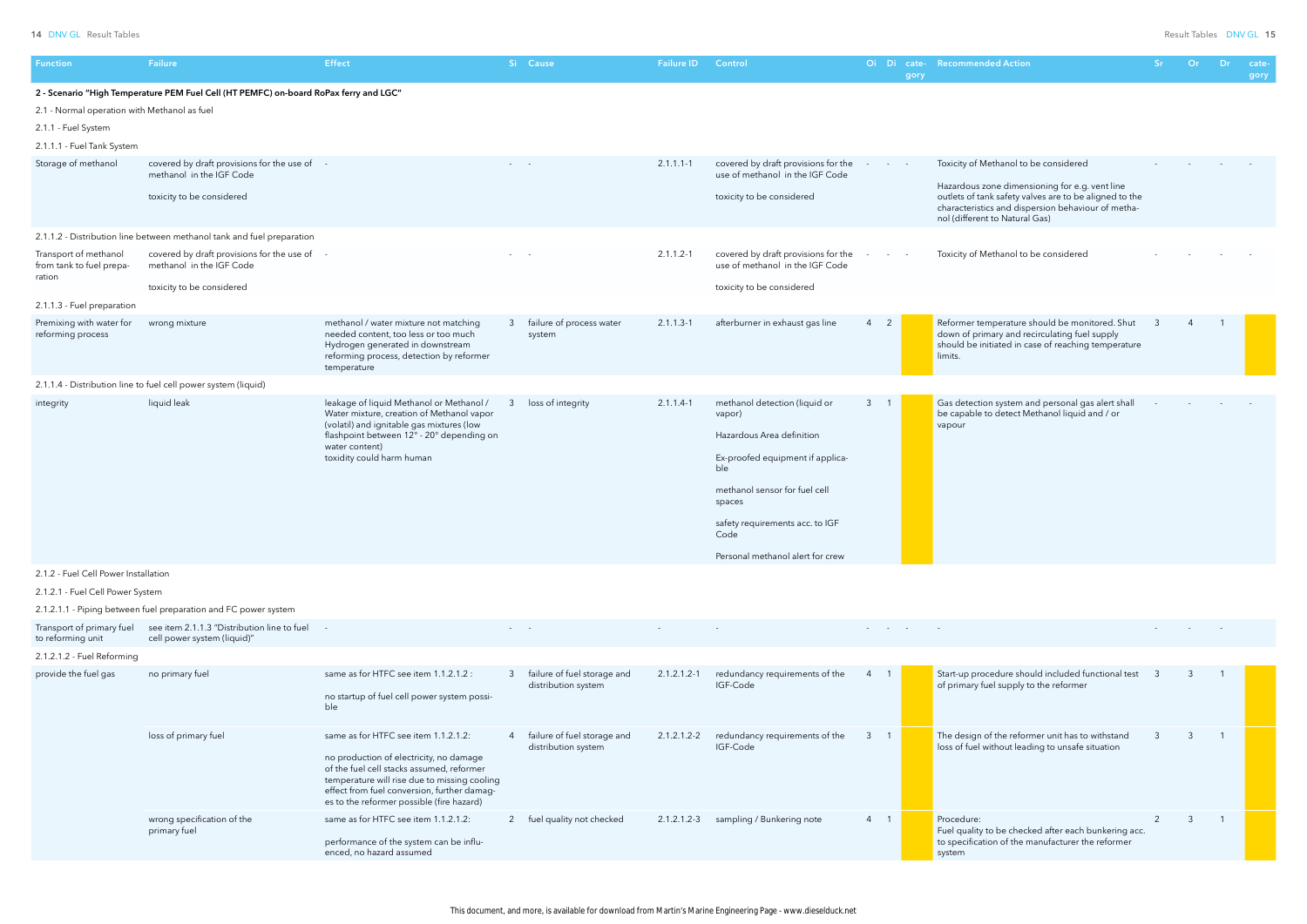| <b>Function</b>                                                           | Failure                                                                                                                | <b>Effect</b>                                                                                                                                                                           |                                                           | Si Cause                                                                                           | <b>Failure ID</b> | Control                                                                                                                                                                                                        |                        |                                   | gory | Oi Di cate- Recommended Action                                                                                                                                                                                                                               | -Sr - | Or | −Dr∶ | cate-<br>gory |
|---------------------------------------------------------------------------|------------------------------------------------------------------------------------------------------------------------|-----------------------------------------------------------------------------------------------------------------------------------------------------------------------------------------|-----------------------------------------------------------|----------------------------------------------------------------------------------------------------|-------------------|----------------------------------------------------------------------------------------------------------------------------------------------------------------------------------------------------------------|------------------------|-----------------------------------|------|--------------------------------------------------------------------------------------------------------------------------------------------------------------------------------------------------------------------------------------------------------------|-------|----|------|---------------|
|                                                                           | wrong temperature of primary fuel (too<br>low at the inlet of the reformer)                                            | Methanol is superheated - not an issue                                                                                                                                                  |                                                           |                                                                                                    |                   |                                                                                                                                                                                                                |                        | and the state of the state        |      |                                                                                                                                                                                                                                                              |       |    |      |               |
|                                                                           | wrong pressure of the primary fuel                                                                                     | n/a as liquid                                                                                                                                                                           | and the state                                             |                                                                                                    |                   |                                                                                                                                                                                                                |                        | <b>Contract Contract Contract</b> |      |                                                                                                                                                                                                                                                              |       |    |      |               |
|                                                                           | degradation of conversion capability                                                                                   | not safety related, performance issue                                                                                                                                                   | $\mathcal{L}_{\text{max}}$ and $\mathcal{L}_{\text{max}}$ |                                                                                                    |                   |                                                                                                                                                                                                                | <b>Service Control</b> |                                   |      |                                                                                                                                                                                                                                                              |       |    |      |               |
|                                                                           | loss of integrity                                                                                                      | air getting into the reformer, high tempera-<br>ture (until 600 °C), self ignition of remaining<br>gases is possible                                                                    | -4                                                        | mechanical damage (high-<br>ly unlikely due to rack and<br>casing, other failures not<br>expected) | 2.1.2.1.2-4       |                                                                                                                                                                                                                | 3 <sup>2</sup>         |                                   |      | Reformer temperature should be monitored. Shut<br>down of primary and recirculating fuel supply<br>should be initiated in case of reaching temperature<br>limits.<br>The entry of oxygen in the reformer should be<br>avoided by e.g. purging with inert gas |       |    |      |               |
|                                                                           | external leakage of the reformer                                                                                       | gas will be released and detected, shut<br>down of primary fuel supply                                                                                                                  |                                                           | 3 mechanical damage                                                                                | $2.1.2.1.2 - 5$   | gas detection inside the fuel cell<br>power system<br>ventilation requirements acc. to IGF                                                                                                                     | $3 \quad 1$            |                                   |      | No further recommended actions related to Fuel<br>Cell applications identified                                                                                                                                                                               |       |    |      |               |
|                                                                           |                                                                                                                        |                                                                                                                                                                                         |                                                           |                                                                                                    |                   | Code                                                                                                                                                                                                           |                        |                                   |      |                                                                                                                                                                                                                                                              |       |    |      |               |
| integrity                                                                 | liquid leak                                                                                                            | toxicity could harm human                                                                                                                                                               |                                                           | 3 loss of integrity                                                                                | 2.1.2.1.2-6       | methanol sensor for fuel cell<br>spaces<br>safety requirements acc. to IGF<br>Code                                                                                                                             | $3 \quad 1$            |                                   |      | Gas detection system and personal gas alert shall<br>be capable to detect Methanol liquid and / or<br>vapour                                                                                                                                                 |       |    |      |               |
| 2.1.2.1.3 - Piping between reformer and fuel cell                         |                                                                                                                        |                                                                                                                                                                                         |                                                           |                                                                                                    |                   |                                                                                                                                                                                                                |                        |                                   |      |                                                                                                                                                                                                                                                              |       |    |      |               |
| feed the fuel for the fuel<br>cell                                        | external leakage                                                                                                       | release of fuel gas / hydrogen rich fuel<br>to the fuel cell space, gas accumulation<br>possible, self-ignition not expected (gas<br>temperature too low)                               |                                                           | 3 mechanical damage                                                                                | 2.1.2.1.3-1       | process Temperature deviation in<br>afterburner<br>accumulation of hydrogen shall be<br>avoided by ventilation<br>gas detection / fire detection<br>ESD protected fuel cell space<br>fire extinguishing system | 3                      |                                   |      | Detail assessment of hydrogen rich gas release<br>scenarios in respect to ignition and dispersion to<br>be done                                                                                                                                              |       |    |      |               |
| 2.1.2.1.4 - HT PEM Fuel Cells Module                                      |                                                                                                                        |                                                                                                                                                                                         |                                                           |                                                                                                    |                   |                                                                                                                                                                                                                |                        |                                   |      |                                                                                                                                                                                                                                                              |       |    |      |               |
| Provision of electrical en-<br>ergy for propulsion and<br>other consumers | wrong qualification of the fuel                                                                                        | same as for HTFC; see item 1.1.2.1.4:<br>decrease of the performance of the stack,<br>internal leakage in the exhaust gas line<br>possible; fuel will be treated by the after<br>burner |                                                           | 3 malfunction of reformer                                                                          | $2.1.2.1.4-1$     | redundancy requirements of the<br>IGF-Code                                                                                                                                                                     | $\mathbf{3}$           | 2                                 |      | The fuel gas specification shall be monitored, the<br>system shall be brought into a safe state in case of<br>reaching limiting values                                                                                                                       | -3    | -3 |      |               |
|                                                                           | external leakage                                                                                                       | gas release out of the fuel cell into the fuel<br>cell module installation space, no self-igni-<br>tion possible (gas temperature too low)                                              | -3                                                        | mechanical damage, welding 2.1.2.1.4-2<br>failure, untight connections                             |                   | ESD protected fuel cell space<br>Gas safe fuel cell space<br>type approval / certification of the<br>fuel cell                                                                                                 | $3 \quad 1$            |                                   |      | Detail assessment of hydrogen rich gas release<br>scenarios in respect to ignition and dispersion to<br>be done<br>Distance requirements to the outer shell for fuel<br>piping shall be also applied to fuel cell stacks (re-<br>duce collision effects)     |       |    |      |               |
|                                                                           | internal leakage                                                                                                       | same as for HTFC; see item 1.1.2.1.4:<br>high stack temperature developing into<br>an internal oxidation / fire, drop in voltage,<br>shut down of related module                        |                                                           | 4 cracking of plates                                                                               | 2.1.2.1.4-3       | temperature monitoring of the<br>stack<br>voltage monitoring                                                                                                                                                   | 4 1                    |                                   |      | Amount of fuel in the fuel cell space and the<br>corresponding consequences shall be evaluated.<br>Safety devices are designed to handle max. credible<br>release scenario.<br>Combustible material in fuel cell modules are to be<br>minimized              |       |    |      |               |
|                                                                           | load jumps:<br>not considered to cause an hazardous<br>event, energy buffer systems installed<br>(e.g. battery system) | same as for HTFC; see item 1.1.2.1.4:<br>no effect                                                                                                                                      |                                                           | 1 load changes                                                                                     | 2.1.2.1.4-4       | energy buffer system                                                                                                                                                                                           | 5 <sub>1</sub>         |                                   |      | No further recommended actions related to Fuel<br>Cell applications identified                                                                                                                                                                               |       |    |      |               |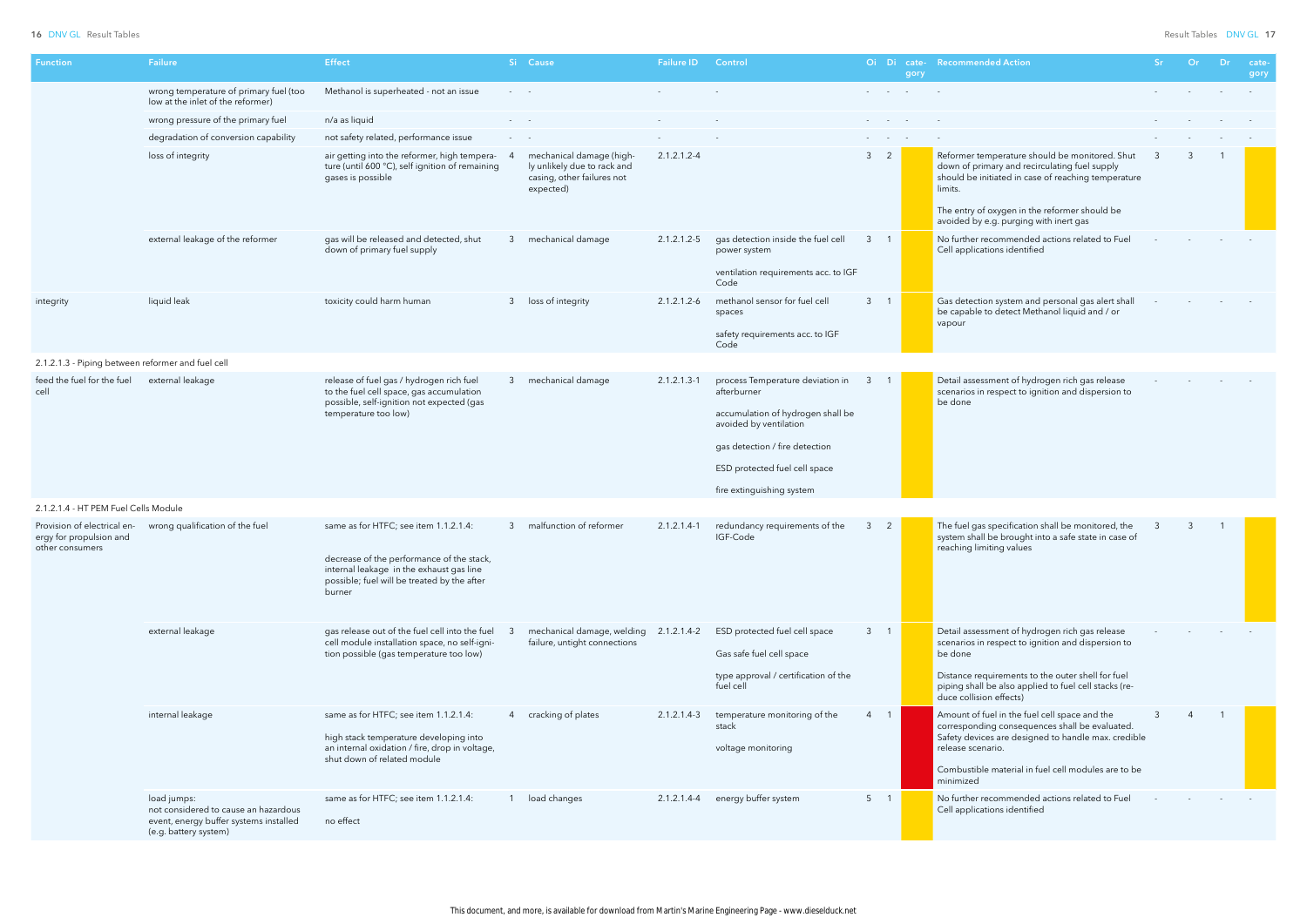| Function                                                                   | <b>Failure</b>                                                                         | <b>Effect</b>                                                                                                                                                                                                                 |                                   | Si Cause                             | <b>Failure ID</b> | Control                                                                                                                                                                                                                                              |                        | gory | Oi Di cate- Recommended Action                                                                                                                                                                                                |     | <b>Or</b> | Dr. | cate-<br>gory |
|----------------------------------------------------------------------------|----------------------------------------------------------------------------------------|-------------------------------------------------------------------------------------------------------------------------------------------------------------------------------------------------------------------------------|-----------------------------------|--------------------------------------|-------------------|------------------------------------------------------------------------------------------------------------------------------------------------------------------------------------------------------------------------------------------------------|------------------------|------|-------------------------------------------------------------------------------------------------------------------------------------------------------------------------------------------------------------------------------|-----|-----------|-----|---------------|
|                                                                            | short circuit                                                                          | same as for HTFC; see item 1.1.2.1.4:<br>loss of power output, remaining fuel gases<br>in the exhaust air not to be expected                                                                                                  |                                   | 3 electrical failure                 | 2.1.2.1.4-5       | short circuit breaker<br>dielectric strength test acc. to<br>62282/3-100 provided<br>monitoring of stack voltage<br>shut down of fuel supply for related<br>FC module                                                                                | $4 \quad 1$            |      | No further recommended actions related to Fuel<br>Cell applications identified                                                                                                                                                |     |           |     |               |
|                                                                            | uncomplete oxidation                                                                   | same as for HTFC; see item 1.1.2.1.4:<br>hydrogen rich gas remaining in Exhaust<br>gas, oxidation by after burner, no effect as<br>after burner is designed to process 100%<br>fuel in the Exhaust                            |                                   | 2 malfunction of reformer            | $2.1.2.1.4-6$     | after burner in exhaust gas line,<br>designed to process 100% fuel in<br>exhaust line                                                                                                                                                                | $4\quad 2$             |      | The after burner should be designed to process<br>100% fuel in the exhaust line<br>Exhaust gas temperature behind the afterburner<br>should be monitored and shut down to be initiated<br>in case of reaching limiting values |     |           |     |               |
|                                                                            | high temperature exhaust                                                               | same as for HTFC; see item 1.1.2.1.4:<br>exhaust gas temperature will be monitored,<br>shut down in case of reaching limiting<br>values                                                                                       |                                   | malfunction of fuel cell             | 2.1.2.1.4-7       | temperature monitoring of exhaust 3<br>air                                                                                                                                                                                                           | $\overline{1}$         |      | Exhaust gas temperature should be monitored<br>and shut down to be initiated in case of reaching<br>limiting values                                                                                                           |     |           |     |               |
| 2.1.2.1.5 - liquid cooling                                                 |                                                                                        |                                                                                                                                                                                                                               |                                   |                                      |                   |                                                                                                                                                                                                                                                      |                        |      |                                                                                                                                                                                                                               |     |           |     |               |
| stack temperature control loss of cooling                                  |                                                                                        | ramp down of the system                                                                                                                                                                                                       |                                   | failure of cooling pump              | $2.1.2.1.5 - 1$   | process control incl. coolant Tem-<br>perature and pressure<br>safety system<br>redundancy requirements of the<br>IGF-Code                                                                                                                           | $\overline{4}$         |      | No further recommended actions related to Fuel<br>Cell applications identified                                                                                                                                                |     |           |     |               |
|                                                                            | internal leakage                                                                       | Methanol in coolant unlikely as higher<br>coolant pressure                                                                                                                                                                    |                                   | 3 material or welding failure        | $2.1.2.1.5 - 2$   |                                                                                                                                                                                                                                                      | $3 \quad 3$            |      | Methanol detection for heating media of heating<br>devices to be considered                                                                                                                                                   | - 3 |           |     |               |
|                                                                            | external leakage of coolant                                                            | hazards by coolant liquid to be considered,<br>not a fuel cell specific topic                                                                                                                                                 | $\sim 10^{-1}$ and $\sim 10^{-1}$ |                                      |                   |                                                                                                                                                                                                                                                      | <b>Service Control</b> |      |                                                                                                                                                                                                                               |     |           |     |               |
| 2.1.2.1.6 - Process Air                                                    |                                                                                        |                                                                                                                                                                                                                               |                                   |                                      |                   |                                                                                                                                                                                                                                                      |                        |      |                                                                                                                                                                                                                               |     |           |     |               |
| process                                                                    | Provide oxygen for the FC same as for HTFC; see item 1.1.2.1.5:<br>loss of process air | No or insufficient oxygen provided for the<br>FC process, shut down of the FC power<br>system due to undervoltage, remaining fuel<br>will be processed by the after burner, no<br>release of fuel out of the exhaust gas line | -3                                | failure of ventilation fan           | $2.1.2.1.6 - 1$   | redundancy requirements of the<br>IGF-Code<br>after burner in exhaust gas line:<br>designed to process the highest<br>amount of fuel expected in case<br>of a failure of the fuel cell (at least<br>the amount of fuel at nominal fuel<br>cell load) |                        |      | No further recommended actions related to Fuel<br>Cell applications identified                                                                                                                                                |     |           |     |               |
| 2.1.2.1.7 - Afterburner                                                    |                                                                                        |                                                                                                                                                                                                                               |                                   |                                      |                   |                                                                                                                                                                                                                                                      |                        |      |                                                                                                                                                                                                                               |     |           |     |               |
| use of the heat from the<br>exhaust, burn remaining<br>fuel in the exhaust | same as for HTFC; see item 1.1.2.1.5:<br>no oxygen                                     | remaining fuel is released to atmosphere<br>(toxic, flammable) if not recirculated to the<br>reformer, amount depending on the utilisa-<br>tion rate of the FC at the actual load                                             |                                   | failure of the ventilation<br>system | $2.1.2.1.7 - 1$   | if the presence of explosive and<br>harmful gas concentration in the<br>exhaust can not be excluded the<br>exhaust shall be arranged as a ven-<br>tilation outlet of a hazardous zone<br>redundancy requirements of the<br>IGF-Code                  | 2<br>$\overline{4}$    |      | Exhaust gas temperature behind the afterburner<br>should be monitored and shut down to be initiated<br>in case of reaching limiting values                                                                                    |     |           |     |               |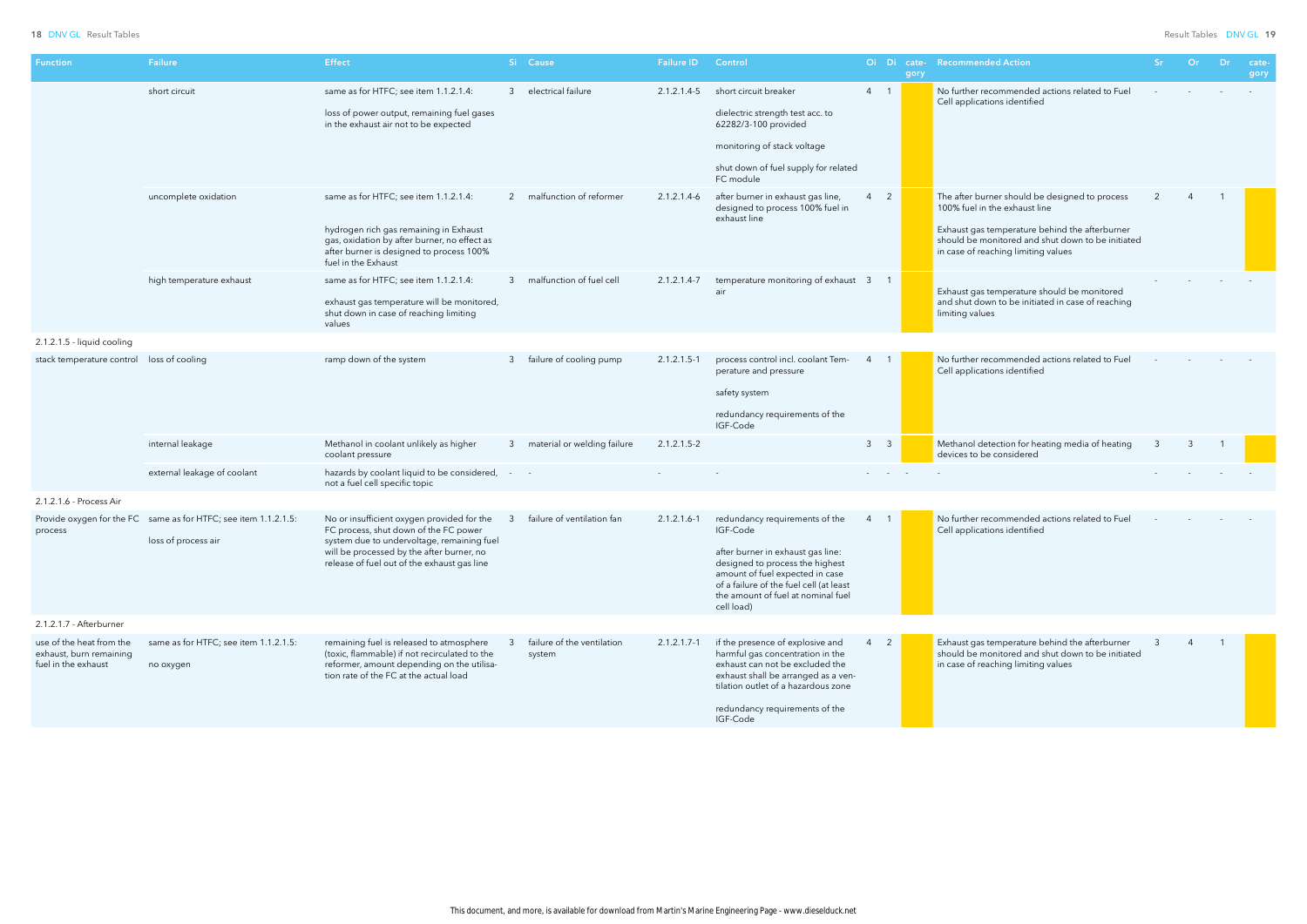| <b>Function</b>                                                                                           | Failure                                                                                                                                                            | <b>Effect</b>                                                                                                                                                                   | Si Cause                                                               | <b>Failure ID</b> | Control                                                                                                                                                                               |                          |                  | gory | Oi Di cate- Recommended Action                                                                                                                                                                                                                                                                                                                                                                   | Sr. | <b>Or</b> | Dr. | cate-<br>gory |
|-----------------------------------------------------------------------------------------------------------|--------------------------------------------------------------------------------------------------------------------------------------------------------------------|---------------------------------------------------------------------------------------------------------------------------------------------------------------------------------|------------------------------------------------------------------------|-------------------|---------------------------------------------------------------------------------------------------------------------------------------------------------------------------------------|--------------------------|------------------|------|--------------------------------------------------------------------------------------------------------------------------------------------------------------------------------------------------------------------------------------------------------------------------------------------------------------------------------------------------------------------------------------------------|-----|-----------|-----|---------------|
| 2.1.2.1.8 - heat (energy) recovery                                                                        |                                                                                                                                                                    |                                                                                                                                                                                 |                                                                        |                   |                                                                                                                                                                                       |                          |                  |      |                                                                                                                                                                                                                                                                                                                                                                                                  |     |           |     |               |
| FC power system internal<br>heat recovery (fuel re-<br>forming)                                           | same as for HTFC see item 1.1.2.1.7:<br>reformer pressure higher than exhaust air<br>pressure:<br>reformat can leak into the exhaust gas<br>(specific arrangement) | depending on the concentration ignition<br>possible, toxic gas and remaining fuel will<br>be release through the exhaust gas outlet,<br>damage of exhaust gas line not expected | mechanical damage                                                      | $2.1.2.1.8 - 1$   | if the presence of explosive and<br>harmful gas concentration in the<br>exhaust can not be excluded the<br>exhaust shall be arranged as a ven-<br>tilation outlet of a hazardous zone |                          | 2                |      | Gas detection should be provided in the exhaust<br>gas line. Shut down of the system to be initiated in<br>case of gas detection.                                                                                                                                                                                                                                                                |     |           |     |               |
|                                                                                                           | same as for HTFC see item 1.1.2.1.7:<br>reformer pressure lower than exhaust air<br>pressure:<br>oxygen will leak into reformer system                             | see reforming system                                                                                                                                                            | 5 mechanical damage                                                    | $2.1.2.1.8 - 2$   |                                                                                                                                                                                       | $\mathbf{3}$             | $\overline{2}$   |      | Exhaust gas fan to be switched of, if applicable,<br>otherwise big amount of oxygen could be pushed<br>into the reforming system<br>Reformer temperature should be monitored. Shut<br>down of primary and recirculating fuel supply<br>should be initiated in case of reaching temperature<br>limits.<br>The entry of oxygen in the reformer should be<br>avoided by e.g. purging with inert gas |     | 3         | - 1 |               |
| FC power system internal<br>heat recovery (Process air)                                                   | same as for HTFC see item 1.1.2.1.7<br>release of process air in the exhaust gas<br>line                                                                           | see reforming system                                                                                                                                                            |                                                                        |                   |                                                                                                                                                                                       |                          | And the Contract |      |                                                                                                                                                                                                                                                                                                                                                                                                  |     |           |     |               |
| external heat recovery<br>(various designs availa-<br>ble)                                                | same as for HTFC see item 1.1.2.1.7:<br>internal leakage                                                                                                           | leakage of exhaust gas into the heating<br>media system excluded: heating media<br>pressure higher than exhaust gas system<br>(open system)                                     | welding failure, material<br>damage                                    | $1.1.2.1.7-3$ -   |                                                                                                                                                                                       | $1 \quad 1$              |                  |      |                                                                                                                                                                                                                                                                                                                                                                                                  |     |           |     |               |
|                                                                                                           |                                                                                                                                                                    | leakage of heating media (gaseous or<br>liquid) and release out of the vent mast;<br>no hazards expected; reduced energy<br>recovery                                            | 2 welding failure, material<br>damage                                  | $1.1.2.1.7 - 4$ - |                                                                                                                                                                                       | $3 \quad 1$              |                  |      | No further recommended actions related to Fuel<br>Cell applications identified                                                                                                                                                                                                                                                                                                                   |     |           |     |               |
| 2.1.2.1.9 - exhaust gas line (overpressure)                                                               |                                                                                                                                                                    |                                                                                                                                                                                 |                                                                        |                   |                                                                                                                                                                                       |                          |                  |      |                                                                                                                                                                                                                                                                                                                                                                                                  |     |           |     |               |
| transport of exhaust gas                                                                                  | same as for HTFC see item 1.1.2.1.8:<br>external leakage                                                                                                           | release of exhaust air in the fuel cell power<br>system space, exhaust air will be ventilated                                                                                   | mechanical damage, welding 2.1.2.1.9-1<br>failure, untight connections |                   | ventilation requirements acc. to IGF 4<br>Code                                                                                                                                        |                          | $\overline{2}$   |      | No further recommended actions related to Fuel<br>Cell applications identified                                                                                                                                                                                                                                                                                                                   |     |           |     |               |
|                                                                                                           | same as for HTFC see item 1.1.2.1.8<br>external leakage of exhaust gas with<br>flammable content                                                                   | not further considered, only in case of two<br>failures (malfunction of the burner) flam-<br>mable and toxic gas can enter the exhaust<br>trunk                                 | mechanical damage, welding 2.1.2.1.9-2<br>failure, untight connections |                   | ventilation requirements acc. to IGF 2<br>Code<br>gas detection<br>after burner                                                                                                       |                          |                  |      | No further recommended actions related to Fuel<br>Cell applications identified                                                                                                                                                                                                                                                                                                                   |     |           |     |               |
| 2.1.2.2 - electrical power output conditioning                                                            |                                                                                                                                                                    |                                                                                                                                                                                 |                                                                        |                   |                                                                                                                                                                                       |                          |                  |      |                                                                                                                                                                                                                                                                                                                                                                                                  |     |           |     |               |
| Conditioning of electrical<br>output of the FC power<br>system for on-board net                           | same as for HTFC see item 1.1.2.2<br>short circuit (input side)                                                                                                    | same as for HTFC see item 1.1.2.2                                                                                                                                               | 3 same as for HTFC see item<br>1.1.2.2                                 | $2.1.2.2 - 1$     | same as for HTFC see item 1.1.2.2 4                                                                                                                                                   |                          |                  |      | same as for HTFC see item 1.1.2.2                                                                                                                                                                                                                                                                                                                                                                |     |           |     |               |
| integration; Protection of<br>Fuel Cell Power System<br>against reverse power;<br>Galvanic isolation from | same as for HTFC see item 1.1.2.2<br>short circuit (internal)                                                                                                      | same as for HTFC see item 1.1.2.2                                                                                                                                               | 4 same as for HTFC see item<br>1.1.2.2                                 | $2.1.2.2 - 2$     | same as for HTFC see item 1.1.2.2 3                                                                                                                                                   | $\overline{\phantom{1}}$ |                  |      | Consideration to be given to electrical reverse<br>power                                                                                                                                                                                                                                                                                                                                         | -3  | -3        |     |               |
| the grid                                                                                                  | same as for HTFC see item 1.1.2.2<br>short circuit (output side)                                                                                                   | same as for HTFC see item 1.1.2.2                                                                                                                                               | 3 same as for HTFC see item<br>1.1.2.2                                 | $2.1.2.2 - 3$     | same as for HTFC see item 1.1.2.2 3 1                                                                                                                                                 |                          |                  |      | same as for HTFC see item 1.1.2.2                                                                                                                                                                                                                                                                                                                                                                |     |           |     |               |
|                                                                                                           | same as for HTFC see item 1.1.2.2<br>wrong conversion, e.g. faulty frequency                                                                                       | same as for HTFC see item 1.1.2.2                                                                                                                                               | 4 same as for HTFC see item<br>1.1.2.2                                 | $2.1.2.2 - 4$     | same as for HTFC see item 1.1.2.2                                                                                                                                                     | - 3                      | $\overline{1}$   |      | decentralised grids are to be designed for load<br>fluctuations                                                                                                                                                                                                                                                                                                                                  |     |           |     |               |
| Protection of Fuel Cell<br>Power System against<br>reverse power                                          | same as for HTFC see item 1.1.2.2:<br>covered in above                                                                                                             |                                                                                                                                                                                 |                                                                        |                   |                                                                                                                                                                                       |                          |                  |      |                                                                                                                                                                                                                                                                                                                                                                                                  |     |           |     |               |
| Galvanic isolation from<br>the grid                                                                       | same as for HTFC see item 1.1.2.2:<br>covered in above                                                                                                             |                                                                                                                                                                                 |                                                                        |                   |                                                                                                                                                                                       |                          |                  |      |                                                                                                                                                                                                                                                                                                                                                                                                  |     |           |     |               |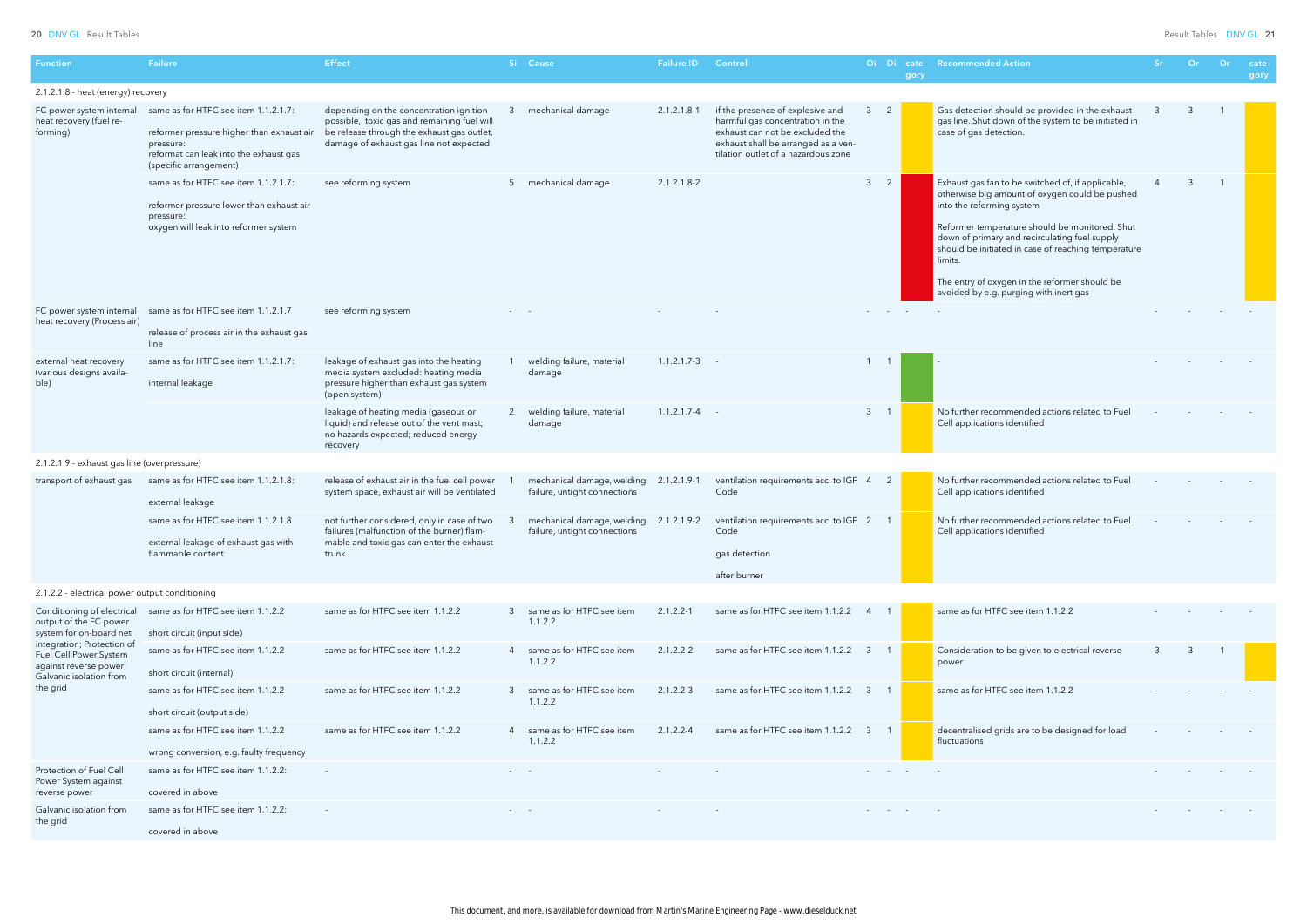| <b>Function</b>                                                                                          | <b>Failure</b>                                                             | <b>Effect</b>                                                                                                                                                              |                          | Si Cause                                                   | <b>Failure ID</b> | Control                                                                                                                                                                         |                |                            | gory | Oi Di cate- Recommended Action                                                                                                                                            | Sr - | Or | -Dr.           | cate-<br>gory |
|----------------------------------------------------------------------------------------------------------|----------------------------------------------------------------------------|----------------------------------------------------------------------------------------------------------------------------------------------------------------------------|--------------------------|------------------------------------------------------------|-------------------|---------------------------------------------------------------------------------------------------------------------------------------------------------------------------------|----------------|----------------------------|------|---------------------------------------------------------------------------------------------------------------------------------------------------------------------------|------|----|----------------|---------------|
| 2.1.2.3 - Net integration                                                                                |                                                                            |                                                                                                                                                                            |                          |                                                            |                   |                                                                                                                                                                                 |                |                            |      |                                                                                                                                                                           |      |    |                |               |
| Providing required electri-<br>cal power from FC power                                                   | same as for HTFC, see item 1.1.2.3:                                        | same as for HTFC, see item 1.1.2.3:                                                                                                                                        |                          | same as for HTFC, see item<br>1.1.2.3:                     | $2.1.2.3 - 1$     | same as for HTFC, see item 1.1.2.3: 5                                                                                                                                           |                |                            |      | same as for HTFC, see item 1.1.2.3:                                                                                                                                       |      |    |                |               |
| system to the electrical<br>board net                                                                    | overproduction / underproduction                                           |                                                                                                                                                                            |                          |                                                            |                   |                                                                                                                                                                                 |                |                            |      |                                                                                                                                                                           |      |    |                |               |
|                                                                                                          | same as for HTFC, see item 1.1.2.3:                                        | will be covered by redundancies in buffer<br>system (design)                                                                                                               |                          | failure in buffer system                                   | $2.1.2.3 - 2$     | buffer system design to cope with<br>slow power dynamics                                                                                                                        | -5             | - 1                        |      | Redundancy requirements for buffer system to be<br>investigated                                                                                                           |      |    |                |               |
|                                                                                                          | too slow reaction to high load fluctuation                                 |                                                                                                                                                                            |                          |                                                            |                   | <b>PMS</b>                                                                                                                                                                      |                |                            |      |                                                                                                                                                                           |      |    |                |               |
|                                                                                                          |                                                                            |                                                                                                                                                                            |                          |                                                            |                   | buffer system design requires<br>sufficient redundancies -> to be<br>investigated                                                                                               |                |                            |      |                                                                                                                                                                           |      |    |                |               |
|                                                                                                          | same as for HTFC, see item 1.1.2.3                                         | Reverse power from the grid                                                                                                                                                |                          | failure of power management 2.1.2.3-3<br>system            |                   | Power management system                                                                                                                                                         | 4 1            |                            |      | Consideration to be given to electrical reveres<br>power                                                                                                                  |      |    | $\overline{1}$ |               |
|                                                                                                          | electrical load sharing failures in decen-<br>tralized grid                |                                                                                                                                                                            |                          |                                                            |                   |                                                                                                                                                                                 |                |                            |      |                                                                                                                                                                           |      |    |                |               |
| 2.1.2.4 - Fuel Cell control system                                                                       |                                                                            |                                                                                                                                                                            |                          |                                                            |                   |                                                                                                                                                                                 |                |                            |      |                                                                                                                                                                           |      |    |                |               |
| process control                                                                                          | same as for HTFC; see item 1.1.2.4:<br>General                             | The Fuel Cell control system shall be<br>designed in a way, that the fuel cell power<br>system will be automatically set in a safe<br>state in case of an unsafe situation | $\Delta \phi = 0.01$ and |                                                            | $2.1.2.4 - 1$     | The Fuel Cell control system shall<br>be designed in a way, that the fuel<br>cell power system will be automati-<br>cally set in a safe state in case of an<br>unsafe situation |                |                            |      | The Fuel Cell control system shall be designed in a<br>way, that the fuel cell power system will be automat-<br>ically set in a safe state in case of an unsafe situation |      |    |                |               |
|                                                                                                          | same as for HTFC; see item 1.1.2.4:                                        | temporary over- or underproduction; fol-<br>lowing the net                                                                                                                 |                          | loss of communication link to 2.1.2.4-2<br>ship automation |                   | FC system has internal process<br>control (follow the net) (system                                                                                                              |                |                            |      | develop re-connection procedure to reconnect to<br>the ship automation                                                                                                    |      | 3  |                |               |
|                                                                                                          | external communication failure with ship<br>automation                     |                                                                                                                                                                            |                          |                                                            |                   | must maintain safe state or bring<br>itself into a safe state)                                                                                                                  |                |                            |      |                                                                                                                                                                           |      |    |                |               |
|                                                                                                          | same as for HTFC; see item 1.1.2.4                                         | overrun of safety relevant parameter limits,                                                                                                                               |                          | e.g. internal communication                                | $2.1.2.4 - 2$     | no-communication alarm<br>certified safety system                                                                                                                               | 3 <sup>1</sup> | $\overline{\phantom{0}}$ 1 |      | the safe state of the fuel cell power installation has                                                                                                                    |      |    |                |               |
|                                                                                                          | mismatch of fuel, water and energy<br>production                           | safety control system takes over, hard shut<br>down will be initiated                                                                                                      |                          | failure or sensor failure                                  |                   | shut down of the system to a safe<br>state                                                                                                                                      |                |                            |      | to be defined for all possible modes of shut down                                                                                                                         |      |    |                |               |
|                                                                                                          | same as for HTFC; see item 1.1.2.4<br>loss of control system               | overrun of safety relevant parameter limits,<br>safety control system takes over, hard shut<br>down will be initiated                                                      |                          | e.g. internal communication<br>failure or sensor failure   | $2.1.2.4 - 3$     | certified safety system<br>shut down of the system to a safe                                                                                                                    | $\mathbf{3}$   | $\overline{1}$             |      | the safe state of the fuel cell power installation has<br>to be defined for all possible modes of shut down                                                               |      |    |                |               |
|                                                                                                          |                                                                            |                                                                                                                                                                            |                          |                                                            |                   | state                                                                                                                                                                           |                |                            |      |                                                                                                                                                                           |      |    |                |               |
| 2.1.2.5 - Fuel Cell safety control system                                                                |                                                                            |                                                                                                                                                                            |                          |                                                            |                   |                                                                                                                                                                                 |                |                            |      |                                                                                                                                                                           |      |    |                |               |
| system                                                                                                   | Control of Fuel Cell safety same as for HTFC; see item 1.1.2.6:<br>General | safety control system required acc. to IGF<br>Code and established rules and regulations                                                                                   |                          |                                                            | $2.1.2.5 - 1$     | safety control system required acc.<br>to IGF Code and established rules<br>and regulations                                                                                     |                |                            |      | Safety control system required acc. to IGF Code and<br>established rules and regulations                                                                                  |      |    |                |               |
|                                                                                                          | 2.1.3 - Ventilation system for ESD protected fuel cell spaces              |                                                                                                                                                                            |                          |                                                            |                   |                                                                                                                                                                                 |                |                            |      |                                                                                                                                                                           |      |    |                |               |
| Transport of possible<br>leaking gases out of the<br>ESD protected fuel cell<br>space to a safe location | same as for HTFC; see item 1.1.3:<br>failure of ventilation                | loss of one safety barrier, controlled shut<br>down initiated: complete loss of ventilation<br>not expected due to redundancy require-<br>ments                            |                          | electrical failure, mechanical<br>damage                   | $2.1.3 - 1$       | monitor functioning of ventilation<br>system<br>redundancy requirements of the                                                                                                  | 2              |                            |      | No further recommended actions related to Fuel<br>Cell applications identified                                                                                            |      |    |                |               |
|                                                                                                          |                                                                            |                                                                                                                                                                            |                          |                                                            |                   | IGF-Code                                                                                                                                                                        |                |                            |      |                                                                                                                                                                           |      |    |                |               |
| 2.1.4 - Ventilation system for gas safe fuel cell spaces                                                 |                                                                            |                                                                                                                                                                            |                          |                                                            |                   |                                                                                                                                                                                 |                |                            |      |                                                                                                                                                                           |      |    |                |               |
| no requirements on<br>ventilation of gas safe fuel<br>cell space but for the gas                         | same as for HTFC; see item 1.1.4:<br>loss of ventilation                   | loss of one safety barrier, controlled shut<br>down initiated: complete loss of ventilation<br>not expected due to redundancy require-                                     |                          | electrical failure, mechanical<br>damage                   | $2.1.4 - 1$       | gas interbarrier space needs to be 2<br>monitored                                                                                                                               |                |                            |      | No further recommended actions related to Fuel<br>Cell applications identified                                                                                            |      |    |                |               |
| interbarrier space                                                                                       |                                                                            | ments                                                                                                                                                                      |                          |                                                            |                   | redundancy requirements of the<br>IGF-Code                                                                                                                                      |                |                            |      |                                                                                                                                                                           |      |    |                |               |
| 2.1.5 - Onboard energy buffer                                                                            |                                                                            |                                                                                                                                                                            |                          |                                                            |                   |                                                                                                                                                                                 |                |                            |      |                                                                                                                                                                           |      |    |                |               |
| Backup power in case of<br>shut down of the whole                                                        | same as for HTFC; see item 1.1.5:                                          | same as for HTFC see item 1.1.5                                                                                                                                            |                          | 3 same as for HTFC see item<br>1.1.5                       | $2.1.5 - 1$       | same as for HTFC see item 1.1.5                                                                                                                                                 | 3              |                            |      | Redundancy requirements for buffer system to be<br>investigated                                                                                                           |      |    |                |               |
| fuel cell power plant                                                                                    | Loss of fuel cell power output                                             |                                                                                                                                                                            |                          |                                                            |                   |                                                                                                                                                                                 |                |                            |      |                                                                                                                                                                           |      |    |                |               |
|                                                                                                          | same as for HTFC; see item 1.1.5:<br>thermal runaway, fire                 | same as for HTFC see item 1.1.5                                                                                                                                            |                          | 4 same as for HTFC see item<br>1.1.5                       | $2.1.5 - 2$       | same as for HTFC see item 1.1.5                                                                                                                                                 |                |                            |      | Functional safety requirements for battery instal-<br>lation to be considered as e.g. defined in DNV GL<br>guideline for large maritime battery systems                   |      | 3  |                |               |
| Accommodate for load<br>fluctuations                                                                     | see net integration failure ID 1.1.2.3-2                                   |                                                                                                                                                                            |                          |                                                            |                   |                                                                                                                                                                                 |                |                            |      |                                                                                                                                                                           |      |    |                |               |

Active purging system - not applicable for this technology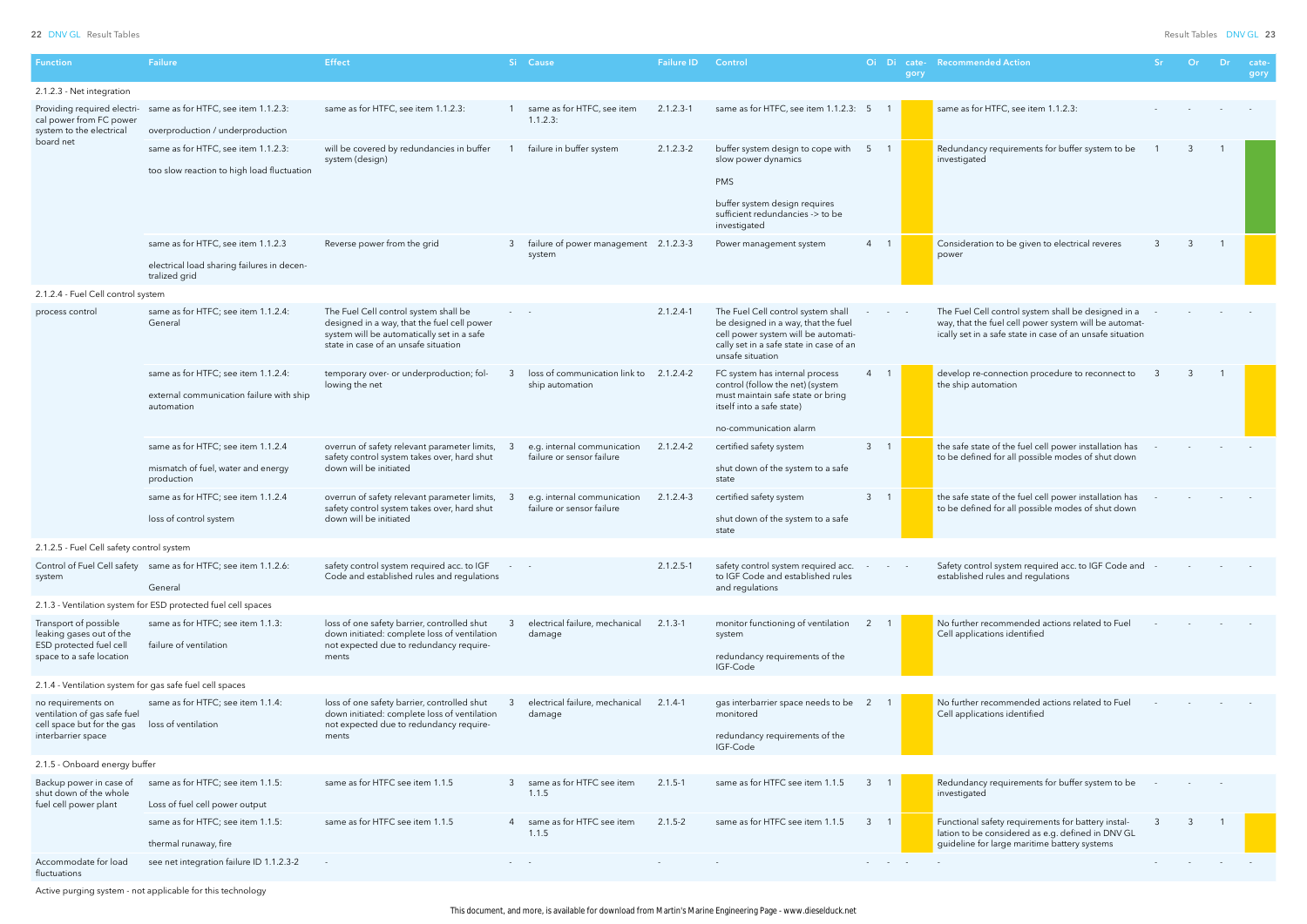| <b>Function</b>                                                                | Failure                                                                                                        | <b>Effect</b>                                                                                                                                                                   |                         | Si Cause                              | <b>Failure ID</b> | Control                                                                                                                                |                                | Oi Di cate-<br>gory      | <b>Recommended Action</b>                                                                                  | -Sr | Or | Dr | cate-<br>gory |
|--------------------------------------------------------------------------------|----------------------------------------------------------------------------------------------------------------|---------------------------------------------------------------------------------------------------------------------------------------------------------------------------------|-------------------------|---------------------------------------|-------------------|----------------------------------------------------------------------------------------------------------------------------------------|--------------------------------|--------------------------|------------------------------------------------------------------------------------------------------------|-----|----|----|---------------|
| 2.1.6 - Inertgas system                                                        |                                                                                                                |                                                                                                                                                                                 |                         |                                       |                   |                                                                                                                                        |                                |                          |                                                                                                            |     |    |    |               |
| Inerting of FC Power<br>System                                                 | same as for HTFC; see item 1.1.6:<br>no inert gas                                                              | same as for HTFC see item 1.1.6:                                                                                                                                                |                         | 4 same as for HTFC see item<br>1.1.6: | $2.1.6 - 1$       | same as for HTFC see item 1.1.6:                                                                                                       | 3                              |                          | No further recommended actions related to Fuel<br>Cell applications identified                             |     |    |    |               |
| 2.1.7 - External events                                                        |                                                                                                                |                                                                                                                                                                                 |                         |                                       |                   |                                                                                                                                        |                                |                          |                                                                                                            |     |    |    |               |
| External events acting on<br>the Fuel and / or Fuel Cell<br>Power Installation | same as for HTFC; see item 1.1.7:<br>Fire in FC power installation place                                       | fire will be contained in space (active and<br>passive fire protection), automatic shut<br>down of fuel cell by safety system and shut<br>down of fuel system to affected space |                         | fuel self ignition, reverse<br>power  | $2.1.7 - 1$       | active and passive fire protection<br>systems acc. to IGF Code require-<br>ments                                                       | $\mathbf{3}$                   |                          | No further recommended actions related to Fuel<br>Cell applications identified                             |     |    |    |               |
|                                                                                |                                                                                                                |                                                                                                                                                                                 |                         |                                       |                   | safety system with ESD function                                                                                                        |                                |                          |                                                                                                            |     |    |    |               |
|                                                                                | same as for HTFC; see item 1.1.7:<br>black-out                                                                 | FC system designed to be fail safe; black-<br>out recovery will be considered in ship<br>design                                                                                 | 3                       | e.g. electrical net failure           | $2.1.7 - 2$       | Black-out recovery                                                                                                                     | $4 \quad 1$                    |                          | No further recommended actions related to Fuel<br>Cell applications identified                             |     |    |    |               |
|                                                                                | same as for HTFC; see item 1.1.7:<br>LGC specific:<br>ESD of cargo system                                      | ESD during cargo transfer, loss of fuel if<br>fuel used from the cargo for auxiliary power<br>supply by FC during port stay                                                     |                         | e.g. activation of ERC jetty          | $2.1.7 - 3$       | Separation of ESD system of prima- 4<br>ry fuel and cargo system                                                                       |                                |                          |                                                                                                            |     |    |    |               |
|                                                                                | same as for HTFC; see item 1.1.7:<br>flooding                                                                  | short circuits (nothing specific to FC tech-<br>nology), FC system will be shut down by the<br>safety system, electrical power supply by<br>other power system (redundancy)     |                         | e.g. collision                        | $2.1.7 - 4$       | same requirements than for con-<br>ventional engine spaces<br>redundancy requirements of the<br>IGF-Code<br>decentralised power supply | $\mathbf{3}$<br>$\overline{1}$ |                          | No further recommended actions related to Fuel<br>Cell applications identified                             |     |    |    |               |
|                                                                                | same as for HTFC; see item 1.1.7:                                                                              | loss of performance and shut down of fuel                                                                                                                                       |                         | blockage of exhaust pipe              | $2.1.7 - 5$       | T monitoring of after burner                                                                                                           | $3 \quad 1$                    |                          | Exhaust gas outlet shall be designed in a way, that                                                        |     |    |    |               |
|                                                                                | blockage of exhaust                                                                                            | cells due to deviation of process parame-<br>ters                                                                                                                               |                         |                                       |                   | monitoring of fuel cell process<br>parameter                                                                                           |                                |                          | blockage by e. g. particles is avoided.                                                                    |     |    |    |               |
|                                                                                | same as for HTFC; see item 1.1.7:<br>out of range ambient T (low T)                                            | freezing at out of range T could cause dam-<br>age - no safety relevant failures expected                                                                                       |                         |                                       |                   |                                                                                                                                        |                                | <b>Contract Contract</b> |                                                                                                            |     |    |    |               |
|                                                                                | same as for HTFC; see item 1.1.7:                                                                              | Covered by requirements of the IGF Code                                                                                                                                         |                         |                                       |                   |                                                                                                                                        |                                |                          | No further recommended actions related to Fuel                                                             |     |    |    |               |
|                                                                                | Fire in Tank hold space: containment<br>issue not directly fuel cell related                                   |                                                                                                                                                                                 |                         |                                       |                   |                                                                                                                                        |                                |                          | Cell applications identified                                                                               |     |    |    |               |
|                                                                                | same as for HTFC; see item 1.1.7:                                                                              | Covered by requirements of the IGF Code                                                                                                                                         |                         |                                       |                   |                                                                                                                                        |                                |                          | No further recommended actions related to Fuel<br>Cell applications identified                             |     |    |    |               |
|                                                                                | Fire in adjacent rooms to tank hold space                                                                      |                                                                                                                                                                                 |                         |                                       |                   |                                                                                                                                        |                                |                          |                                                                                                            |     |    |    |               |
|                                                                                | same as for HTFC; see item 1.1.7:                                                                              | Covered by requirements of the IGF Code                                                                                                                                         |                         |                                       |                   |                                                                                                                                        |                                |                          | No further recommended actions related to Fuel<br>Cell applications identified                             |     |    |    |               |
|                                                                                | Fire in fuel preparation room                                                                                  |                                                                                                                                                                                 |                         |                                       |                   |                                                                                                                                        |                                |                          |                                                                                                            |     |    |    |               |
|                                                                                | same as for HTFC; see item 1.1.7:                                                                              | Covered by requirements of the IGF Code                                                                                                                                         |                         |                                       |                   |                                                                                                                                        |                                |                          | No further recommended actions related to Fuel<br>Cell applications identified                             |     |    |    |               |
|                                                                                | Fire adjacent to fuel preparation room                                                                         |                                                                                                                                                                                 |                         |                                       |                   |                                                                                                                                        |                                |                          |                                                                                                            |     |    |    |               |
|                                                                                | same as for HTFC; see item 1.1.7:                                                                              | Covered by requirements of the IGF Code                                                                                                                                         |                         |                                       |                   |                                                                                                                                        |                                |                          | No further recommended actions related to Fuel<br>Cell applications identified                             |     |    |    |               |
|                                                                                | Fire in the vicinity of distribution line<br>(LNG)                                                             |                                                                                                                                                                                 |                         |                                       |                   |                                                                                                                                        |                                |                          |                                                                                                            |     |    |    |               |
|                                                                                | same as for HTFC; see item 1.1.7:                                                                              | Covered by requirements of the IGF Code                                                                                                                                         |                         |                                       |                   |                                                                                                                                        |                                |                          | No further recommended actions related to Fuel<br>Cell applications identified                             |     |    |    |               |
|                                                                                | Fire in the vicinity of distribution line (NG)                                                                 |                                                                                                                                                                                 |                         |                                       |                   |                                                                                                                                        |                                |                          |                                                                                                            |     |    |    |               |
|                                                                                | same as for HTFC; see item 1.1.7:                                                                              | Covered by requirements of the IGF Code                                                                                                                                         | $\omega_{\rm{max}}=0.5$ |                                       | $2.1.7 - 6$       | Fuel piping routed through the<br>RoRo deck must be protected                                                                          |                                |                          | Fuel piping routed through the RoRo deck must be<br>protected against possible fire                        |     |    |    |               |
|                                                                                | <b>RoPax specific:</b><br>Fire on car deck or open deck<br>structural fire protection acc. to SOLAS<br>and IGF |                                                                                                                                                                                 |                         |                                       |                   | against possible fire                                                                                                                  |                                |                          |                                                                                                            |     |    |    |               |
|                                                                                | same as for HTFC; see item 1.1.7:                                                                              | Damage of outer shell, damage of adjacent 3<br>systems possible                                                                                                                 |                         | human error                           | $2.1.7 - 7$       | distance requirements for fuel<br>piping shall be also applied to fuel                                                                 | $3 \quad 1$                    |                          | Distance requirements to the outer shell for fuel<br>piping shall be also applied to fuel cell stacks (re- |     |    |    |               |
|                                                                                | Ship / Ship collision                                                                                          |                                                                                                                                                                                 |                         |                                       |                   | cell stacks                                                                                                                            |                                |                          | duce collision effects)                                                                                    |     |    |    |               |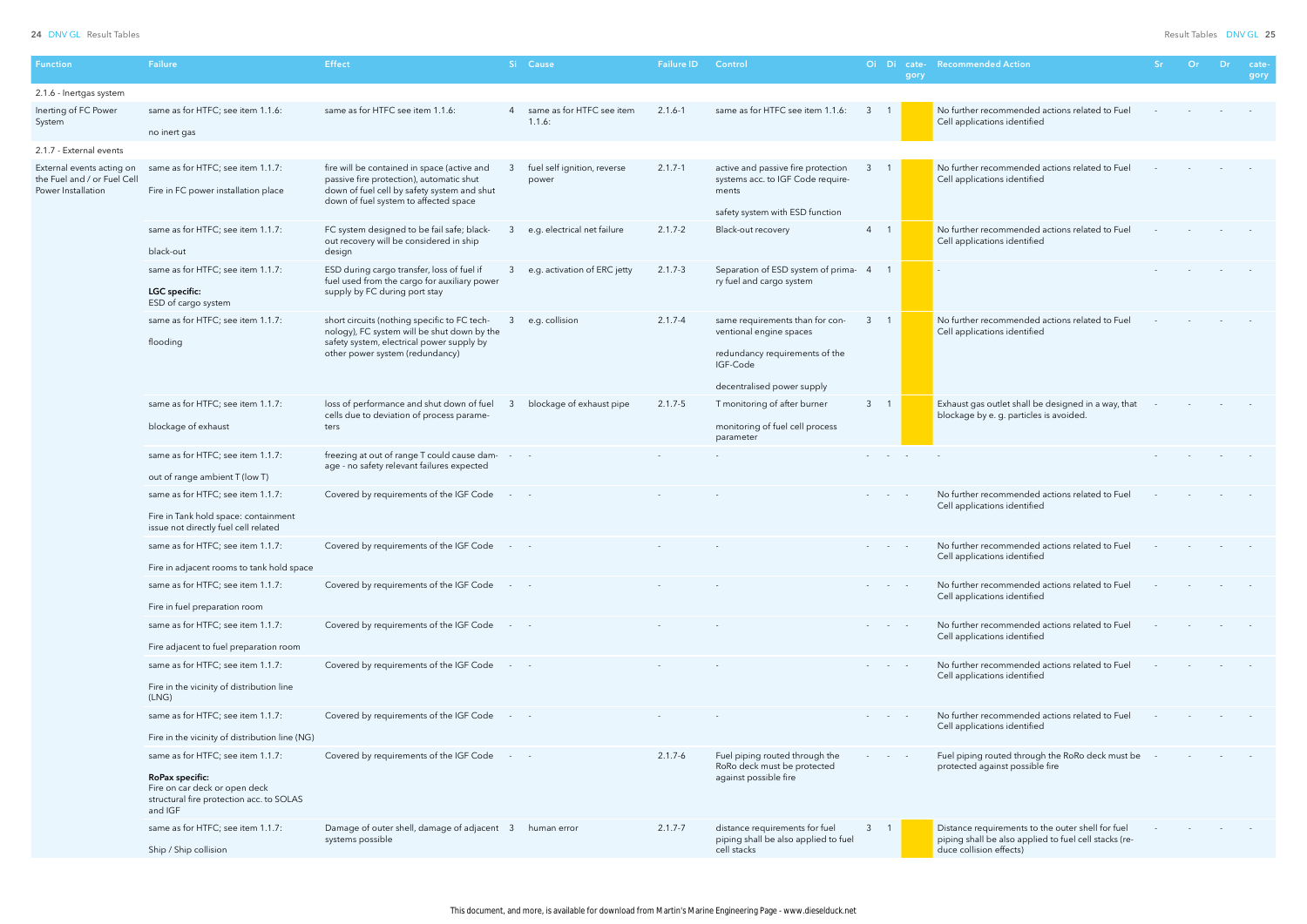| Function                                                                                       | Failure                                                                                                                                                                                                                                                                                                     | <b>Effect</b>                                                   | Si Cause      | <b>Failure ID</b> | Control                                                                                                                                                                                                                                                                                                          |             | Oi Di cate- Recommended Action<br>Or<br>-Sr<br>$Dr =$<br>cate-<br>gory<br>gory                                                                                                                                                                                                                                                                                                                                                                                                                                                                                                                                                                                                                                                                                                                                                                                                                                                                                                                                                                                                                                                                                                 |
|------------------------------------------------------------------------------------------------|-------------------------------------------------------------------------------------------------------------------------------------------------------------------------------------------------------------------------------------------------------------------------------------------------------------|-----------------------------------------------------------------|---------------|-------------------|------------------------------------------------------------------------------------------------------------------------------------------------------------------------------------------------------------------------------------------------------------------------------------------------------------------|-------------|--------------------------------------------------------------------------------------------------------------------------------------------------------------------------------------------------------------------------------------------------------------------------------------------------------------------------------------------------------------------------------------------------------------------------------------------------------------------------------------------------------------------------------------------------------------------------------------------------------------------------------------------------------------------------------------------------------------------------------------------------------------------------------------------------------------------------------------------------------------------------------------------------------------------------------------------------------------------------------------------------------------------------------------------------------------------------------------------------------------------------------------------------------------------------------|
|                                                                                                | same as for HTFC; see item 1.1.7:<br>Shore / Ship collision                                                                                                                                                                                                                                                 | Damage of outer shell, damage of adjacent 3<br>systems possible | human error   | $2.1.7 - 8$       | distance requirements for fuel<br>piping shall be also applied to fuel<br>cell stacks                                                                                                                                                                                                                            | $3 \quad 1$ | Distance requirements to the outer shell for fuel<br>piping shall be also applied to fuel cell stacks (re-<br>duce collision effects)                                                                                                                                                                                                                                                                                                                                                                                                                                                                                                                                                                                                                                                                                                                                                                                                                                                                                                                                                                                                                                          |
|                                                                                                | same as for HTFC; see item 1.1.7:<br>RoPax specific:<br>vehicle crash                                                                                                                                                                                                                                       | Damage of shell, damage of adjacent<br>systems possible         | 4 human error | $2.1.7 - 9$       |                                                                                                                                                                                                                                                                                                                  | $3 \quad 1$ | Distance requirements to the outer shell for fuel<br>$\overline{3}$<br>3<br>piping shall be also applied to fuel cell stacks (re-<br>duce collision effects)<br>Shells of space facing the car deck where parts<br>of the Fuel Cell Power Installation and related<br>fuel storage, distribution and storage systems are<br>installed must be protected against possible impact<br>of vehicles or cargo<br>Fuel piping routed through the RoRo deck must be<br>protected against possible impacts by vehicles or<br>cargo                                                                                                                                                                                                                                                                                                                                                                                                                                                                                                                                                                                                                                                      |
| 2.2 - Bunkering LNG, NG                                                                        |                                                                                                                                                                                                                                                                                                             |                                                                 |               |                   |                                                                                                                                                                                                                                                                                                                  |             |                                                                                                                                                                                                                                                                                                                                                                                                                                                                                                                                                                                                                                                                                                                                                                                                                                                                                                                                                                                                                                                                                                                                                                                |
| Transport of LNG or NG<br>in liquid or compressed<br>form from a bunker<br>source to the ships | IGF Code requirements for bunker station<br>locations and hazardous zone definition<br>to be considered.<br>Additional functional requirements for<br>bunkering LNG or NG are ISO TS 18683<br>and DNV GL recommended practice,<br>for this study an analysis for bunkering<br>Hydrogen as fuel will be done |                                                                 |               | $2.2 - 1$         | IGF Code requirements for bunker<br>station locations and hazardous<br>zone definition to be considered.<br>Additional functional requirements<br>for bunkering LNG or NG are ISO<br>TS 18683 and DNV GL recom-<br>mended practice, for this study an<br>analysis for bunkering Hydrogen as<br>fuel will be done |             | Hazardous Areas, safety and security zones are to<br>be aligned according to the behaviour and disper-<br>sion characteristics of Methanol (different to Natural<br>Gas)<br>Toxicity of Methanol to be considered<br>For RoPax vessels special attention to possible<br>impact on Passengers and vehicle traffic during<br>bunkering shall be payed. Safety and security<br>zones are to be established. Most credible release<br>scenarios are to be analysed according to possible<br>influence on passengers, crew and ship; especially<br>for this ship type influences on balconies, cabins,<br>open passenger decks, open roro-and cargo decks,<br>passenger bridges as well as passenger ways and<br>vehicle routes on terminal side shall be taken into<br>account.<br>For LGC special attention shall be payed to the pri-<br>mary fuel if it is different from the cargo. In this case<br>additional means for bunkering the primary fuels<br>are necessary which differ from the normal cargo<br>transfer. Additional gas detection systems, safety<br>and security zones (e.g. in case of truck to Ship bun-<br>kering), training and instruction may be necessary |
|                                                                                                |                                                                                                                                                                                                                                                                                                             |                                                                 |               | 58                | with failure ID                                                                                                                                                                                                                                                                                                  |             |                                                                                                                                                                                                                                                                                                                                                                                                                                                                                                                                                                                                                                                                                                                                                                                                                                                                                                                                                                                                                                                                                                                                                                                |
|                                                                                                |                                                                                                                                                                                                                                                                                                             |                                                                 |               | 16                | without failure ID                                                                                                                                                                                                                                                                                               |             |                                                                                                                                                                                                                                                                                                                                                                                                                                                                                                                                                                                                                                                                                                                                                                                                                                                                                                                                                                                                                                                                                                                                                                                |
|                                                                                                |                                                                                                                                                                                                                                                                                                             |                                                                 |               | 74                | Total                                                                                                                                                                                                                                                                                                            |             |                                                                                                                                                                                                                                                                                                                                                                                                                                                                                                                                                                                                                                                                                                                                                                                                                                                                                                                                                                                                                                                                                                                                                                                |
|                                                                                                |                                                                                                                                                                                                                                                                                                             |                                                                 |               | 23                | from 74 not ranked (with and<br>without ID)                                                                                                                                                                                                                                                                      |             |                                                                                                                                                                                                                                                                                                                                                                                                                                                                                                                                                                                                                                                                                                                                                                                                                                                                                                                                                                                                                                                                                                                                                                                |
|                                                                                                |                                                                                                                                                                                                                                                                                                             |                                                                 |               | 51                | from 74 ranked                                                                                                                                                                                                                                                                                                   |             |                                                                                                                                                                                                                                                                                                                                                                                                                                                                                                                                                                                                                                                                                                                                                                                                                                                                                                                                                                                                                                                                                                                                                                                |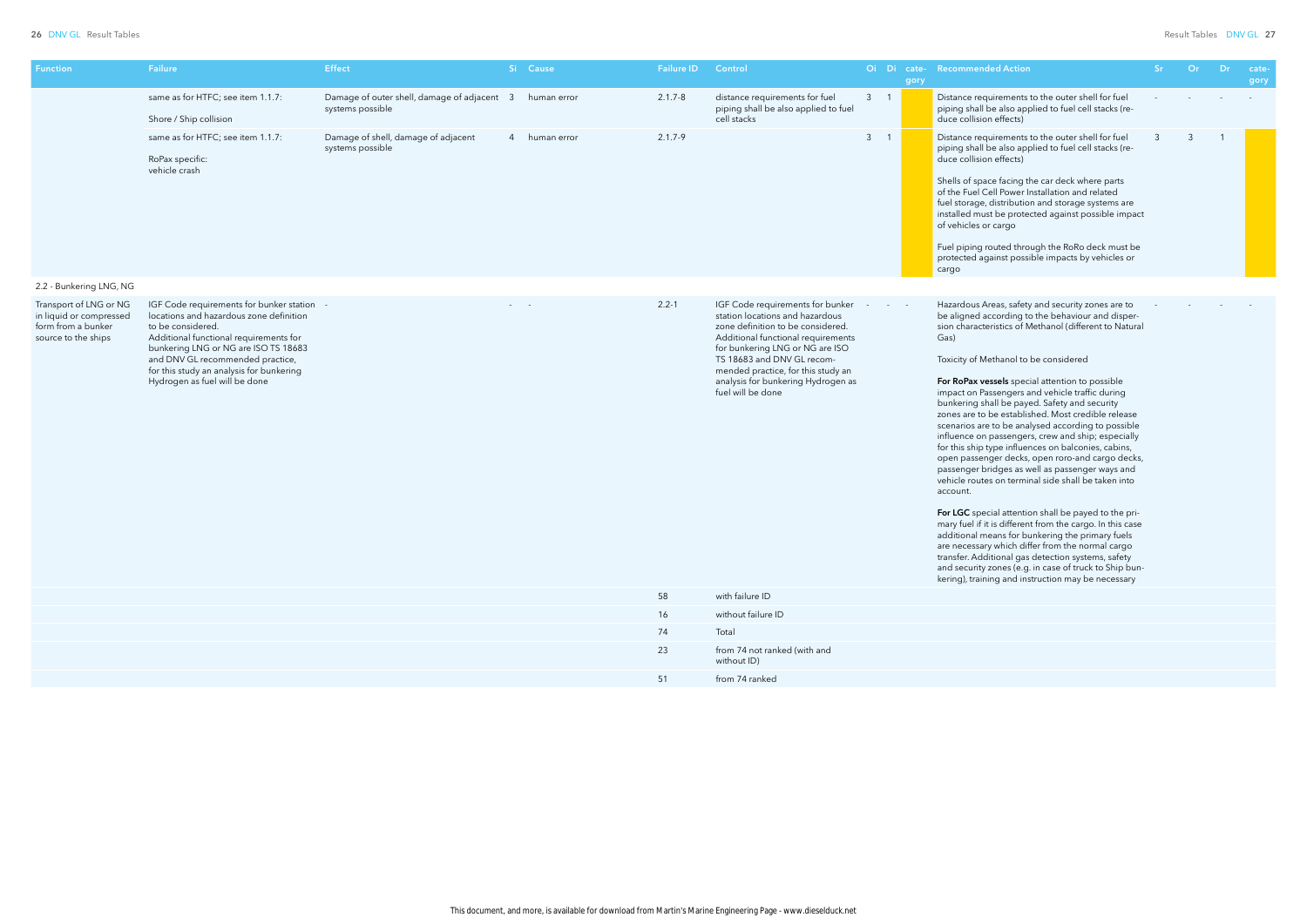28 DNV GL Result Tables Result Tables DNV GL 29

| ed Action |  | Sr Or Dr category |
|-----------|--|-------------------|
|           |  |                   |

| 3              | 1            | consideration to be given to diffusion effects / embrittle-<br>ment of hydrogen through materials                                                                                                                                                                                                                                                                                                               |  |  |  |
|----------------|--------------|-----------------------------------------------------------------------------------------------------------------------------------------------------------------------------------------------------------------------------------------------------------------------------------------------------------------------------------------------------------------------------------------------------------------|--|--|--|
| $\overline{c}$ | $\mathbf{1}$ | distance between tank and ship side has to be clarified<br>to reach the same safety level as a conventional fuelled<br>vessel / LNG fuelled vessel<br>detail assessment of hydrogen release scenarios in<br>respect to ignition, dispersion to be done<br>storage of hydrogen tanks below accommodation<br>should be evaluated<br>location of tank should be evaluated with respect to<br>collision probability |  |  |  |
| 4              | 1            | Hazardous area definition and vent mast outlet distanc-<br>es to be analysed due to the behaviour and dispersion<br>characteristics of hydrogen (low and high-pressure<br>release)                                                                                                                                                                                                                              |  |  |  |
| 2              | 1            | No further recommended actions related to Fuel Cell<br>applications identified                                                                                                                                                                                                                                                                                                                                  |  |  |  |
|                |              |                                                                                                                                                                                                                                                                                                                                                                                                                 |  |  |  |
| 3              | 1            | No further recommended actions related to Fuel Cell<br>applications identified                                                                                                                                                                                                                                                                                                                                  |  |  |  |
|                |              |                                                                                                                                                                                                                                                                                                                                                                                                                 |  |  |  |
| 3              | 1            | Consideration shall be given to the different properties<br>of Hydrogen in comparison to LNG in respect to ignition<br>and dispersion mechanism<br>Consideration shall be given to possible ventilation or<br>inerting of the cold box in case of leakage into space<br>not normally to be entered (due to the behaviour of<br>hydrogen)                                                                        |  |  |  |
| 3              | $\mathbf{1}$ | No further recommended actions related to Fuel Cell<br>applications identified                                                                                                                                                                                                                                                                                                                                  |  |  |  |
| 3              | $\mathbf{1}$ | consideration shall be given to the different properties<br>of Hydrogen in comparison to LNG in respect to lower<br>temperature<br>diffusion of hydrogen shall be considered according to<br>ISO 15916, chapter 4.1.3.3                                                                                                                                                                                         |  |  |  |

| Function                                                                                                                                                         | <b>Failure</b>                                                                       | <b>Effect</b>                                                                                                           |              | Si Cause                                                       | <b>Failure ID Control</b> |                                                                                                                                                                                                                                                                                                          |                |     | Oi Di category Recommended Action                                                                                                                                                                                                                                                                                                                                                                               |  | Sr Or Dr category |
|------------------------------------------------------------------------------------------------------------------------------------------------------------------|--------------------------------------------------------------------------------------|-------------------------------------------------------------------------------------------------------------------------|--------------|----------------------------------------------------------------|---------------------------|----------------------------------------------------------------------------------------------------------------------------------------------------------------------------------------------------------------------------------------------------------------------------------------------------------|----------------|-----|-----------------------------------------------------------------------------------------------------------------------------------------------------------------------------------------------------------------------------------------------------------------------------------------------------------------------------------------------------------------------------------------------------------------|--|-------------------|
|                                                                                                                                                                  | 3 - Scenario "Low Temperature PEM Fuel Cell (LT PEMFC) on-board RoPax ferry and LGC" |                                                                                                                         |              |                                                                |                           |                                                                                                                                                                                                                                                                                                          |                |     |                                                                                                                                                                                                                                                                                                                                                                                                                 |  |                   |
| 3.1 - Normal operation with Methanol as fuel                                                                                                                     |                                                                                      |                                                                                                                         |              |                                                                |                           |                                                                                                                                                                                                                                                                                                          |                |     |                                                                                                                                                                                                                                                                                                                                                                                                                 |  |                   |
| 3.1.1 - Fuel System                                                                                                                                              |                                                                                      |                                                                                                                         |              |                                                                |                           |                                                                                                                                                                                                                                                                                                          |                |     |                                                                                                                                                                                                                                                                                                                                                                                                                 |  |                   |
| 3.1.1.1 - Fuel Tank System                                                                                                                                       |                                                                                      |                                                                                                                         |              |                                                                |                           |                                                                                                                                                                                                                                                                                                          |                |     |                                                                                                                                                                                                                                                                                                                                                                                                                 |  |                   |
| Storage of Liquefied<br>Hydrogen (vacuum<br>insulated type C-tank<br>assumed, proper design<br>of the tank supports<br>assumed)                                  | loss of integrity (inner tank)                                                       | Release of Hydrogen to the interbarrier space<br>of the tank, loss of vacuum, increase of boil off,<br>venting possible |              | material, welding<br>failure                                   | $3.1.1.1 - 1$             | vacuum monitoring<br>same design parameters for the inner and<br>outer shell of the fuel containment system<br>shall be considered<br>pressure relief device for interbarrier space                                                                                                                      | 3 <sup>7</sup> |     | consideration to be given to diffusion effects / embrittle-<br>ment of hydrogen through materials                                                                                                                                                                                                                                                                                                               |  |                   |
|                                                                                                                                                                  | loss of integrity                                                                    | release of hydrogen to the hold space of the<br>tank, fire and explosion possible                                       |              | Collision (including<br>collision with vehi-<br>cles on-board) | $3.1.1.1 - 2$             | reinforced ship structure<br>collision protection with respect to vehicle<br>operation on-board                                                                                                                                                                                                          | $2^{\circ}$    |     | distance between tank and ship side has to be clarified<br>to reach the same safety level as a conventional fuelled<br>vessel / LNG fuelled vessel<br>detail assessment of hydrogen release scenarios in<br>respect to ignition, dispersion to be done<br>storage of hydrogen tanks below accommodation<br>should be evaluated<br>location of tank should be evaluated with respect to<br>collision probability |  |                   |
|                                                                                                                                                                  | overpressure in tank                                                                 | release of hydrogen out of the vent mast                                                                                | $\mathbf{3}$ | mechanical damage 3.1.1.1-3                                    |                           | tank safety valves                                                                                                                                                                                                                                                                                       | 4              |     | Hazardous area definition and vent mast outlet distanc-<br>es to be analysed due to the behaviour and dispersion<br>characteristics of hydrogen (low and high-pressure<br>release)                                                                                                                                                                                                                              |  |                   |
| Storage of compressed<br>Hydrogen                                                                                                                                | rupture of the tank / fuel contain-<br>ment system                                   | damage of the ship structure possible                                                                                   | 5            | mechanical damage 3.1.1.1-4                                    |                           | suitable pressure relief system for the hold<br>space of the tank, cp. IGF-Code 6.7.11                                                                                                                                                                                                                   | 2              |     | No further recommended actions related to Fuel Cell<br>applications identified                                                                                                                                                                                                                                                                                                                                  |  |                   |
|                                                                                                                                                                  | 3.1.1.2 - Distribution line between LH2 tank and fuel preparation (liquid)           |                                                                                                                         |              |                                                                |                           |                                                                                                                                                                                                                                                                                                          |                |     |                                                                                                                                                                                                                                                                                                                                                                                                                 |  |                   |
| Transport of LH2 from<br>tank to fuel preparation<br>(cold box principle<br>assumed)                                                                             | External leakage                                                                     | Leakage into the cold box, gas detection and<br>shut down of the system                                                 |              | material, welding<br>failure                                   | $3.1.1.2 - 1$             | redundancy requirements of the IGF Code<br>liquid piping as short as possible<br>secondary barrier principle (cold box<br>design)                                                                                                                                                                        | 3              |     | No further recommended actions related to Fuel Cell<br>applications identified                                                                                                                                                                                                                                                                                                                                  |  |                   |
| 3.1.1.3 - Fuel preparation (Liquefied Hydrogen)                                                                                                                  |                                                                                      |                                                                                                                         |              |                                                                |                           |                                                                                                                                                                                                                                                                                                          |                |     |                                                                                                                                                                                                                                                                                                                                                                                                                 |  |                   |
| vaporize to Hydrogen,<br>supply of fuel with the<br>needed temperature<br>and pressure (cold box<br>principle assumed, no<br>liquid lines through the<br>vessel) | leakage into the cold box                                                            | release of liquid hydrogen into the col box                                                                             | -3           | material or welding<br>failure                                 | $3.1.1.3 - 1$             | materials for the cold box shall be suitable<br>to withstand pressure and cryogenic effects<br>of liquid hydrogen<br>gas detection systems<br>temperature detection<br>creation of ignitable mixtures will be avoid<br>by ventilation or inerting the cold box<br>automatically operated main tank valve | $\mathbf{3}$   |     | Consideration shall be given to the different properties<br>of Hydrogen in comparison to LNG in respect to ignition<br>and dispersion mechanism<br>Consideration shall be given to possible ventilation or<br>inerting of the cold box in case of leakage into space<br>not normally to be entered (due to the behaviour of<br>hydrogen)                                                                        |  |                   |
|                                                                                                                                                                  | failure of conditioning system                                                       | Fuel conditions deviate from specification<br>needed                                                                    |              | failure of heating<br>media supply                             | $3.1.1.3 - 2$             | evaporator shall be designed suitable for<br>hydrogen application<br>Temperature detection and shut down<br>when reaching defined limits<br>cell voltage monitoring                                                                                                                                      | $\mathbf{3}$   | - 1 | No further recommended actions related to Fuel Cell<br>applications identified                                                                                                                                                                                                                                                                                                                                  |  |                   |
|                                                                                                                                                                  | Internal leakages of heating<br>device                                               | Hydrogen entering in the heating media, gas<br>detection and shut down of the system                                    |              | material, welding<br>failure                                   | $3.1.1.3 - 3$             | hydrogen sensor to be installed in heating<br>media dispension vessel                                                                                                                                                                                                                                    | $\mathbf{3}$   |     | consideration shall be given to the different properties<br>of Hydrogen in comparison to LNG in respect to lower<br>temperature<br>diffusion of hydrogen shall be considered according to<br>ISO 15916, chapter 4.1.3.3                                                                                                                                                                                         |  |                   |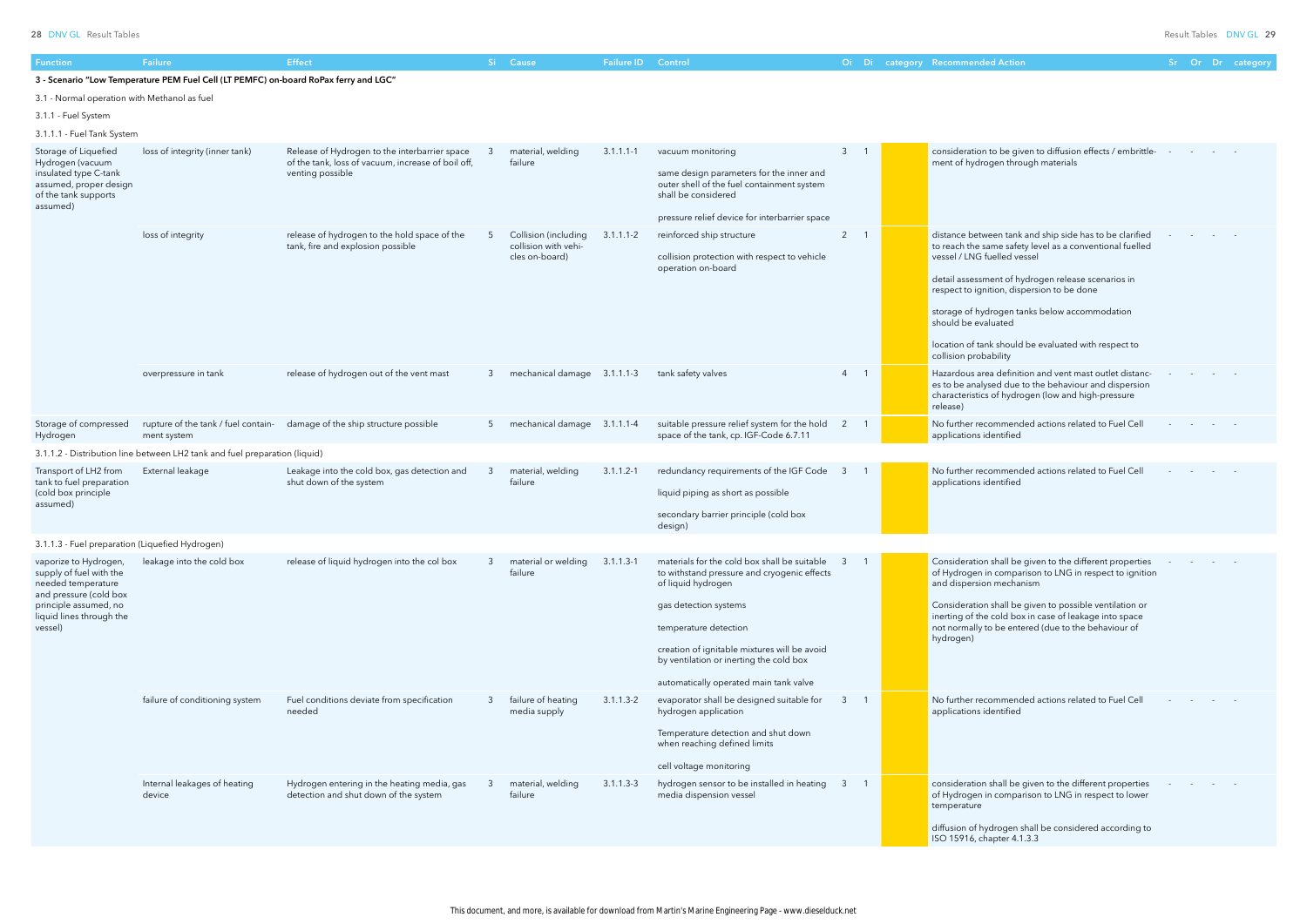### 30 DNV GL Result Tables Result Tables DNV GL 31

| Oi | Di | category Recommended Action                                                                                                                                                                                                                                                                    | .Sr | Or | Dr | category |
|----|----|------------------------------------------------------------------------------------------------------------------------------------------------------------------------------------------------------------------------------------------------------------------------------------------------|-----|----|----|----------|
|    |    |                                                                                                                                                                                                                                                                                                |     |    |    |          |
| 3  |    | Consideration shall be given to possible ventilation or<br>inerting of the secondary barrier space in case of leak-<br>age into space not normally to be entered (due to the<br>behaviour of hydrogen)<br>diffusion of hydrogen shall be considered according to<br>ISO 15916, chapter 4.1.3.3 |     |    |    |          |
|    |    |                                                                                                                                                                                                                                                                                                |     |    |    |          |
| 3  |    | No further recommended actions related to Fuel Cell<br>applications identified                                                                                                                                                                                                                 |     |    |    |          |
|    |    |                                                                                                                                                                                                                                                                                                |     |    |    |          |
|    |    |                                                                                                                                                                                                                                                                                                |     |    |    |          |
|    |    |                                                                                                                                                                                                                                                                                                |     |    |    |          |

| Function                                                                                                     | <b>Failure</b>                                                                                                            | <b>Effect</b>                                                                                                                                          |               | Si Cause                                               | <b>Failure ID</b> Control |                                                                                                                                                           |                         |  | Oi Di category Recommended Action                                                                                                                                                                                                                                                              |     |                                   |                | Sr Or Dr category |
|--------------------------------------------------------------------------------------------------------------|---------------------------------------------------------------------------------------------------------------------------|--------------------------------------------------------------------------------------------------------------------------------------------------------|---------------|--------------------------------------------------------|---------------------------|-----------------------------------------------------------------------------------------------------------------------------------------------------------|-------------------------|--|------------------------------------------------------------------------------------------------------------------------------------------------------------------------------------------------------------------------------------------------------------------------------------------------|-----|-----------------------------------|----------------|-------------------|
|                                                                                                              | 3.1.1.4 - Distribution line between H2 tank and fuel preparation (gaseous)                                                |                                                                                                                                                        |               |                                                        |                           |                                                                                                                                                           |                         |  |                                                                                                                                                                                                                                                                                                |     |                                   |                |                   |
| Transportation of gase-<br>ous Hydrogen from tank<br>to fuel preparation<br>(secondary barrier<br>principal) | External leakage                                                                                                          | leakage of hydrogen in the secondary barrier<br>space, gas detection and shut down of the<br>system, hydrogen will be ventilated in a safe<br>location |               | material or welding<br>failure                         | $3.1.1.4-1$               | secondary barrier principle<br>hydrogen pipes between tank and fuel<br>preparation design as short as possible<br>redundancy requirements of the IGF Code | 3 <sup>7</sup>          |  | Consideration shall be given to possible ventilation or<br>inerting of the secondary barrier space in case of leak-<br>age into space not normally to be entered (due to the<br>behaviour of hydrogen)<br>diffusion of hydrogen shall be considered according to<br>ISO 15916, chapter 4.1.3.3 |     |                                   |                |                   |
| 3.1.1.5 - Fuel preparation (gaseous)                                                                         |                                                                                                                           |                                                                                                                                                        |               |                                                        |                           |                                                                                                                                                           |                         |  |                                                                                                                                                                                                                                                                                                |     |                                   |                |                   |
| Reduction of hydrogen<br>pressure                                                                            | no or unsufficient pressure<br>reduction                                                                                  | possible damage of downstream components<br>to be considered                                                                                           |               | failure of gas pres-<br>sure reducer                   | $3.1.1.5 - 1$             | pressure relief device to be installed to<br>protect systems in case of failure of the<br>pressure reducer                                                | $3^{\circ}$             |  | No further recommended actions related to Fuel Cell<br>applications identified                                                                                                                                                                                                                 |     |                                   |                |                   |
| Heating of hydrogen                                                                                          | see internal leakage of heating<br>device failure ID '3.1.1.3-3                                                           |                                                                                                                                                        |               |                                                        |                           |                                                                                                                                                           | $\sim 100$              |  |                                                                                                                                                                                                                                                                                                |     |                                   |                |                   |
|                                                                                                              | 3.1.1.6 - Distribution line to fuel cell power system (primary fuel, gaseous)                                             |                                                                                                                                                        |               |                                                        |                           |                                                                                                                                                           |                         |  |                                                                                                                                                                                                                                                                                                |     |                                   |                |                   |
| Transportation of gase-<br>ous Hydrogen as fuel                                                              | External leakage                                                                                                          | see distribution line between H2 tank and fuel<br>preparation (gaseous), failure ID 3.1.1.4-1                                                          | and the state |                                                        |                           |                                                                                                                                                           |                         |  |                                                                                                                                                                                                                                                                                                |     |                                   |                |                   |
| 3.1.2 - Fuel Cell Power Installation                                                                         |                                                                                                                           |                                                                                                                                                        |               |                                                        |                           |                                                                                                                                                           |                         |  |                                                                                                                                                                                                                                                                                                |     |                                   |                |                   |
| 3.1.2.1 - Fuel Cell Power System                                                                             |                                                                                                                           |                                                                                                                                                        |               |                                                        |                           |                                                                                                                                                           |                         |  |                                                                                                                                                                                                                                                                                                |     |                                   |                |                   |
| 3.1.2.1.1 - Fuel Reforming                                                                                   |                                                                                                                           |                                                                                                                                                        |               |                                                        |                           |                                                                                                                                                           |                         |  |                                                                                                                                                                                                                                                                                                |     |                                   |                |                   |
| not applicable for this<br>technology                                                                        |                                                                                                                           |                                                                                                                                                        |               |                                                        |                           |                                                                                                                                                           |                         |  |                                                                                                                                                                                                                                                                                                |     |                                   |                |                   |
| 3.1.2.1.2 - LT Fuel Cell FC Module                                                                           |                                                                                                                           |                                                                                                                                                        |               |                                                        |                           |                                                                                                                                                           |                         |  |                                                                                                                                                                                                                                                                                                |     |                                   |                |                   |
| Provision of electrical                                                                                      | wrong qualification of the fuel                                                                                           | unlikely: pure hydrogen as fuel                                                                                                                        |               |                                                        |                           |                                                                                                                                                           |                         |  |                                                                                                                                                                                                                                                                                                |     |                                   |                |                   |
| energy for propulsion<br>and other consumers                                                                 | external leakage                                                                                                          | same as for HTFC, see Failure ID 1.1.2.1.4-2                                                                                                           |               | same as for HTFC,<br>see Failure ID<br>$1.1.2.1.4-2$   |                           | 3.1.2.1.2-1 same as for HTFC, see Failure ID 1.1.2.1.4-2                                                                                                  | $\overline{\mathbf{3}}$ |  | Detail assessment of hydrogen rich gas release scenarios 3<br>in respect to (self-) ignition and dispersion to be done<br>Distance requirements to the outer shell for fuel piping<br>shall be also applied to fuel cell stacks (reduce collision<br>effects)                                  |     | -3                                |                |                   |
|                                                                                                              | internal leakage                                                                                                          | same as for HTFC, see Failure ID 1.1.2.1.4-3                                                                                                           |               | same as for HTFC,<br>see Failure ID<br>$1.1.2.1.4-3$   |                           | 3.1.2.1.2.-2 same as for HTFC, see Failure ID 1.1.2.1.4-3 4                                                                                               |                         |  | amount of fuel in the fuel cell space and the correspond-<br>ing consequences shall be evaluated. Safety devices are<br>designed to handle max. credible release scenario.<br>Combustible material in fuel cell modules are to be<br>minimized                                                 | - 3 | -4                                | $\overline{1}$ |                   |
|                                                                                                              | load jumps:<br>not considered to cause an<br>hazardous event, energy buffer<br>systems installed (e.g. battery<br>system) | same as for HTFC, see Failure ID 1.1.2.1.4-4                                                                                                           |               | same as for HTFC,<br>see Failure ID<br>$1.1.2.1.4 - 4$ |                           | 3.1.2.1.2-3 same as for HTFC, see Failure ID 1.1.2.1.4-4 5                                                                                                | $\overline{1}$          |  | No further recommended actions related to Fuel Cell<br>applications identified                                                                                                                                                                                                                 |     |                                   |                |                   |
|                                                                                                              | short circuit                                                                                                             | same as for HTFC, see Failure ID 1.1.2.1.4-5                                                                                                           | $\mathbf{3}$  | same as for HTFC,<br>see Failure ID<br>$1.1.2.1.4-5$   |                           | 3.1.2.1.2-4 same as for HTFC, see Failure ID 1.1.2.1.4-5 4                                                                                                |                         |  | No further recommended actions related to Fuel Cell<br>applications identified                                                                                                                                                                                                                 |     |                                   |                |                   |
|                                                                                                              | uncomplete oxidation                                                                                                      | same as for HTFC, see Failure ID 1.1.2.1.4-6                                                                                                           | $\mathcal{P}$ | same as for HTFC,<br>see Failure ID<br>$1.1.2.1.4-6$   |                           | 3.1.2.1.2-5 same as for HTFC, see Failure ID 1.1.2.1.4-6 4                                                                                                | 2                       |  | The after burner should be designed to process 100%<br>fuel in the exhaust line<br>Exhaust gas temperature behind the afterburner should<br>be monitored and shut down to be initiated in case of<br>reaching limiting values                                                                  |     | $\overline{4}$                    |                |                   |
|                                                                                                              | high temperature exhaust                                                                                                  | not applicable                                                                                                                                         |               |                                                        |                           |                                                                                                                                                           |                         |  |                                                                                                                                                                                                                                                                                                |     | and the state of the state of the |                |                   |
| 3.1.2.1.3 - Process Air                                                                                      |                                                                                                                           |                                                                                                                                                        |               |                                                        |                           |                                                                                                                                                           |                         |  |                                                                                                                                                                                                                                                                                                |     |                                   |                |                   |
| Provide oxygen for the<br>FC process                                                                         | Loss of Process Air                                                                                                       | same as for HTFC, see failure ID 1.1.2.1.5-1                                                                                                           |               | same as for HTFC,<br>see failure ID<br>$1.1.2.1.5 - 1$ |                           | 3.1.2.1.3-1 same as for HTFC, see failure ID 1.1.2.1.5-1                                                                                                  | $\overline{4}$          |  | No further recommended actions related to Fuel Cell<br>applications identified                                                                                                                                                                                                                 |     |                                   |                |                   |
|                                                                                                              |                                                                                                                           |                                                                                                                                                        |               |                                                        |                           |                                                                                                                                                           |                         |  |                                                                                                                                                                                                                                                                                                |     |                                   |                |                   |

| Detail assessment of hydrogen rich gas release scenarios<br>in respect to (self-) ignition and dispersion to be done                                                       | 3              | 3 | 1 |  |
|----------------------------------------------------------------------------------------------------------------------------------------------------------------------------|----------------|---|---|--|
| Distance requirements to the outer shell for fuel piping<br>shall be also applied to fuel cell stacks (reduce collision<br>effects)                                        |                |   |   |  |
| amount of fuel in the fuel cell space and the correspond-<br>ing consequences shall be evaluated. Safety devices are<br>designed to handle max. credible release scenario. | 3              | 4 | 1 |  |
| Combustible material in fuel cell modules are to be<br>minimized                                                                                                           |                |   |   |  |
| No further recommended actions related to Fuel Cell<br>applications identified                                                                                             |                |   |   |  |
| No further recommended actions related to Fuel Cell<br>applications identified                                                                                             |                |   |   |  |
| The after burner should be designed to process 100%<br>fuel in the exhaust line                                                                                            | $\overline{2}$ | 4 | 1 |  |
| Exhaust gas temperature behind the afterburner should<br>be monitored and shut down to be initiated in case of<br>reaching limiting values                                 |                |   |   |  |
|                                                                                                                                                                            |                |   |   |  |
|                                                                                                                                                                            |                |   |   |  |
| No further recommended actions related to Fuel Cell<br>applications identified                                                                                             |                |   |   |  |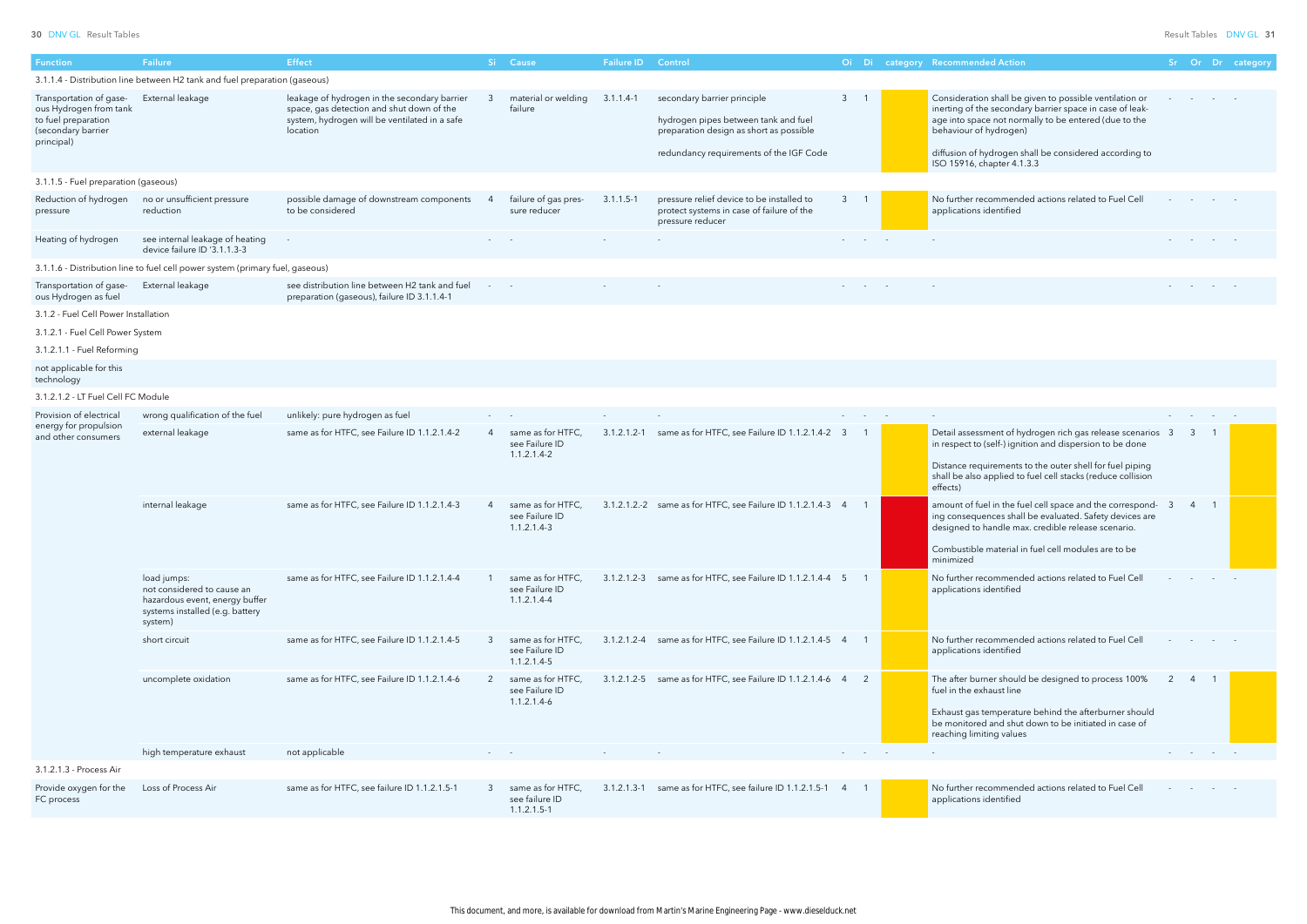32 DNV GL Result Tables Result Tables DNV GL 33

| <b>Function</b>                                                                                       | Failure                                                                    | <b>Effect</b>                                                |               | Si Cause                                               | <b>Failure ID</b> Control |                                                                                |             |   | Oi Di category Recommended Action                                                                                                          |                         |                  |                          | Sr Or Dr category |
|-------------------------------------------------------------------------------------------------------|----------------------------------------------------------------------------|--------------------------------------------------------------|---------------|--------------------------------------------------------|---------------------------|--------------------------------------------------------------------------------|-------------|---|--------------------------------------------------------------------------------------------------------------------------------------------|-------------------------|------------------|--------------------------|-------------------|
| 3.1.2.1.4 - Afterburner                                                                               |                                                                            |                                                              |               |                                                        |                           |                                                                                |             |   |                                                                                                                                            |                         |                  |                          |                   |
| use of the heat from the<br>exhaust, burn remaining<br>fuel in the exhaust                            | no oxygen                                                                  | same as for HTFC, see failure ID 1.1.2.1.6-1                 | -3            | same as for HTFC.<br>see failure ID<br>$1.1.2.1.6 - 1$ |                           | 3.1.2.1.4-1 same as for HTFC, see failure ID 1.1.2.1.6-1                       | 4           | 2 | Exhaust gas temperature behind the afterburner should<br>be monitored and shut down to be initiated in case of<br>reaching limiting values | $\overline{\mathbf{3}}$ | $\overline{4}$   |                          |                   |
|                                                                                                       | mechanical damage                                                          | see external leakage for piping and fuel cell                |               |                                                        |                           |                                                                                |             |   |                                                                                                                                            |                         |                  |                          |                   |
|                                                                                                       | more than 100 % fuel (excluded<br>at least 2 failures have to occur)       |                                                              |               |                                                        |                           |                                                                                |             |   |                                                                                                                                            |                         |                  |                          |                   |
|                                                                                                       | 3.1.2.1.5 - heat (energy) recovery - not applicable due to low temperature |                                                              |               |                                                        |                           |                                                                                |             |   |                                                                                                                                            |                         |                  |                          |                   |
| 3.1.2.1.6 - exhaust gas line (overpressure)                                                           |                                                                            |                                                              |               |                                                        |                           |                                                                                |             |   |                                                                                                                                            |                         |                  |                          |                   |
| transport of exhaust gas external leakage                                                             |                                                                            | same as for HTFC, see failure ID 1.1.2.1.8-1                 |               | same as for HTFC,<br>see failure ID<br>$1.1.2.1.8-1$   |                           | 3.1.2.1.6-1 same as for HTFC, see failure ID 1.1.2.1.8-1 4 2                   |             |   | No further recommended actions related to Fuel Cell<br>applications identified                                                             |                         |                  | the company's company's  |                   |
|                                                                                                       | external leakage of exhaust gas<br>with flammable content                  | same as for HTFC, see failure ID 1.1.2.1.8-2                 | $\mathcal{B}$ | same as for HTFC.<br>see failure ID<br>$1.1.2.1.8 - 2$ |                           | 3.1.2.1.6-2 same as for HTFC, see failure ID 1.1.2.1.8-2 2                     |             |   | No further recommended actions related to Fuel Cell<br>applications identified                                                             |                         |                  | <b>Contract Contract</b> |                   |
|                                                                                                       | 3.1.2.2 - electrical power output conditioning - same as for HTFC          |                                                              |               |                                                        |                           |                                                                                |             |   |                                                                                                                                            |                         |                  |                          |                   |
| Conditioning of<br>electrical output of the<br>FC power system for<br>onboard net integration;        | same as for HTFC see item<br>1.1.2.2<br>Short circuit (input side)         | same as for HTFC see item 1.1.2.2                            | $\mathcal{B}$ | same as for HTFC<br>see item 1.1.2.2                   | $3.1.2.2 - 1$             | same as for HTFC see item 1.1.2.2                                              | $4 \quad 1$ |   | same as for HTFC see item 1.1.2.2                                                                                                          |                         |                  |                          |                   |
| Protection of Fuel Cell<br>Power System against<br>reverse power; Galvanic<br>isolation from the grid | same as for HTFC see item<br>1.1.2.2                                       | same as for HTFC see item 1.1.2.2                            |               | same as for HTFC<br>see item 1.1.2.2                   | $3.1.2.2 - 2$             | same as for HTFC see item 1.1.2.2                                              | $3 \quad 1$ |   | Consideration to be given to electrical reverse power                                                                                      | $\mathbf{3}$            | $\overline{3}$   |                          |                   |
|                                                                                                       | Short circuit (internal)                                                   |                                                              |               |                                                        |                           |                                                                                |             |   |                                                                                                                                            |                         |                  |                          |                   |
|                                                                                                       | same as for HTFC see item<br>1.1.2.2                                       | same as for HTFC see item 1.1.2.2                            | $\mathcal{B}$ | same as for HTFC<br>see item 1.1.2.2                   | $3.1.2.2 - 3$             | same as for HTFC see item 1.1.2.2                                              | $3 \quad 1$ |   | same as for HTFC see item 1.1.2.2                                                                                                          |                         |                  |                          |                   |
|                                                                                                       | Short circuit (output side)                                                |                                                              |               |                                                        |                           |                                                                                |             |   |                                                                                                                                            |                         |                  |                          |                   |
|                                                                                                       | same as for HTFC see item<br>1.1.2.2<br>wrong conversion, e.g. faulty      | same as for HTFC see item 1.1.2.2                            |               | same as for HTFC<br>see item 1.1.2.2                   | $3.1.2.2 - 4$             | same as for HTFC see item 1.1.2.2                                              | $3 \quad 1$ |   | decentralised grids are to be designed for load fluctua-<br>tions                                                                          |                         |                  |                          |                   |
|                                                                                                       | frequency                                                                  |                                                              |               |                                                        |                           |                                                                                |             |   |                                                                                                                                            |                         |                  |                          |                   |
| Protection of Fuel Cell<br>Power System against<br>reverse power                                      | same as for HTFC see item<br>1.1.2.2:<br>covered in above                  |                                                              |               |                                                        |                           |                                                                                |             |   |                                                                                                                                            |                         |                  |                          |                   |
| Galvanic isolation from                                                                               | same as for HTFC see item                                                  |                                                              |               |                                                        |                           |                                                                                |             |   |                                                                                                                                            |                         |                  |                          |                   |
| the grid                                                                                              | 1.1.2.2:                                                                   |                                                              |               |                                                        |                           |                                                                                |             |   |                                                                                                                                            |                         |                  |                          |                   |
|                                                                                                       | covered in above                                                           |                                                              |               |                                                        |                           |                                                                                |             |   |                                                                                                                                            |                         |                  |                          |                   |
| 3.1.2.3 - Net integration - same as for HTFC                                                          |                                                                            |                                                              |               |                                                        |                           |                                                                                |             |   |                                                                                                                                            |                         |                  |                          |                   |
| Providing required<br>electrical power from<br>FC power system to the                                 | same as for HTFC, see item<br>1.1.2.3:                                     | same as for HTFC, see item 1.1.2.3:                          |               | same as for HTFC.<br>see item 1.1.2.3:                 | $3.1.2.3 - 1$             | same as for HTFC, see item 1.1.2.3:                                            | $5 \quad 1$ |   | same as for HTFC, see item 1.1.2.3:                                                                                                        |                         |                  |                          |                   |
| electrical board net                                                                                  | overproduction / underproduc-<br>tion                                      |                                                              |               |                                                        |                           |                                                                                |             |   |                                                                                                                                            |                         |                  |                          |                   |
|                                                                                                       | same as for HTFC, see item<br>1.1.2.3:                                     | will be covered by redundancies in buffer<br>system (design) |               | failure in buffer<br>system                            | $3.1.2.3 - 2$             | buffer system design to cope with slow<br>power dynamics                       | $5 \quad 1$ |   | Redundancy requirements for buffer system to be inves- 1 3 1<br>tigated                                                                    |                         |                  |                          |                   |
|                                                                                                       | too slow reaction to high load                                             |                                                              |               |                                                        |                           | <b>PMS</b>                                                                     |             |   |                                                                                                                                            |                         |                  |                          |                   |
|                                                                                                       | fluctuation                                                                |                                                              |               |                                                        |                           | buffer system design requires sufficient<br>redundancies -> to be investigated |             |   |                                                                                                                                            |                         |                  |                          |                   |
|                                                                                                       | same as for HTFC, see item<br>1.1.2.3                                      | Reverse power from the grid                                  | 3             | failure of power<br>management system                  | $3.1.2.3 - 3$             | Power management system                                                        | $4 \quad 1$ |   | Consideration to be given to electrical reveres power                                                                                      | 3 <sup>1</sup>          | $\overline{3}$ 1 |                          |                   |
|                                                                                                       | electrical load sharing failures in<br>decentralized grid                  |                                                              |               |                                                        |                           |                                                                                |             |   |                                                                                                                                            |                         |                  |                          |                   |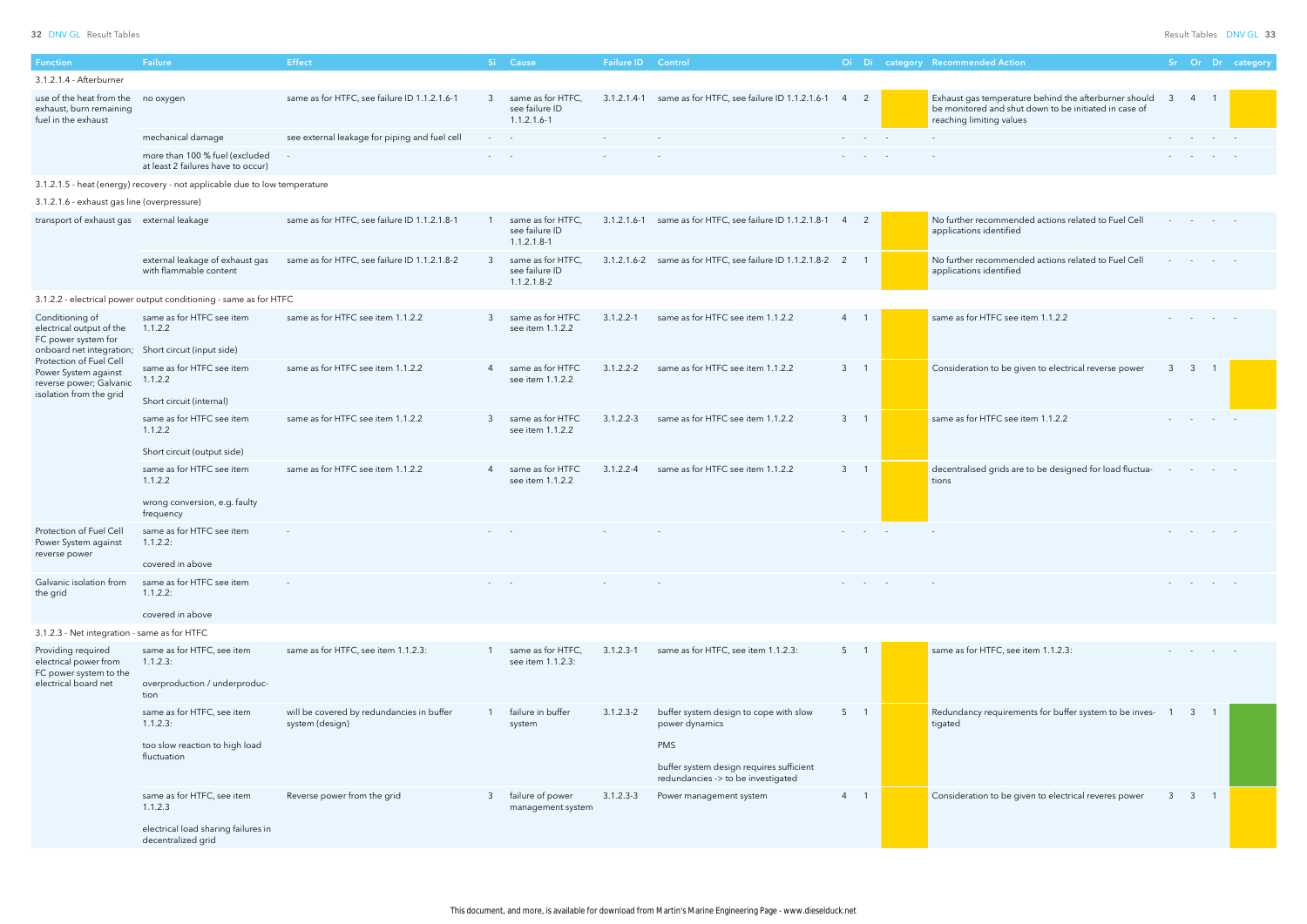| Function                                                                                                 | Failure                                                                             | <b>Effect</b>                                                                                                                                                                  |    | Si Cause                                                      | Failure ID Control |                                                                                                                                                                            |                  |        | Oi Di category Recommended Action                                                                                                                                       |   |              |                          | Sr Or Dr category |
|----------------------------------------------------------------------------------------------------------|-------------------------------------------------------------------------------------|--------------------------------------------------------------------------------------------------------------------------------------------------------------------------------|----|---------------------------------------------------------------|--------------------|----------------------------------------------------------------------------------------------------------------------------------------------------------------------------|------------------|--------|-------------------------------------------------------------------------------------------------------------------------------------------------------------------------|---|--------------|--------------------------|-------------------|
|                                                                                                          | 3.1.2.4 - Fuel Cell control system - same as for HTFC                               |                                                                                                                                                                                |    |                                                               |                    |                                                                                                                                                                            |                  |        |                                                                                                                                                                         |   |              |                          |                   |
| process control                                                                                          | same as for HTFC; see item<br>1.1.2.4<br>General                                    | The Fuel Cell control system shall be designed<br>in a way, that the fuel cell power system will be<br>automatically set in a safe state in case of an<br>unsafe situation     |    |                                                               | $3.1.2.4 - 1$      | The Fuel Cell control system shall be<br>designed in a way, that the fuel cell power<br>system will be automatically set in a safe<br>state in case of an unsafe situation |                  |        | The Fuel Cell control system shall be designed in a way,<br>that the fuel cell power system will be automatically set<br>in a safe state in case of an unsafe situation |   |              |                          |                   |
|                                                                                                          | same as for HTFC; see item<br>$1.1.2.4$ :                                           | temporary over- or underproduction; following<br>the net                                                                                                                       |    | loss of communi-<br>cation link to ship<br>automation         | $3.1.2.4 - 2$      | FC system has internal process control<br>(follow the net) (system must maintain safe<br>state or bring itself into a safe state)                                          | $\overline{4}$   |        | develop re-connection procedure to reconnect to the<br>ship automation                                                                                                  |   | $\mathbf{3}$ |                          |                   |
|                                                                                                          | external communication failure<br>with ship automation                              |                                                                                                                                                                                |    |                                                               |                    | no-communication alarm                                                                                                                                                     |                  |        |                                                                                                                                                                         |   |              |                          |                   |
|                                                                                                          | same as for HTFC; see item<br>1.1.2.4                                               | overrun of safety relevant parameter limits, safe-<br>ty control system takes over, hard shut down will<br>be initiated                                                        |    | e.g. internal com-<br>munication failure or<br>sensor failure | 3.1.2.4-3          | certified safety system<br>shut down of the system to a safe state                                                                                                         | 3 <sup>7</sup>   |        | the safe state of the fuel cell power installation has to be<br>defined for all possible modes of shut down                                                             |   |              |                          |                   |
|                                                                                                          | loss of control system                                                              |                                                                                                                                                                                |    |                                                               |                    |                                                                                                                                                                            |                  |        |                                                                                                                                                                         |   |              |                          |                   |
|                                                                                                          | 3.1.2.5 - Fuel Cell safety control system - same as for HTFC                        |                                                                                                                                                                                |    |                                                               |                    |                                                                                                                                                                            |                  |        |                                                                                                                                                                         |   |              |                          |                   |
| ty system                                                                                                | Control of Fuel Cell safe- same as for HTFC; see item<br>1.1.2.6:                   | safety control system required acc. to IGF Code<br>and established rules and regulations                                                                                       |    |                                                               | $3.1.2.5 - 1$      | safety control system required acc. to IGF<br>Code and established rules and regulations                                                                                   |                  |        | Safety control system required acc. to IGF Code and<br>established rules and regulations                                                                                |   |              |                          |                   |
|                                                                                                          | General                                                                             |                                                                                                                                                                                |    |                                                               |                    |                                                                                                                                                                            |                  |        |                                                                                                                                                                         |   |              |                          |                   |
|                                                                                                          | 3.1.3 - Ventilation system for ESD protected fuel cell spaces - same as for HTFC    |                                                                                                                                                                                |    |                                                               |                    |                                                                                                                                                                            |                  |        |                                                                                                                                                                         |   |              |                          |                   |
| Transport of possible<br>leaking gases out of the<br>ESD protected fuel cell<br>space to a safe location | failure of ventilation                                                              | same as for HTFC; see item 1.1.3: loss of one safety barrier, controlled shut down<br>initiated: complete loss of ventilation not ex-<br>pected due to redundancy requirements |    | electrical failure, me-<br>chanical damage                    | $3.1.3 - 1$        | monitor functioning of ventilation system<br>redundancy requirements of the IGF-Code                                                                                       | 2                |        | No further recommended actions related to Fuel Cell<br>applications identified                                                                                          |   |              |                          |                   |
|                                                                                                          | 3.1.4 - Ventilation system for gas safe fuel cell spaces - same as for HTFC         |                                                                                                                                                                                |    |                                                               |                    |                                                                                                                                                                            |                  |        |                                                                                                                                                                         |   |              |                          |                   |
| no requirements on ven-<br>tilation of gas safe fuel<br>cell space but for the<br>gas interbarrier space | loss of ventilation                                                                 | same as for HTFC; see item 1.1.4: loss of one safety barrier, controlled shut down<br>initiated: complete loss of ventilation not ex-<br>pected due to redundancy requirements |    | electrical failure, me- 3.1.4-1<br>chanical damage            |                    | gas interbarrier space needs to be moni-<br>tored<br>redundancy requirements of the IGF-Code                                                                               | 2                |        | No further recommended actions related to Fuel Cell<br>applications identified                                                                                          |   |              |                          |                   |
| 3.1.5 - On-board energy buffer - same as for HTFC                                                        |                                                                                     |                                                                                                                                                                                |    |                                                               |                    |                                                                                                                                                                            |                  |        |                                                                                                                                                                         |   |              |                          |                   |
| Backup power in case of                                                                                  | same as for HTFC; see item 1.1.5: same as for HTFC see item 1.1.5                   |                                                                                                                                                                                |    | same as for HTFC                                              | $3.1.5 - 1$        | same as for HTFC see item 1.1.5                                                                                                                                            | 3 <sup>1</sup>   |        | Redundancy requirements for buffer system to be inves-                                                                                                                  |   |              |                          |                   |
| shut down of the whole<br>fuel cell power plant                                                          | Loss of fuel cell power output                                                      |                                                                                                                                                                                |    | see item 1.1.5                                                |                    |                                                                                                                                                                            |                  |        | tigated                                                                                                                                                                 |   |              |                          |                   |
|                                                                                                          | same as for HTFC; see item 1.1.5: same as for HTFC see item 1.1.5                   |                                                                                                                                                                                |    | same as for HTFC<br>see item 1.1.5                            | $3.1.5 - 2$        | same as for HTFC see item 1.1.5                                                                                                                                            | 3 <sup>7</sup>   |        | Functional safety requirements for battery installation to<br>be considered as e.g. defined in DNV GL guideline for                                                     | 3 | 3            |                          |                   |
|                                                                                                          | Thermal runaway, fire                                                               |                                                                                                                                                                                |    |                                                               |                    |                                                                                                                                                                            |                  |        | large maritime battery systems                                                                                                                                          |   |              |                          |                   |
| Accommodate for load<br>fluctuations                                                                     | see net integration failure ID<br>$1.1.2.3 - 2$                                     | $\sim$                                                                                                                                                                         |    |                                                               |                    |                                                                                                                                                                            |                  | $\sim$ |                                                                                                                                                                         |   |              |                          |                   |
| 3.1.6 - active purging system and inertgas system                                                        |                                                                                     |                                                                                                                                                                                |    |                                                               |                    |                                                                                                                                                                            |                  |        |                                                                                                                                                                         |   |              |                          |                   |
| active for removal of<br>liquid water from Anode<br>side of the FC                                       | blockage of purging line before<br>FC.                                              | purging not possible (performance issue)                                                                                                                                       | -3 | failure of purgin<br>system                                   | $3.1.6 - 1$        |                                                                                                                                                                            | $3 \quad 1$      |        | Second purge connection for manual operated purging<br>to be provided in case of failure of the active purging<br>system                                                |   |              | <b>Contract Contract</b> |                   |
|                                                                                                          | blockage of purging line (after<br>FC)                                              | purging not possible (performance issue)                                                                                                                                       | -3 | failure of purgin<br>system                                   | $3.1.6 - 2$        |                                                                                                                                                                            | 3 <sup>7</sup>   |        | No further recommended actions related to Fuel Cell<br>applications identified                                                                                          |   |              |                          |                   |
|                                                                                                          | same as for HTFC; see item 1.1.6: same as for HTFC see item 1.1.6:<br>release of H2 |                                                                                                                                                                                |    | same as for HTFC<br>see item 1.1.6:                           | $3.1.6 - 3$        | same as for HTFC see item 1.1.6:                                                                                                                                           | $\sim$ 100 $\mu$ |        |                                                                                                                                                                         |   |              |                          |                   |
| Inerting of FC Power                                                                                     |                                                                                     |                                                                                                                                                                                |    | same as for HTFC                                              |                    | same as for HTFC see item 1.1.6:                                                                                                                                           | $3 \quad 1$      |        | No further recommended actions related to Fuel Cell                                                                                                                     |   |              |                          |                   |
| System                                                                                                   | same as for HTFC; see item 1.1.6: same as for HTFC see item 1.1.6:<br>no inert gas  |                                                                                                                                                                                |    | see item 1.1.6:                                               | $3.1.6 - 4$        |                                                                                                                                                                            |                  |        | applications identified                                                                                                                                                 |   |              |                          |                   |

| Oi             | Di           | category Recommended Action                                                                                                                                             | Sr | Or | Dr. | category |
|----------------|--------------|-------------------------------------------------------------------------------------------------------------------------------------------------------------------------|----|----|-----|----------|
|                |              |                                                                                                                                                                         |    |    |     |          |
|                |              | The Fuel Cell control system shall be designed in a way,<br>that the fuel cell power system will be automatically set<br>in a safe state in case of an unsafe situation |    |    |     |          |
| 4              | 1            | develop re-connection procedure to reconnect to the<br>ship automation                                                                                                  | 3  | 3  | 1   |          |
| 3              | 1            | the safe state of the fuel cell power installation has to be<br>defined for all possible modes of shut down                                                             |    |    |     |          |
|                |              |                                                                                                                                                                         |    |    |     |          |
|                |              | Safety control system required acc. to IGF Code and<br>established rules and regulations                                                                                |    |    |     |          |
|                |              |                                                                                                                                                                         |    |    |     |          |
| $\overline{2}$ | 1            | No further recommended actions related to Fuel Cell<br>applications identified                                                                                          |    |    |     |          |
|                |              |                                                                                                                                                                         |    |    |     |          |
| $\overline{2}$ | 1            | No further recommended actions related to Fuel Cell<br>applications identified                                                                                          |    |    |     |          |
|                |              |                                                                                                                                                                         |    |    |     |          |
| 3              | 1            | Redundancy requirements for buffer system to be inves-<br>tigated                                                                                                       |    |    |     |          |
| 3              | 1            | Functional safety requirements for battery installation to<br>be considered as e.g. defined in DNV GL guideline for<br>large maritime battery systems                   | 3  | 3  | 1   |          |
|                |              |                                                                                                                                                                         |    |    |     |          |
| 3              | 1            | Second purge connection for manual operated purging<br>to be provided in case of failure of the active purging<br>system                                                |    |    |     |          |
| 3              | $\mathbf{1}$ | No further recommended actions related to Fuel Cell<br>applications identified                                                                                          |    |    |     |          |
|                |              |                                                                                                                                                                         |    |    |     |          |
| 3              | 1            | No further recommended actions related to Fuel Cell<br>applications identified                                                                                          |    |    |     |          |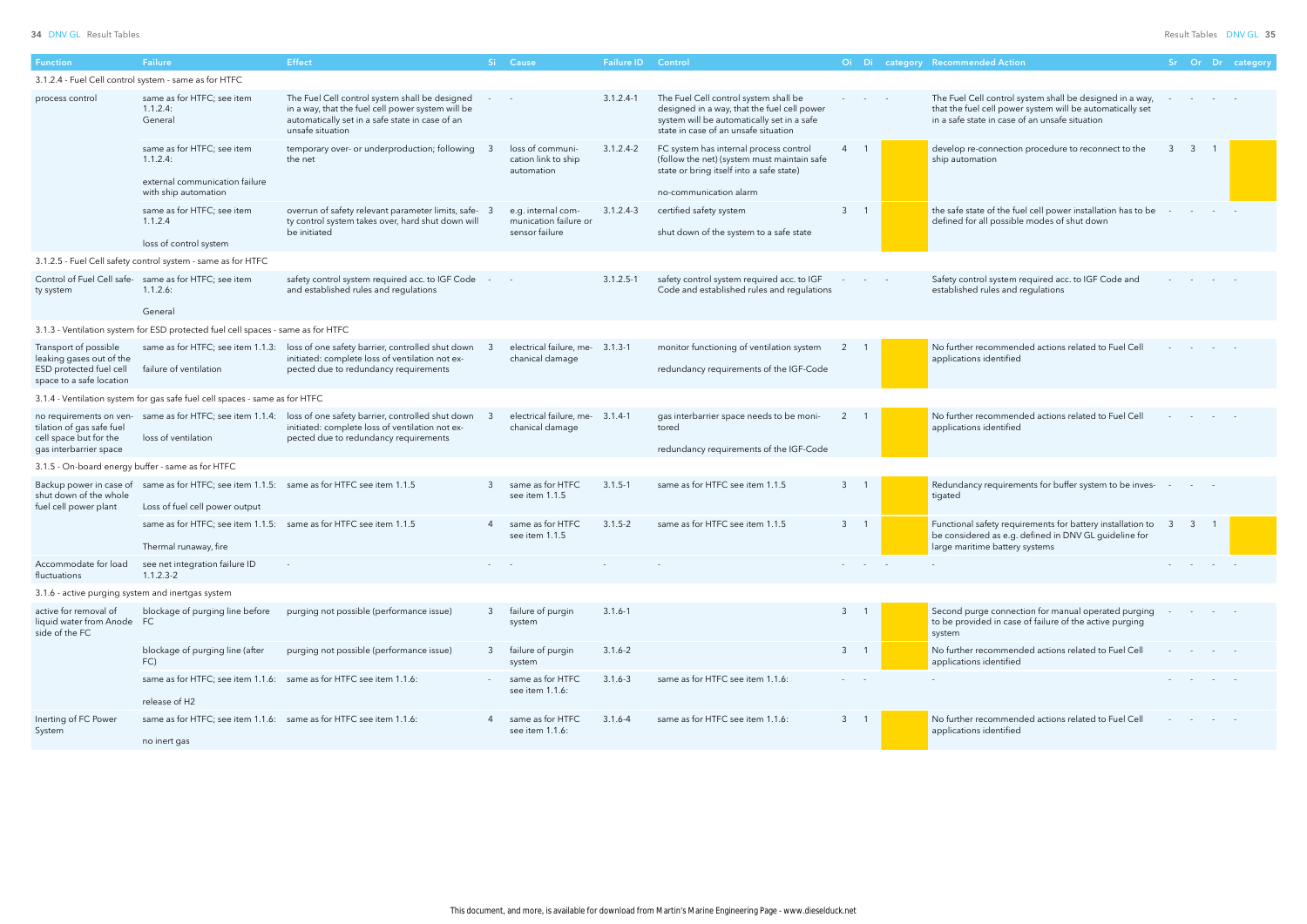| Oi | Di           | category Recommended Action                                                                                                         | Sr | Or | Dr | category |
|----|--------------|-------------------------------------------------------------------------------------------------------------------------------------|----|----|----|----------|
| 3  | $\mathbf{1}$ | No further recommended actions related to Fuel Cell<br>applications identified                                                      |    |    |    |          |
| 4  | 1            | No further recommended actions related to Fuel Cell<br>applications identified                                                      |    |    |    |          |
| 4  | 1            | $\qquad \qquad \blacksquare$                                                                                                        |    |    |    |          |
| 3  | $\mathbf{1}$ | No further recommended actions related to Fuel Cell<br>applications identified                                                      |    |    |    |          |
| 3  | $\mathbf{1}$ | Exhaust gas outlet shall be designed in a way, that block-<br>age by e.g. particles is avoided.                                     |    |    |    |          |
|    |              |                                                                                                                                     |    |    |    |          |
|    |              | No further recommended actions related to Fuel Cell<br>applications identified                                                      |    |    |    |          |
|    |              | No further recommended actions related to Fuel Cell<br>applications identified                                                      |    |    |    |          |
|    |              | No further recommended actions related to Fuel Cell<br>applications identified                                                      |    |    |    |          |
|    |              | No further recommended actions related to Fuel Cell<br>applications identified                                                      |    |    |    |          |
|    |              | No further recommended actions related to Fuel Cell<br>applications identified                                                      |    |    |    |          |
|    |              | No further recommended actions related to Fuel Cell<br>applications identified                                                      |    |    |    |          |
|    |              | Fuel piping routed through the RoRo deck must be pro-<br>tected against possible fire                                               |    |    |    |          |
| 3  | 1            | Distance requirements to the outer shell for fuel piping<br>shall be also applied to fuel cell stacks (reduce collision<br>effects) |    |    |    |          |
| 3  | $\mathbf{1}$ | Distance requirements to the outer shell for fuel piping<br>shall be also applied to fuel cell stacks (reduce collision<br>affacts) |    |    |    |          |

| Function                                                                       | Failure                                                                                                                | <b>Effect</b>                                                                                                                                                                                                                                         |                          | Si Cause                             | <b>Failure ID Control</b> |                                                                                                                                   |                |                            | Oi Di category Recommended Action                                                                                                   |            |  | Sr Or Dr category |
|--------------------------------------------------------------------------------|------------------------------------------------------------------------------------------------------------------------|-------------------------------------------------------------------------------------------------------------------------------------------------------------------------------------------------------------------------------------------------------|--------------------------|--------------------------------------|---------------------------|-----------------------------------------------------------------------------------------------------------------------------------|----------------|----------------------------|-------------------------------------------------------------------------------------------------------------------------------------|------------|--|-------------------|
| 3.1.7 - External events - same as for HTFC                                     |                                                                                                                        |                                                                                                                                                                                                                                                       |                          |                                      |                           |                                                                                                                                   |                |                            |                                                                                                                                     |            |  |                   |
| External events acting<br>on the Fuel and / or Fuel<br>Cell Power Installation |                                                                                                                        | same as for HTFC; see item 1.1.7: fire will be contained in space (active and<br>passive fire protection), automatic shut down of<br>Fire in FC power installation place fuel cell by safety system and shut down of fuel<br>system to affected space |                          | fuel self ignition,<br>reverse power | $3.1.7 - 1$               | active and passive fire protection systems<br>acc. to IGF Code requirements<br>safety system with ESD function                    | $\mathbf{3}$   |                            | No further recommended actions related to Fuel Cell<br>applications identified                                                      |            |  |                   |
|                                                                                | black-out                                                                                                              | same as for HTFC; see item 1.1.7: FC system designed to be fail safe; black-out<br>recovery will be considered in ship design                                                                                                                         |                          | e.g. electrical net<br>failure       | $3.1.7 - 2$               | Black-out recovery                                                                                                                | $4 \quad$      | - 1                        | No further recommended actions related to Fuel Cell<br>applications identified                                                      |            |  |                   |
|                                                                                | same as for HTFC; see item 1.1.7:<br><b>LGC</b> specific:<br>ESD of cargo system                                       | ESD during cargo transfer, loss of fuel if fuel<br>used from the cargo for auxiliary power supply<br>by FC during port stay                                                                                                                           |                          | e.g. activation of<br>ERC jetty      | $3.1.7 - 3$               | Separation of ESD system of primary fuel<br>and cargo system                                                                      | 4              |                            |                                                                                                                                     |            |  |                   |
|                                                                                | flooding                                                                                                               | same as for HTFC; see item 1.1.7: short circuits (nothing specific to FC technolo-<br>gy), FC system will be shut down by the safety<br>system, electrical power supply by other power<br>system (redundancy)                                         | 3                        | e.g. collision                       | $3.1.7 - 4$               | same requirements than for conventional<br>engine spaces<br>redundancy requirements of the IGF-Code<br>decentralised power supply | $\mathbf{3}$   | $\overline{1}$             | No further recommended actions related to Fuel Cell<br>applications identified                                                      |            |  |                   |
|                                                                                | blockage of exhaust                                                                                                    | same as for HTFC; see item 1.1.7: loss of performance and shut down of fuel cells 3<br>due to deviation of process parameters                                                                                                                         |                          | blockage of exhaust 3.1.7-5<br>pipe  |                           | T monitoring of after burner<br>monitoring of fuel cell process parameter                                                         | 3 <sup>7</sup> |                            | Exhaust gas outlet shall be designed in a way, that block-<br>age by e.g. particles is avoided.                                     |            |  |                   |
|                                                                                | out of range ambient T (low T)                                                                                         | same as for HTFC; see item 1.1.7: freezing at out of range T could cause damage -<br>no safety relevant failures expected                                                                                                                             |                          |                                      |                           |                                                                                                                                   |                |                            |                                                                                                                                     |            |  |                   |
|                                                                                | same as for HTFC; see item 1.1.7:<br>Fire in Tank hold space: contain-<br>ment issue not directly fuel cell<br>related | Covered by requirements of the IGF Code                                                                                                                                                                                                               |                          |                                      |                           |                                                                                                                                   |                |                            | No further recommended actions related to Fuel Cell<br>applications identified                                                      |            |  |                   |
|                                                                                | Fire in adjacent rooms to tank<br>hold space                                                                           | same as for HTFC; see item 1.1.7: Covered by requirements of the IGF Code                                                                                                                                                                             |                          |                                      |                           |                                                                                                                                   |                |                            | No further recommended actions related to Fuel Cell<br>applications identified                                                      |            |  |                   |
|                                                                                | Fire in fuel preparation room                                                                                          | same as for HTFC; see item 1.1.7: Covered by requirements of the IGF Code                                                                                                                                                                             |                          |                                      |                           |                                                                                                                                   |                | and the state of the state | No further recommended actions related to Fuel Cell<br>applications identified                                                      |            |  |                   |
|                                                                                | Fire adjacent to fuel preparation<br>room                                                                              | same as for HTFC; see item 1.1.7: Covered by requirements of the IGF Code                                                                                                                                                                             | <b>Service Control</b>   |                                      | $\sim$                    |                                                                                                                                   |                | and the state of the state | No further recommended actions related to Fuel Cell<br>applications identified                                                      |            |  |                   |
|                                                                                | Fire in the vicinity of distribution<br>line (LNG)                                                                     | same as for HTFC; see item 1.1.7: Covered by requirements of the IGF Code                                                                                                                                                                             |                          |                                      |                           |                                                                                                                                   |                |                            | No further recommended actions related to Fuel Cell<br>applications identified                                                      |            |  |                   |
|                                                                                | Fire in the vicinity of distribution<br>line (NG)                                                                      | same as for HTFC; see item 1.1.7: Covered by requirements of the IGF Code                                                                                                                                                                             | $\omega_{\rm{max}}=0.01$ |                                      |                           |                                                                                                                                   |                | <b>Service</b> State       | No further recommended actions related to Fuel Cell<br>applications identified                                                      |            |  |                   |
|                                                                                | <b>RoPax specific:</b><br>Fire on car deck or open deck<br>structural fire protection acc. to<br>SOLAS and IGF         | same as for HTFC; see item 1.1.7: Covered by requirements of the IGF Code                                                                                                                                                                             | All Control              |                                      | $3.1.7 - 6$               | Fuel piping routed through the RoRo deck<br>must be protected against possible fire                                               |                | <b>Service</b>             | Fuel piping routed through the RoRo deck must be pro-<br>tected against possible fire                                               | $\sim 100$ |  |                   |
|                                                                                | Ship / Ship collision                                                                                                  | same as for HTFC; see item 1.1.7: Damage of outer shell, damage of adjacent<br>systems possible                                                                                                                                                       | 3                        | human error                          | $3.1.7 - 7$               | distance requirements for fuel piping shall<br>be also applied to fuel cell stacks                                                | -3             |                            | Distance requirements to the outer shell for fuel piping<br>shall be also applied to fuel cell stacks (reduce collision<br>effects) |            |  |                   |
|                                                                                | Shore / Ship collision                                                                                                 | same as for HTFC; see item 1.1.7: Damage of outer shell, damage of adjacent<br>systems possible                                                                                                                                                       | 3                        | human error                          | $3.1.7 - 8$               | distance requirements for fuel piping shall<br>be also applied to fuel cell stacks                                                | $\mathbf{3}$   |                            | Distance requirements to the outer shell for fuel piping<br>shall be also applied to fuel cell stacks (reduce collision<br>effects) |            |  |                   |
|                                                                                |                                                                                                                        |                                                                                                                                                                                                                                                       |                          |                                      |                           |                                                                                                                                   |                |                            |                                                                                                                                     |            |  |                   |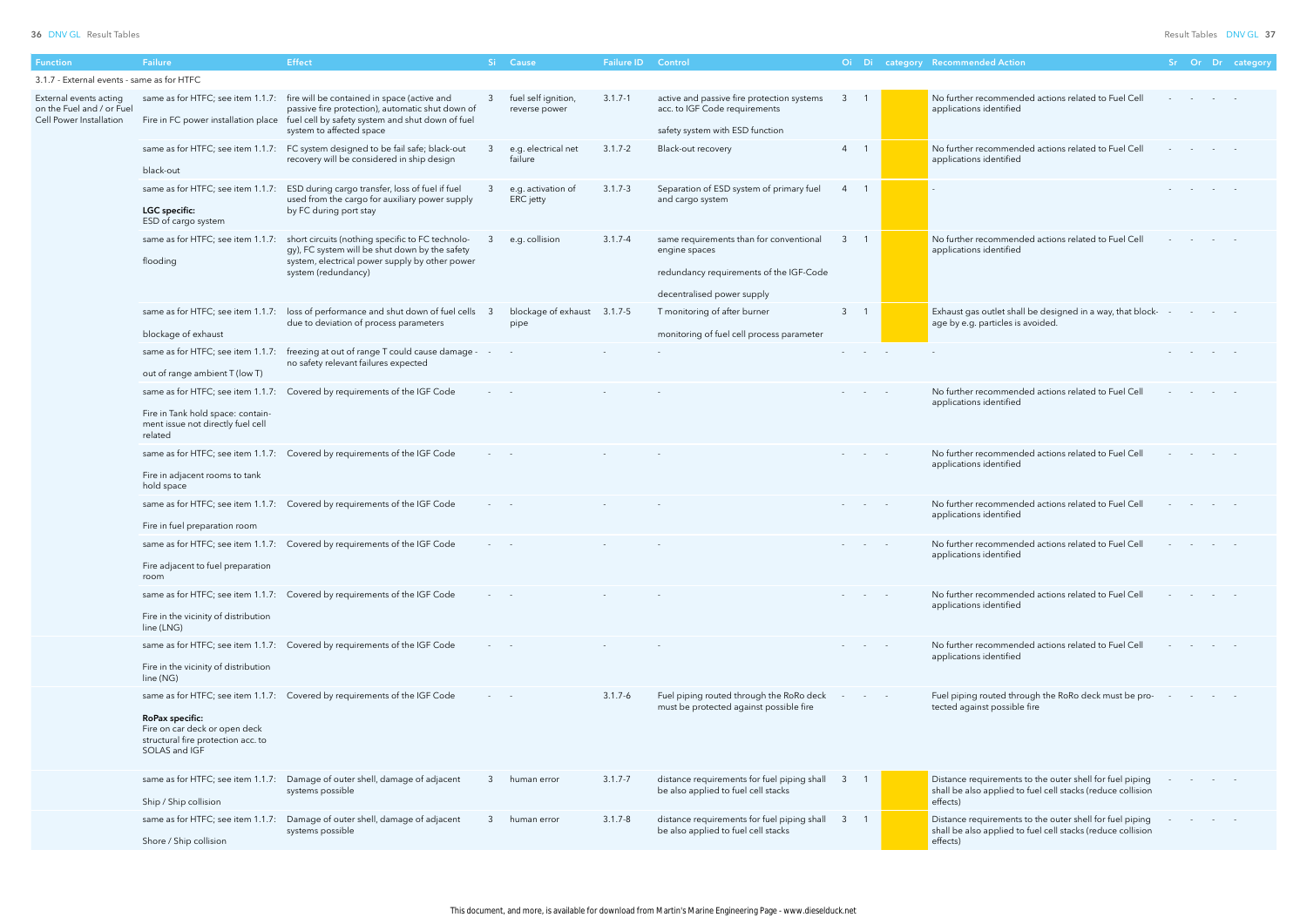| <b>Function</b>                                                                                | Failure                                                                      | <b>Effect</b>                                                                                                                 |                | Si Cause                                                              | Failure ID Control |                                                                                                                                                                                                                                                                                                                                                                                                                                                    |             | Oi Di category Recommended Action                                                                                                                                                                                                                                                                                                                                                                                                                                                                                                                                                                                                                                                                                                                                                                                                                                                                                                                                                                                                                                                                                                                                  |                |                  | Sr Or Dr category |
|------------------------------------------------------------------------------------------------|------------------------------------------------------------------------------|-------------------------------------------------------------------------------------------------------------------------------|----------------|-----------------------------------------------------------------------|--------------------|----------------------------------------------------------------------------------------------------------------------------------------------------------------------------------------------------------------------------------------------------------------------------------------------------------------------------------------------------------------------------------------------------------------------------------------------------|-------------|--------------------------------------------------------------------------------------------------------------------------------------------------------------------------------------------------------------------------------------------------------------------------------------------------------------------------------------------------------------------------------------------------------------------------------------------------------------------------------------------------------------------------------------------------------------------------------------------------------------------------------------------------------------------------------------------------------------------------------------------------------------------------------------------------------------------------------------------------------------------------------------------------------------------------------------------------------------------------------------------------------------------------------------------------------------------------------------------------------------------------------------------------------------------|----------------|------------------|-------------------|
|                                                                                                | same as for HTFC; see item 1.1.7:<br><b>RoPax specific:</b><br>vehicle crash | Damage of shell, damage of adjacent systems<br>possible                                                                       | $\overline{4}$ | human error                                                           | $3.1.7 - 9$        |                                                                                                                                                                                                                                                                                                                                                                                                                                                    | $3 \quad 1$ | Distance requirements to the outer shell for fuel piping<br>shall be also applied to fuel cell stacks (reduce collision<br>effects)<br>Shells of space facing the car deck where parts of the<br>Fuel Cell Power Installation and related fuel storage,<br>distribution and storage systems are installed must be<br>protected against possible impact of vehicles or cargo<br>Fuel piping routed through the RoRo deck must be pro-                                                                                                                                                                                                                                                                                                                                                                                                                                                                                                                                                                                                                                                                                                                               |                | $3 \overline{3}$ |                   |
|                                                                                                | blockage of vent mast outlet (by<br>weather conditions)                      | rain water entering the vent mast, icing possi-<br>ble, no (or limited) venting possible                                      | 3              | e.g. rain                                                             | $3.1.7 - 10$       | rain cap and water drainage system for the 3<br>vent mast                                                                                                                                                                                                                                                                                                                                                                                          |             | tected against possible impacts by vehicles or cargo<br>The vent mast outlet shall be designed in a way, that<br>blockage by particles and entering rainwater is avoided.<br>In case of high pressure release these design solutions<br>must still ensure an upturned release out of the vent<br>mast outlet                                                                                                                                                                                                                                                                                                                                                                                                                                                                                                                                                                                                                                                                                                                                                                                                                                                       |                |                  |                   |
| 3.2 - Bunkering LH2                                                                            |                                                                              |                                                                                                                               |                |                                                                       |                    |                                                                                                                                                                                                                                                                                                                                                                                                                                                    |             |                                                                                                                                                                                                                                                                                                                                                                                                                                                                                                                                                                                                                                                                                                                                                                                                                                                                                                                                                                                                                                                                                                                                                                    |                |                  |                   |
| Transport of LNG or NG<br>in liquid or compressed<br>form from a bunker<br>source to the ships | Delivery pressure to high                                                    | High pressure detection and shut down of the<br>bunker line on-board of the vessel, shut down<br>of supply pump               |                | supply pump failure 3.2-1<br>of bunker source<br>(ship, truck, shore) |                    | bunker line inlet pressure monitoring<br>shut off valves in bunker line<br>communication link between bunker source<br>and receiving vessel to be provided                                                                                                                                                                                                                                                                                         | $3 \quad 1$ | No further recommended actions related to Fuel Cell<br>applications identified                                                                                                                                                                                                                                                                                                                                                                                                                                                                                                                                                                                                                                                                                                                                                                                                                                                                                                                                                                                                                                                                                     |                |                  |                   |
|                                                                                                |                                                                              | External leakage at bunker source gas detection and shut down of the bunker<br>process                                        |                | material or welding<br>failure, untight con-<br>nections              | $3.2 - 2$          | communication link between bunker source<br>and receiving vessel to be provided                                                                                                                                                                                                                                                                                                                                                                    | - 3         | Hazardous Areas, safety and security zones are to be<br>established and aligned according to the behaviour,<br>dispersion and ignition characteristics / mechanism of<br>Hydrogen (different to Natural Gas)<br>For RoPax vessels special attention to possible impact<br>on Passengers and vehicle traffic during bunkering<br>shall be payed. Safety and security zones are to be<br>established. Most credible release scenarios are to be<br>analysed according to possible influence on passengers,<br>crew and ship; especially for this ship type influences on<br>balconies, cabins, open passenger decks, open roro-and<br>cargo decks, passenger bridges as well as passenger<br>ways and vehicle routes on terminal side shall be taken<br>into account.<br>For LGC special attention shall be payed to the primary<br>fuel if it is different from the cargo. In this case additional<br>means for bunkering the primary fuels are necessary<br>which differ from the normal cargo transfer. Additional<br>gas detection systems, safety and security zones (e.g. in<br>case of truck to Ship bunkering), training and instruction<br>may be necessary |                | $\overline{3}$   |                   |
|                                                                                                | External leakage at transfer<br>system                                       | Release of Hydrogen out of the transfer system, 5<br>detection by loss of supply pressure, shut down<br>of the bunker process |                | material or welding<br>failure, untight con-<br>nections              | $3.2 - 3$          | surroundings of the bunker station shall<br>be designed for the max. credible leakage<br>scenario<br>Hazardous zones are to be defined acc. to<br>IEC 60079<br>Safety and security zones are to be estab-<br>lished around the whole bunker arrange-<br>ment (compare ISO TS 18683 and DNV GL<br>recommended practice)<br>Measures are to be provided to avoid cryo-<br>genic effects due to spraying LH2<br>bunker line inlet pressure monitoring | $3 \quad 1$ | Hazardous Areas, safety and security zones are to be<br>established and aligned according to the behaviour,<br>dispersion and ignition characteristics / mechanism of<br>Hydrogen (different to Natural Gas)<br>For RoPax vessels special attention to possible impact<br>on Passengers and vehicle traffic during bunkering<br>shall be payed. Safety and security zones are to be<br>established. Most credible release scenarios are to be<br>analysed according to possible influence on passengers,<br>crew and ship; especially for this ship type influences on<br>balconies, cabins, open passenger decks, open roro-and<br>cargo decks, passenger bridges as well as passenger<br>ways and vehicle routes on terminal side shall be taken<br>into account.<br>For LGC special attention shall be payed to the primary<br>fuel if it is different from the cargo. In this case additional<br>means for bunkering the primary fuels are necessary<br>which differ from the normal cargo transfer. Additional<br>gas detection systems, safety and security zones (e.g. in<br>case of truck to Ship bunkering), training and instruction<br>may be necessary | $\overline{4}$ | $3 \quad 1$      |                   |